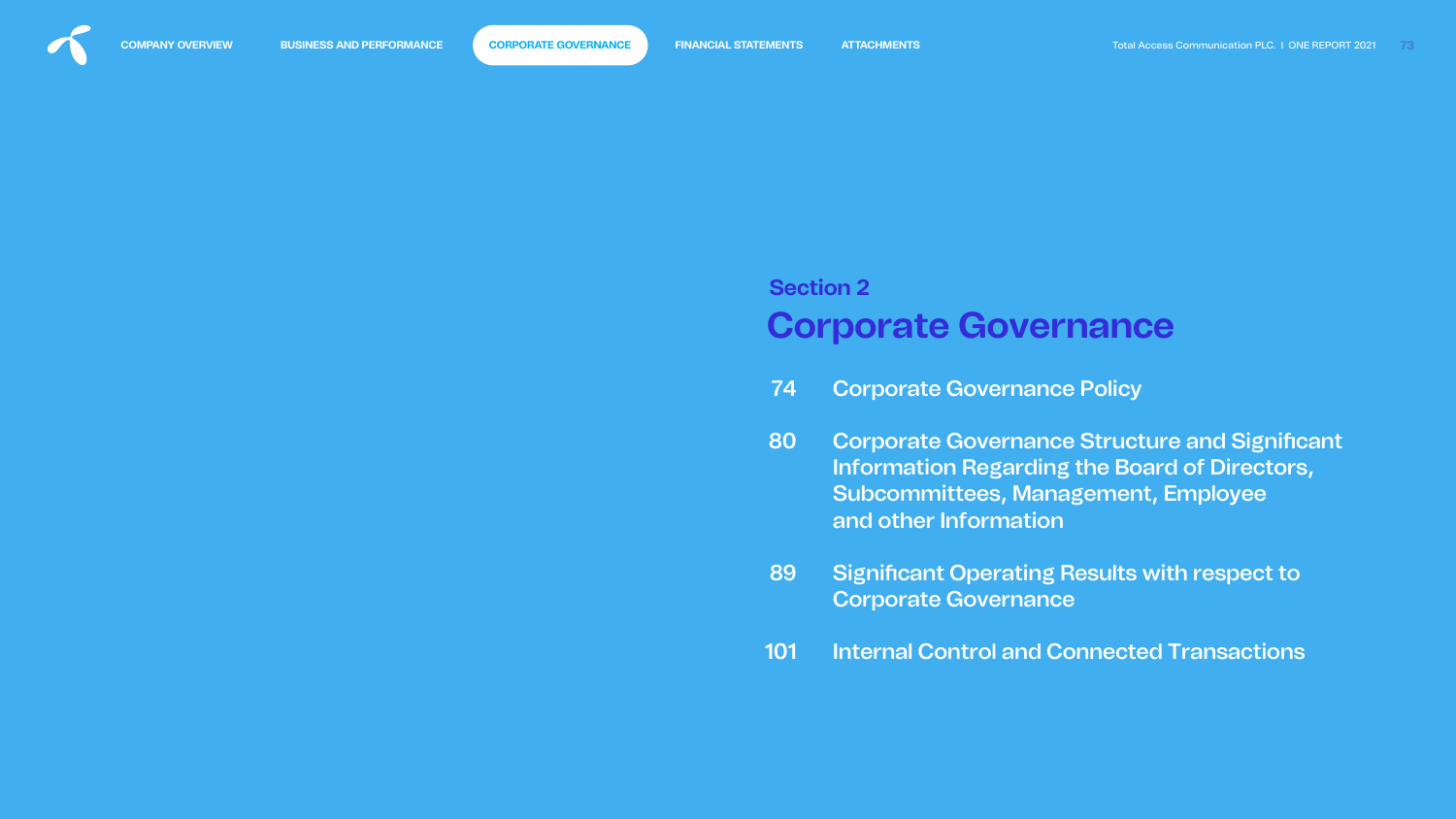# <span id="page-1-0"></span>**SECTION 2 CORPORATE GOVERNANCE**

# **6.** Corporate Governance **Policy**

# **6.1 Overview of the Corporate Governance Policy and Guidelines**

The Board of Directors has established corporate governance policies that set out the Company's key governance bodies and processes with regard to risk management, strategy, financial reporting, and internal control. The Company places great emphasis on the principles of good corporate governance, which are consistent with the Principles of Good Corporate Governance for Listed Companies issued by the Securities and Exchange Commission (SEC) and the Stock Exchange of Thailand (SET).

Details of the Company's good corporate governance practices are set out in the following five categories:

In the 2021 assessment of corporate governance practices of Thai listed companies by the Thai Institute of Directors Association (IOD), the Company received a score of "Excellent" (CG with a score of 90% or more) for a seven consecutive year. This shows that the Company is committed to the Principles of Good Corporate Governance for sustainable development.

- The right to trade and transfer shares and receive the Company's profit distribution
- 2) The right to attend and vote at general meetings of shareholders that decide on the Company's important matters
- 3) The right to appoint or remove directors and determine directors' remuneration
- 4) Other rights as set out in the Articles of Association

#### Section 1 Rights of Shareholders

The Board of Directors realizes and places importance on the rights of shareholders including institutional investors. Every shareholder is entitled to the following rights:

#### Annual General Meeting of Shareholders

The Company held the 2021 Annual General Meeting of Shareholders on 26 March 2021 through electronic media according to the Emergency Decree on Electronic Meeting B.E. 2563. The Board of Directors, the Chairs of each of the subcommittees, senior Management, and the Company's Auditor attended the 2021 Annual General Meeting of Shareholders.

The Company conducts every shareholders' meeting in the following format:

#### **Before the meeting**

• The Company invites shareholders to propose agenda items in advance and to nominate qualified persons as the Company's director for its Annual General Meeting of Shareholders. The Company announces the criteria for agenda item proposal, channels for submitting proposals, and consideration procedures to the Stock Exchange of Thailand and on the Company's website, in accordance with the principles of good corporate policy relating to shareholders' rights.

- The Company announces the date of the meeting 30 days in advance via channels provided by the Stock Exchange of Thailand and on the Company's website.
- The Company engages its registrar, Thailand Securities Depository Co., Ltd., to send the meeting invitation notice, together with the supporting documents, to the shareholders at least 14 day in advance. The invitation notice and supporting documents in both Thai and English are published on the Company's website at www.dtac.co.th 30 days prior to the meeting in order to facilitate easy and prompt access for shareholders to information relevant to the meeting. The invitation notice is complemented by the Meeting's agenda items, supplementary documents, the Board's opinions on each agenda item, and clear indication whether each agenda item is presented for acknowledgement or approval. A proxy form, stipulated by the Ministry of Commerce, is also included in the invitation notice, and three independent directors are available to act as shareholders' proxy.

- 
- 
- 
- 
- 
- 
- 
- 
- 
- 
- 
-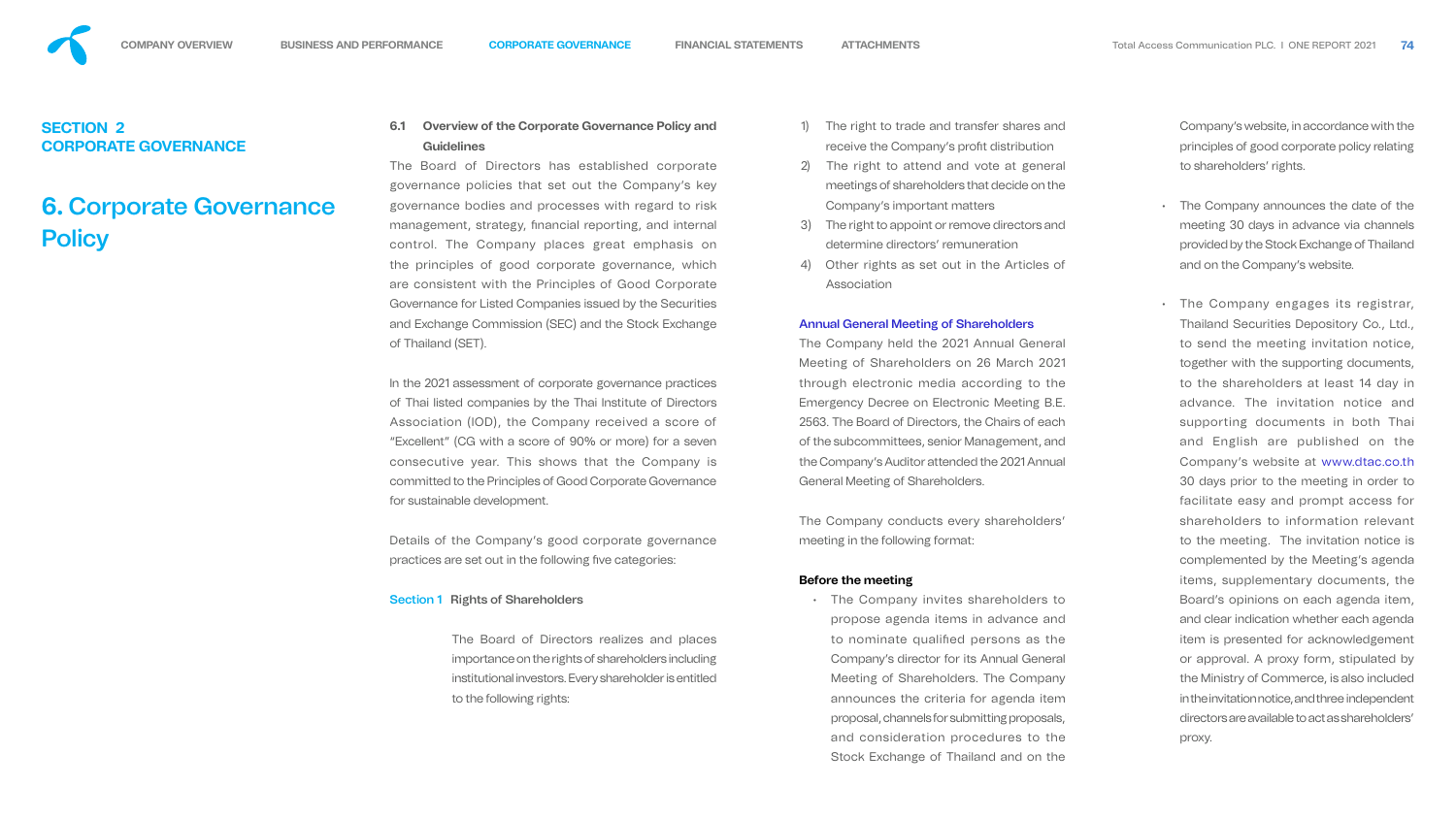• The Company provides opportunities in advance for the shareholders to submit questions relevant to the meeting agenda by email at companysecretary@dtac.co.th or via registered mail to the Company's address.

#### On the meeting date

- The meeting is organized in the same province as the Company's head office on a weekday, at a location that is easy to access by shareholders. In addition, the meeting can be held through electronic media (e-meeting) according to the Emergency Decree on Electronic Meeting B.E. 2563. In the case of e-meetings, to facilitate the shareholders, the Company uses an e-voting system to count votes, expedite the process, and ensure the accuracy of the vote computation process.
- The Chair of the meeting will allocate adequate time for the shareholders to raise questions and express opinions relating to an agenda item which are then summarized and recorded in the minutes. The Directors, relevant senior Management and the Auditor of the Company are encouraged to attend such meetings to provide answers to and acknowledge the opinions of the shareholders.

• Before the meeting begins, the Company explains to all shareholders the criteria and the procedures for voting. Shareholders or proxy holders have voting rights equal to number of shares they hold, and such voting rights cannot be split (with exception of the C-type proxy). The Company also provides an independent external legal advisor (inspector) to supervise the meeting and the voting process to ensure that they are conducted in accordance with applicable laws and the Articles of Association of the Company. At the meeting, the Chair of the meeting provides opportunities for the shareholders to express their opinions and to make inquiries relevant to the Company and the meeting agenda.

#### Post meeting

• On the same day after the conclusion of the meeting, the Company informs the SET, in the form of a newsletter, the resolution of each agenda item of the Annual General Meeting of Shareholders by indicating the votes as "approved", "disapproved", or "abstained from voting". Section 2 Equitable Treatment of Shareholders

- The Company prepares the minutes of the Annual General Meeting of Shareholders, submits them to the SET, and posts them along with a video record of the meeting on Company's website at www.dtac.co.th, within 14 days after the meeting date. The minutes include the following information:
- (1) attendance of Directors, Executives, and the proportion of attending Directors;
- (2) voting and vote counting methods, meeting resolutions, and voting results ("for", "against", and "abstain") for each proposed resolution; and
- (3) questions asked and answers provided during the meeting, including the identity of the persons asking and answering the questions

The Board of Directors places importance on holding and conducting shareholders' meetings with fair and equitable treatment of all shareholders and ensuring that they are able to exercise their rights as set forth in the Company's Articles of Association and relevant laws and regulations.

- Conduct of the meeting: The Chair of the meeting conducts the meeting in accordance with the agenda as set forth in the notice of the meeting. No additions are made to the agenda without prior notification to the shareholders.
- Voting rights: All shareholders are entitled to vote based on the number of shares held by each shareholder, with one share representing one vote. The Company has not implemented a cumulative voting system as the Company's Articles of Association require that a Director be elected by a majority of votes. However, the Company offers shareholders the opportunity to nominate candidates for Director in advance, in accordance with the relevant rules and regulations of the Company, as well as provides shareholders the opportunity to elect each Director individually.
- Voting system: In the interest of transparency and accountability, the Company uses information technology to facilitate shareholders' meetings, including for registration and vote counting. The Company has appointed outside experts who have experience working with Thailand Securities Depository Co., Ltd. to conduct the registration and vote counting through electronic means. The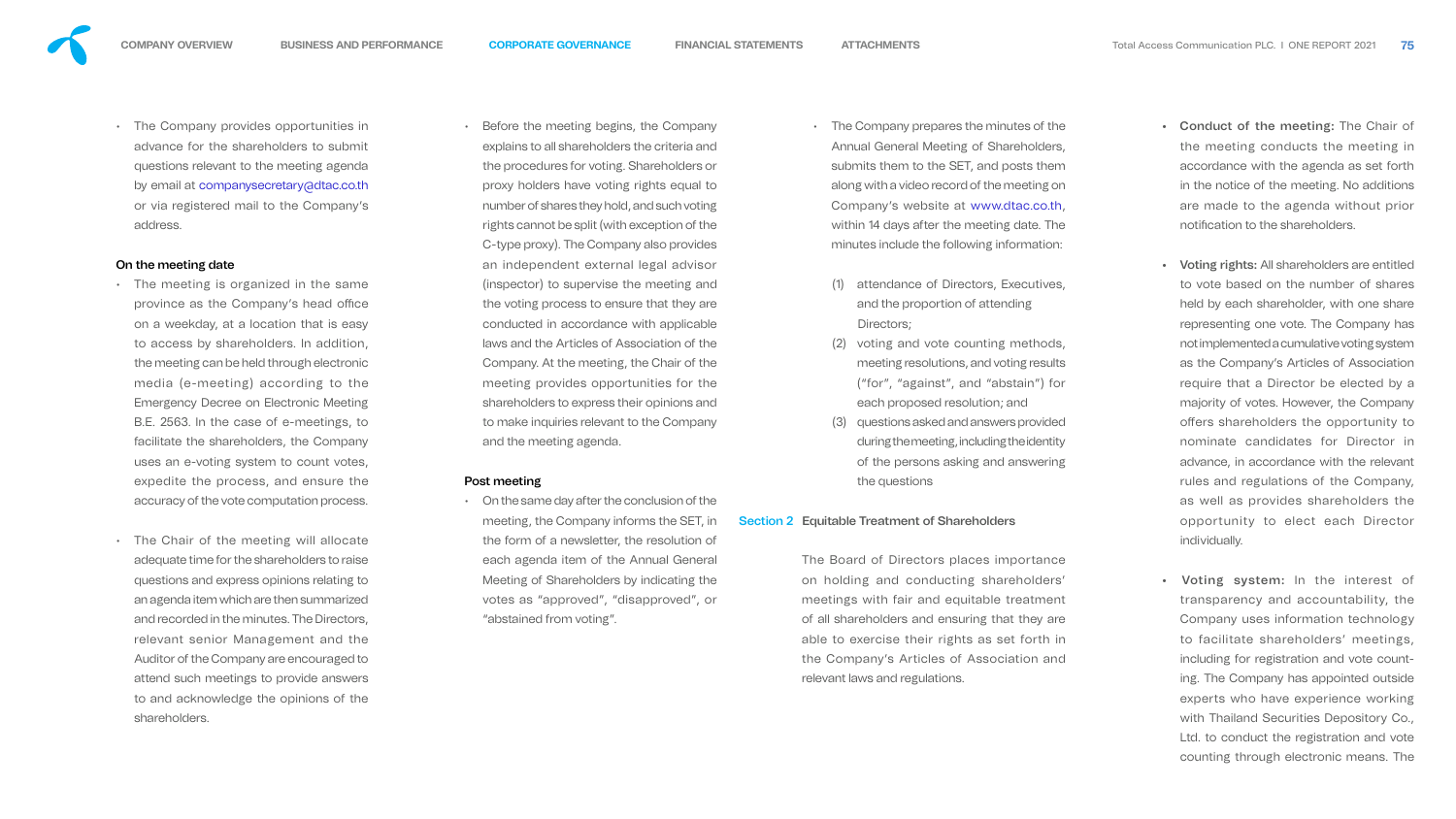

vote counting for each agenda item is conducted openly and transparently and log files are collected and maintained for further examination.

**Proxy:** Shareholders who are unable to attend the meeting in person are entitled to appoint an independent Director of the Company or other person to attend the meeting and vote on their behalf. The Company prepares the proxy forms as prescribed by the Ministry of Commerce for shareholders to give voting instructions to their proxies. These forms are delivered to shareholders with the notice of the meeting. In addition, shareholders are able to download the proxy forms from the Company's website at www.dtac.co.th.

#### Section 3 Roles of Stakeholders

#### **Rights of Stakeholders**

and benefit to the Thai economy and society in accordance with the principles of sustainability policy. The Company has therefore identified seven stakeholder groups which are all related to the operations of the organization, namely shareholders and investors, employees, communities and society, customers, trading partners, government agencies and regulators. The Company has set the rights of each group of stakeholders as well.

In 2021, the company developed the sustainability strategy "Responsible Business Conduct 2021-2023," in which the company examines stakeholder issues and expectations (ESG materiality assessment) and conducts a stakeholder analysis in the business value chain. It starts with the identification of key business issues. (materiality) and the assessment of groups of stakeholders, both direct and indirect, inside and outside the company. This is to ensure that the Company's business operations truly create value Details of each stakeholder, please refer to the following.

#### **Subject**

Rights of Shareholders and investors

Rights of Employees Communities and society

**Customers** 

Trading partners

Government agencies

**Regulators** 

| <b>Part of One Report</b>                                                                                                                    |
|----------------------------------------------------------------------------------------------------------------------------------------------|
| Part 1, Item 3 Sustainability<br>Part 2, Item 6.1, Section 1 - Rights of shareholders and<br>Section 2 – Equitable treatment of shareholders |
| Part 1, Item 3 Sustainability<br>Part 2, Item 7.5 Employee                                                                                   |
| Part 1, Item 3 Sustainability                                                                                                                |
| Part 1, Item 3 Sustainability                                                                                                                |
| Part 1, Item 3 Sustainability                                                                                                                |
| Part 1, Item 3 Sustainability                                                                                                                |
| Part 1, Item 3 Sustainability                                                                                                                |

#### Rights of Employees

Apart from the reference on Part 1, Item 3 Sustainability, Part 2, Item 7.5 Employee, the Company actively encourages Employees to participate in organization development by holding an election for the "House of Employee Representatives" that represents Employees and acts as a mediator between Employees and the Company in order to address and solve problems of its employees in addition to support and benefits already provided by the Company to its employees, as well as to provide advice to and obtain opinions from Employees.

The Company has set up a unit to oversee matters relating to occupational health, safety, security, and environment (HSSE) and establish a policy and a code of conduct on HSSE by specifying and promoting good health

and the provision of a safe working environment, as well as relevant security measures to prevent accidents and illnesses due to work, in accordance with internationally accepted standards. The Company has also arranged workshops and activities that promote a culture of safe working environment in the organization. The Company has also set up an HSSE Committee for three groups in several areas, which consists of representatives from Employees and the Management working together to report and recommend solutions and improvements for safe working environment, and promote and encourage safe working behavior.

### Rights of Customers

Besides details provided in Part 1, Item 3 Sustainability, the Company has a clear policy that every customer will be equitably and fairly treated with respect and good manners on the principle of "customer centricity" or customer focus, in which understanding customers' needs is a priority and shall be adhered to by all Employees in performing their work in any area or matter.

Currently, the Company provides service channels to support customers, namely the Service Center and the Call Center. Customers can visit the Company's Service Centers which are located in prime locations of Bangkok, its vicinities, and upcountry, or dial 1678 to reach the Call Center 24 hours a day. The Company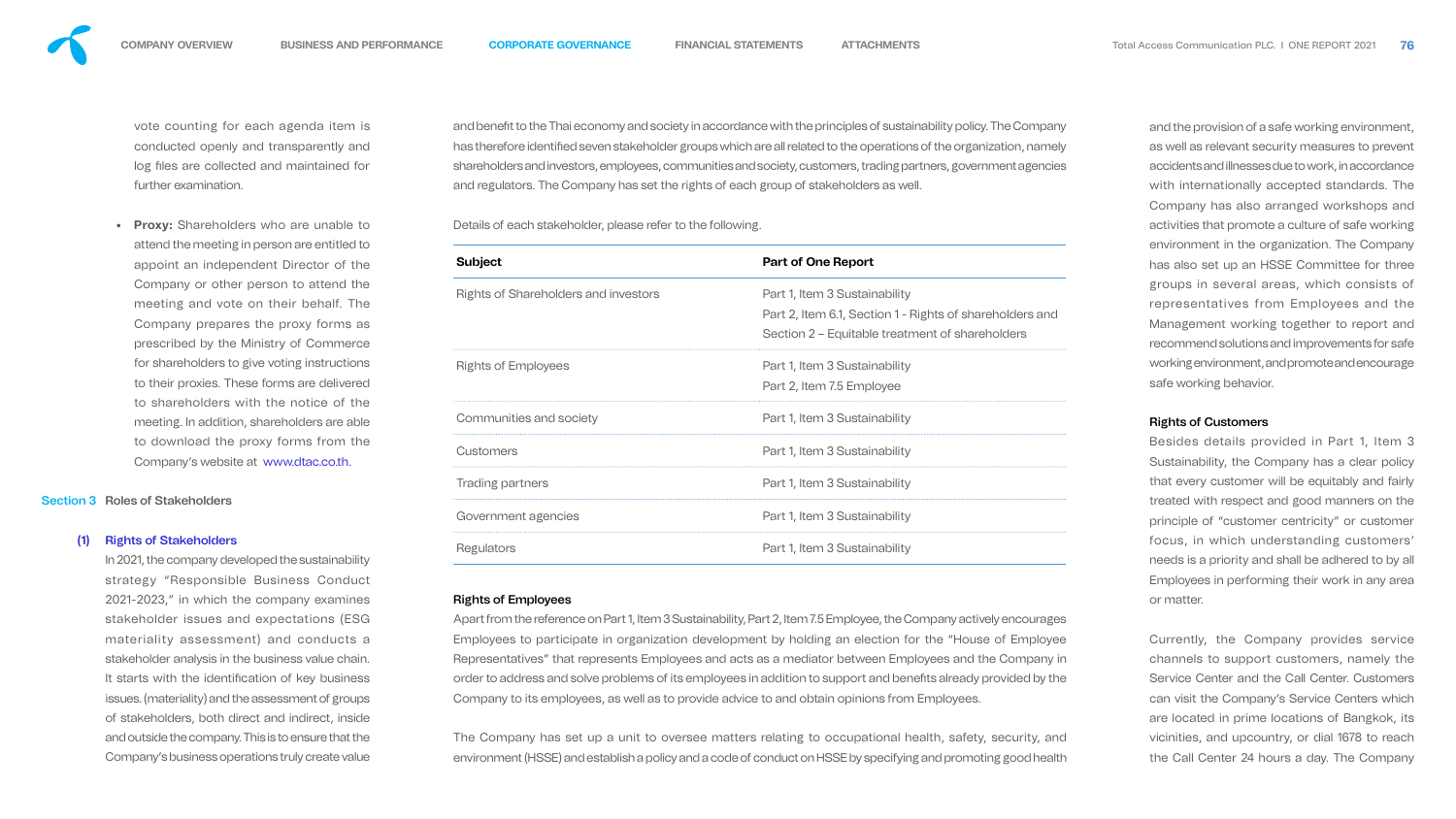also implements digital channels such as the dtac application, website, email, and social networks e.g. Line dtac Connect, Facebook etc., for customer support.

#### Rights of Business Partners

It is a policy of the Company to treat all business partners equitably and fairly. The Company has established written, easily understandable, and standardized procedures for procurement to assure its business partners' confidence in the Company's vendor selection process at all events. The Company has a clear policy on procurement for a competitive bidding process. Negotiation of contracts between the Company and its business partners are undertaken based on general commercial terms. In addition, the Company also is deeply mindful of respecting the intellectual property rights of business partners and other third parties. It is the Company's policy that Directors, Executives and Employees of the Company and other persons acting on behalf of the Company shall avoid infringement of intellectual property rights of business partners and other third parties. At the same time, the Directors, Executives and Employees of the Company and other persons acting on behalf of the Company shall protect and administer the Company's intellectual property in the interest of the Company as prescribed in the "dtac Code of Conduct".

Company will immediately inform its creditors in case the Company fails to comply with any condition in order to jointly find solutions.

The Company has a policy requiring its business

partners to comply with the Supplier Code of Conduct in relation to various matters, such as labor, health, safety, security, environment, and corruption etc., which must be of the same standard as the Company, in line with internationally accepted standards.

In addition, the Company also considers the rights of competitors and the creditor in accordance with the good corporate governance principle as follows:

#### Rights of Competitors

The Company encourages and supports fair and transparent competition. The Company will not perform any act which would violate or contradict any competition law or may cause damage to the reputation of its competitors. The Company competes in the market by offering good products and services at the right price and will deal with its competitors in an honest and professional manner.

#### Rights of Creditors

The Company aspires to maintain sustainable relationship with its creditors. The Company has a policy to treat its creditors equitably and fairly by providing them correct, transparent, and verifiable information, and to strictly honor the terms and conditions of the contracts it has with its creditors, whether in relation to the repayment of principal, interest and fees, maintenance of nancial ratio, or other conditions, etc. The



#### (2) International Human Rights Principles

As prescribed in the "dtac Code of Conduct" (Please refer to attachment 5) The Company supports internationally declared human rights which include declarations and treaties of the United Nations on human rights. Directors, Executives, and Employees of the Company and other persons acting on behalf of the Company shall respect the personal dignity, privacy, and individual rights of each person they are in contact with in the course of their duties, and shall not take any action which results in or supports the violation of any human rights.

#### Section 4 Disclosure of Information and Transparency

The Company complies with the regulations of the SEC, the Office of SEC, and the SET with regards to the disclosure of significant information, in particular, financial information, the Company's development, operational information, business performance, and other relevant substantial information through the SET website, in order to ensure transparent and equitable disclosure. In addition, the Company regularly posts updated information, both in Thai and English, regarding its financial information, policies and CSR activities and Annual Registration Statements (Form 56-1 One Report) on its website at www.dtac.co.th. The Company also holds an analyst briefing each quarter to announce its quarterly operating results to shareholders, investors, analysts, fund managers, and other interested persons. The Management of the Company attends the analyst briefings to clarify and answer inquiries raised by attending persons.

The Company realizes that the Company's information, whether financial or non-financial, will influence the decision-making of its shareholders and other general investors. Therefore, to ensure that significant information is disclosed accurately, promptly, and transparently, the Company has established an Investor Relations Division to efficiently and regularly communicate with its shareholders and general investors. Any interested person can obtain the Company's information from the Investor Relations Division at +66-2202-8882 or IR@dtac.co.th.

In 2021, the Company disclosed material information through the channel provided by the SET a total of 34 times. The Company also arranged relevant activities to visit and provide publicly disclosed information to shareholders, analysts, and investors from time to time, which are summarized as follows:

**COMPANY OVERVIEW BUSINESS AND PERFORMANCE [CORPORATE GOVERNANCE](#page-0-0) FINANCIAL STATEMENTS ATTACHMENTS** Total Access Communication PLC. I ONE REPORT 2021 **77**

- 
- 
-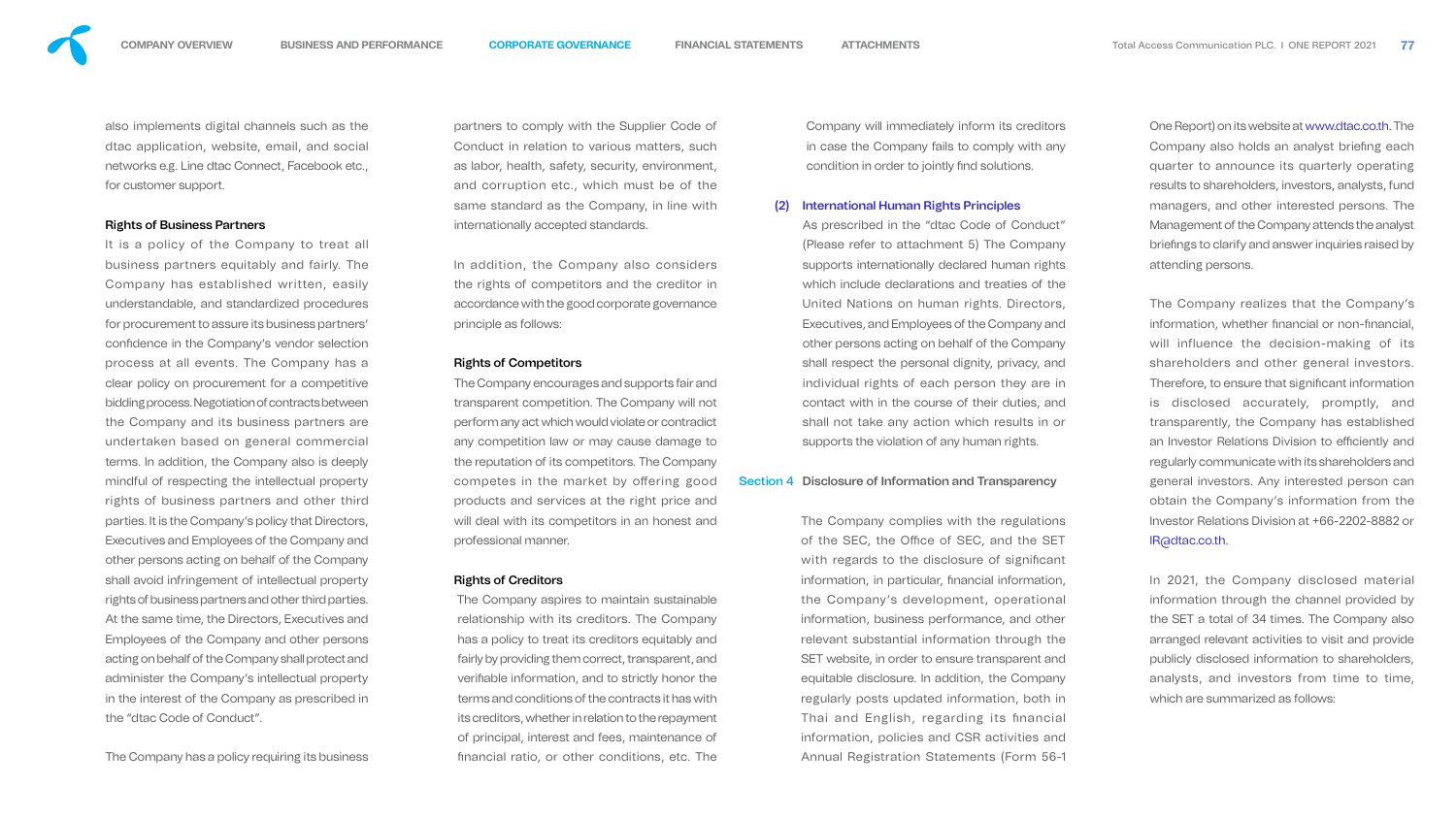**•** Regularly participating ling

| <b>Stakeholders</b>                | <b>Engagement Channel</b>                                                                       | <b>Frequency</b>                                      | <b>Expectations</b>                                                                        | <b>Response to</b><br><b>Stakeholders</b>                                                                                                                                                     |
|------------------------------------|-------------------------------------------------------------------------------------------------|-------------------------------------------------------|--------------------------------------------------------------------------------------------|-----------------------------------------------------------------------------------------------------------------------------------------------------------------------------------------------|
| Shareholders /<br><b>Investors</b> | <b>Annual General Meeting</b><br>of Shareholders (AGM)                                          | Once a year                                           | • Fair treatment to<br>all shareholders                                                    | • Compliance with<br>guidance and                                                                                                                                                             |
|                                    | <b>Quarterly result</b><br>anouncement<br><b>Conference Call</b>                                | Once a quarter                                        | • Disclosure<br>with accuracy,<br>punctuality and easy<br>access                           | regulation of the Stor<br><b>Exchange of Thailand</b><br>and the Securities<br>and Exchange                                                                                                   |
|                                    | Roadshow and<br>conference meeting<br>both local and<br>international<br>shareholders/investors | 11 times in 2021                                      | • Growth of business<br>and profit for<br>shareholders<br>• Consistent dividend<br>payment | Commission, Thailan<br>• Doing business<br>with good corporate<br>governance and<br>social responsibility                                                                                     |
|                                    | <b>Investor Company Visit/</b><br><b>Conference Call</b>                                        | 10 times in 2021                                      |                                                                                            | • Making investments<br>to support the<br>Company's growth                                                                                                                                    |
|                                    | <b>Investor Relations</b><br>website                                                            | <b>Frequently update</b><br>information on<br>website |                                                                                            | • Compliance with<br>dividend policy<br>• Providing a variety<br>of channels to                                                                                                               |
|                                    | <b>Investor Relations email</b>                                                                 | Daily                                                 |                                                                                            | communicate with<br>shareholders and<br><i>investors</i><br>• Regularly participatin<br>in activities, including<br>roadshow and<br>conference, to meet<br>investors both local<br>and abroad |



The Board of Directors of the Company is responsible for the Company's financial statements and financial information contained in the Annual Registration Statements (Form 56-1 One Report). The financial statements have been prepared in accordance with the generally accepted accounting principles in Thailand. The Company has chosen an appropriate accounting policy and has applied the applicable accounting standards for each accounting period. The Board of Directors has appointed the Audit Committee to review the quality of the financial statements and internal control system of the Company, as well as sufficient disclosure of significant information in the notes to the financial statements, in order to ensure all accounting records are accurate, complete, and adequate for the benefit of the shareholders and general investors. Furthermore, the Board of Directors has prepared the Board of Directors' report in the Annual Registration Statement (Form 56-1 One Report), providing information on the results of business operation and other important matters that occurred within the year for the shareholders' acknowledgement.

In 2021, there was no action taken by regulators against the Company related to the non-disclosure of any material information within the requisite timeframe.

# Section 5 Board responsibilities Details of Board responsibilities, please see

information in part 7 and part 8.

#### **6.2 Code of Conduct**

The Board of Directors of the Company has established the "dtac Code of Conduct", which applies to its Directors, Management, Employees and other persons acting on its behalf. The Company's code of conduct has been in effect since 2006 and has been regularly updated and approved by the Board of Directors with the supervision of the Corporate Governance Committee.

 The Company has taken actions to raise awareness and understanding of the "dtac Code of Conduct" on a regular basis through an orientation program for new Employees and additional trainings on such subjects from time to time via learning media as well as an interactive e-learning programs. To monitor the compliance of the code of conduct and corporate governance policies, the Chief Executive Officer performs an assessment of the implementation of the governing documents and the level of compliance at least once a year, and reports the results to the Board of Directors.

Policy and Guideline for Corporate Governance of the Company and dtac Code of Conduct are provided as the Attachment 5 of this Annual Registration Statements (Form 56-1 One Report) and also can be found on the Company's website at www.dtac.co.th.

tock and

land

ate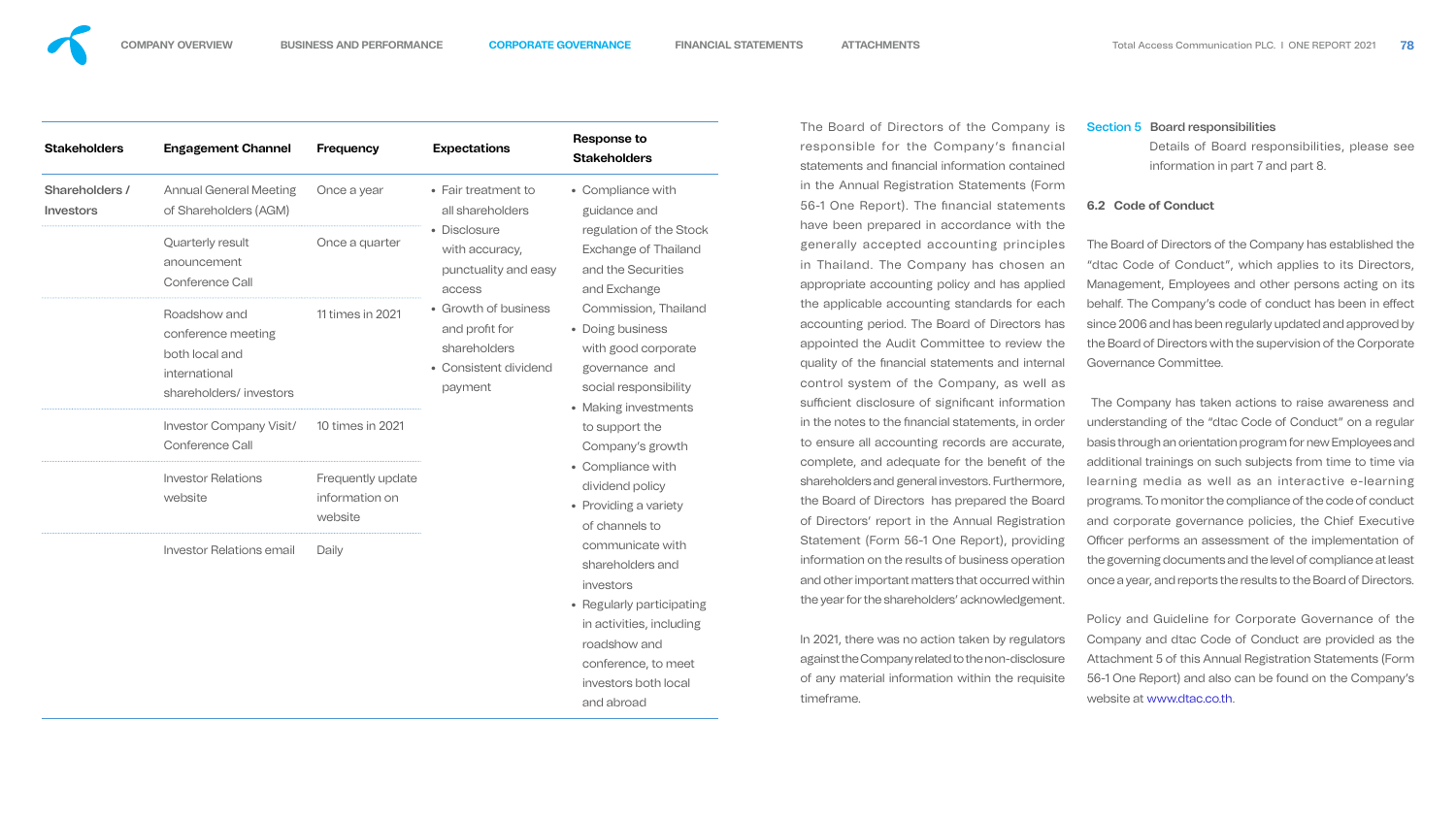# **6.3 Significant Changes to and Developments of Policies, Guidelines, and Corporate Governance Procedures in 2021**

(1) The Board of Directors decided to merge the Nomination Committee and the Remuneration Committee ("NRC"), a move that became effective on 1 January 2021. The Nomination and Remuneration Committee is responsible for evaluating and making recommendations to the Board on the remuneration policy for the Company's Directors and senior Management. The NRC is also responsible for making recommendations to the Board on qualified candidates for the positions of Directors and Members of subcommittees, the Chief Executive Officer, and the Chief Financial Officer of the Company and its subsidiaries. In addition, the NRC will make recommendations to the Board regarding the structure, size, and composition of the Board and the selection of new directors who are qualified, experienced, and diverse to advance the Company's growth and shareholder benefits.

The Company regularly reviews its Policies, Guidelines and Corporate Governance Procedures to improve control and enhance the Company's Corporate Governance standards to continue to be in line with the Corporate Governance Code for listed companies 2017. In 2021, the Company reviewed and amended its charters as follows:

(2) The 2021 Code of Conduct was approved at the Board of Directors meeting no. 6/2021 on 3 December 2021 and will be effective from 1 January 2022 onwards.

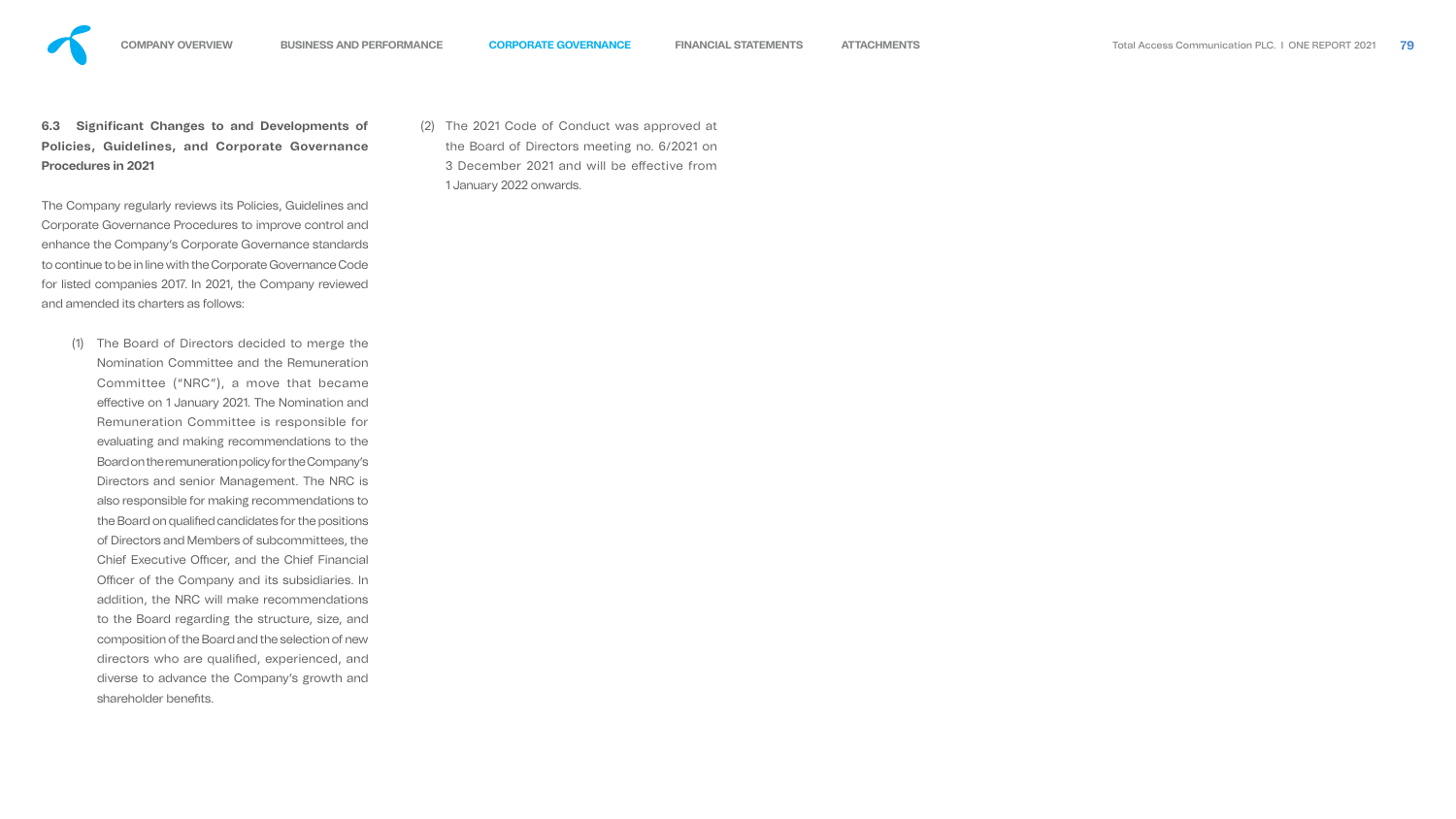**7.1 Corporate Governance Structure**



<span id="page-7-0"></span>**7.** Corporate Governance **Structure and Significant** Information Regarding the Board of Directors, Subcommittees, Management, Employee and other Information

#### **7.2 Board of Directors**

#### 7.2.1 Composition of the Board of Directors

The Board of Directors of the Company currently consists of ten directors, all of whom are non-executive directors. Four directors are independent directors, three of whom are female. In addition, there is one other female director who is a non-executive director. In total, the Company has four female directors, representing 40% of existing directors.

The Company has a policy that non-executive director or independent director positions can be held by individuals who hold more than five directorship positions in publicly listed companies. The Company has a further policy that executive directors may not hold director positions in other companies and no more than two listed companies, excluding subsidiaries, affiliates, and joint-venture companies of the Company. This helps ensure their efficiency in performing their duties and responsibilities towards the Company. More than one non-executive directors have work experience in the business of the Company.

The Chair of the Board of Directors and the Chief Executive Officer have separate functions and responsibilities and are not the same person. The Chair has been elected by the directors of the Company and acts as the Chair of the meetings. The Chair is responsible for ensuring that the meetings of the Board of Directors of the Company proceed in accordance with the agendas, encouraging all directors to participate in the meeting by asking questions and making observation notes, giving advice and recommendations to the Management, and supporting the business operation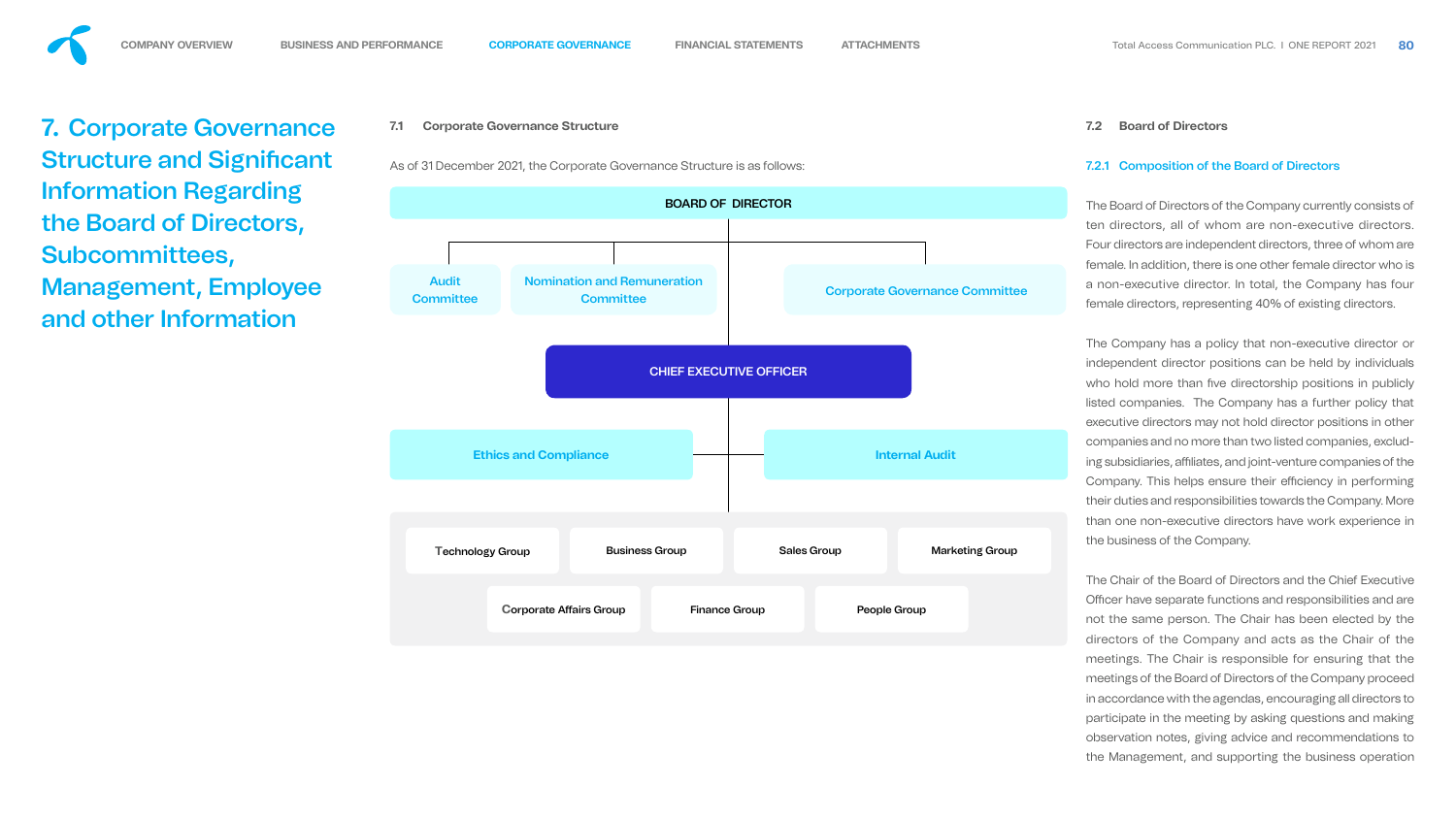of the Company. However, the Chair does not interfere with the work of the Management of the Company. The Chief Executive Officer is responsible for managing the business of the Company and supervising its business operation to ensure that it complies with the resolutions of the shareholders' meetings and the Board of Directors' meetings, policies and business plans of the Company, and applicable laws.

The Board of Directors of the Company is composed of directors who possess qualifications, knowledge, expertise, and experiences in various areas, including finance and accounting, business administration, law, and the telecommunications business. The independent directors possess higher qualifications than those required by the SEC and the SET, details of which can be found under Section 8.1.1 Recruitment, Development and Performance Assessment of Director – (1) Independent Director.

#### 7.2.2 Directors

As of 31 December 2021, the Board of Directors of the Company consists of ten directors as follows

| <b>Position</b>                                                                                                                                                 | <b>Date of First</b><br>Appointment | Date of Last<br>Appointment                                                    |
|-----------------------------------------------------------------------------------------------------------------------------------------------------------------|-------------------------------------|--------------------------------------------------------------------------------|
| <b>Chair of the Board of Directors</b>                                                                                                                          | 29 October 1990                     | 31 August 2020                                                                 |
| Vice Chair of the Board of Directors                                                                                                                            | 24 April 2020                       | 24 April 2020                                                                  |
| Governance Committee                                                                                                                                            | 8 December 2014                     | 26 March 2021                                                                  |
| Independent Director, Chair of the Nomination and Remuneration Committee<br>and Member of the Audit Committee                                                   | 17 November 2006                    | 26 March 2021                                                                  |
| Independent Director, Chair of the Corporate Governance Committee<br>and Member of the Nomination and Remuneration Committee                                    | 5 September 2011                    | 26 March 2021                                                                  |
| Director and Member of the Corporate Governance Committee                                                                                                       | 30 March 2016                       | 26 March 2021                                                                  |
| Director, Member of the Nomination and Remuneration Committee<br>and Member of the Corporate Governance Committee                                               | 9 December 2019                     | 9 December 2019                                                                |
| Independent Director, Member of the Audit Committee, Member of the Nomination<br>and Remuneration Committee and Member of the Corporate Governance<br>Committee | 28 January 2020                     | 31 August 2020                                                                 |
| Director and Member of the Nomination and Remuneration Committee                                                                                                | 5 September 2011                    | 16 October 2020                                                                |
| <b>Director</b>                                                                                                                                                 | 16 October 2020                     | 16 October 2020                                                                |
|                                                                                                                                                                 |                                     | Independent Director, Chair of the Audit Committee and Member of the Corporate |



| . .<br><br>. .             |
|----------------------------|
|                            |
|                            |
|                            |
|                            |
| ×<br>۰,<br>. .<br>۰.<br>., |

| . |
|---|
|   |
|   |
|   |
|   |
|   |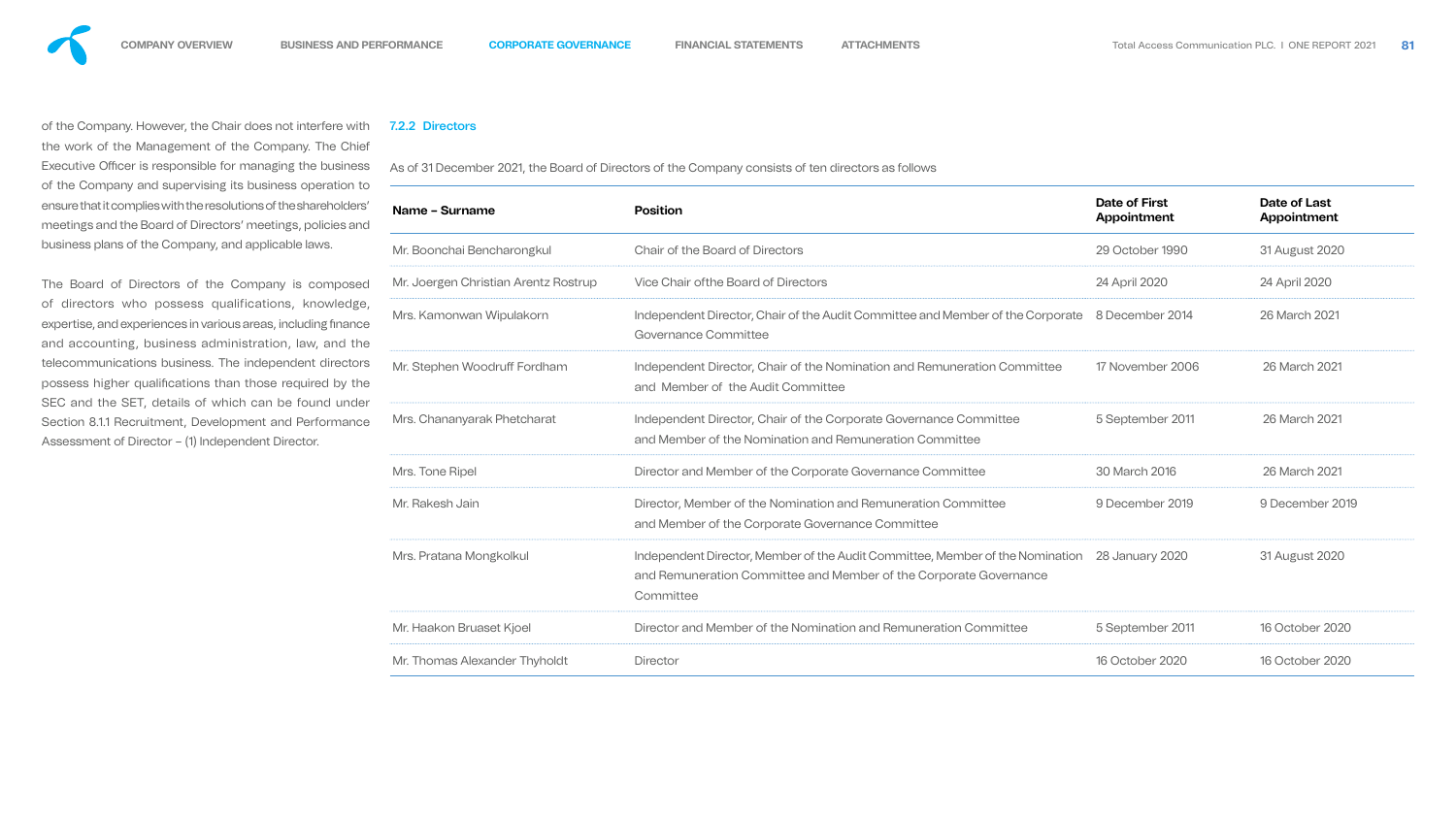The Company does not require that the Chair of the Board of Directors be an independent director, given that the telecommunications business has a unique and complex nature and is subject to rigorous regulations. The Company believes that its Chair and the Board of Directors possess knowledge, capacity, and a good understanding of the nature of the telecommunications business, which are necessary in the decision-making process in order to bring the utmost benefit to the Company and its shareholders as a whole. Despite the fact that the Chair is not an independent director, the Board of Directors of the Company is still of the opinion that the Company has a good internal control system, including mechanisms which can create confidence for its shareholders and all stakeholders that any decision-making by the Board of Directors is made independently, prudently, and without being influenced or directed in any respect.

#### 7.2.3 Roles of Directors

The Board of Directors of the Company approves the vision, mission, strategy, business direction and operational policy, business plan, and annual budget of the Company annually. The Board then directs the Management to perform in compliance with the established policies and business plans in accordance with the applicable laws, objectives and Articles of Association of the Company, and resolutions of the Board of Directors' and shareholders' meetings, taking into account the utmost benefit of the Company and the stakeholders, in order to build sustainable growth of the Company and increase long term value for the shareholders.

Further details on the authorities, duties, and responsibilities of the Board of Directors are provided in the Rules of Procedure for the Board of Directors, Attachment 5 of this Annual Registration Statement (Form 56-1 One Report).

> The Corporate Governance Committee consists of five directors, of whom three are independent directors and two non-executive directors. The Chair of the Corporate Governance Committee is an independent director. A meeting of the Corporate Governance Committee is held at least once a year.

The Board of Directors holds a Board of Directors' Meeting without the presence of the executive director or member of the Management at least once a year. The meeting provides the directors with the opportunity to review the performance of the Board of Directors, the Management, and the Company as well as to consider and discuss management issues or other issues which are of the interest of the Board of Directors. The resolutions of the meeting are shared with the Chief Executive Officer for acknowledgement and consideration for further improvement. In 2021, the Board of Directors held 1 meeting without the presence of the executive director and the Management. Moreover, the Board of Directors holds a Board of Directors' meeting with the External Auditor without the presence of the executive director or member of the Management at least once a year. In 2021, the Board of Directors held 1 meeting with the External Auditor without the presence of the executive director or the Management.

#### **7.3 Subcommittees**

# 7.3.1 Roles and Composition of Subcommittees

In 2021, the subcommittees have performed their duties as follows:

#### Audit Committee

The Audit Committee consists of three independent directors. The Chair of the Audit Committee has experience and professional qualifications in accounting and financial fields. She has been the Chief Financial Officer of a leading company, as well as several listed companies in Thailand, and was a financial executive with several financial institutions. This expertise is valuable and highly relevant in the role of the Audit Committee and in the telecommunication industries.

The duties and responsibilities of the Audit Committee are provided in the Audit Committee Charter, Attachment five of this Annual Registration Statement (Form 56-1 One Report).

#### Nomination and Remuneration Committee

The Nomination and Remuneration Committee of the Company consists of five directors, three of whom are independent directors and two non-executive directors. The Chair of the Nomination and Remuneration Committee is an independent director. A meeting of the Nomination and Remuneration Committee is held at least twice a year.

The duties and responsibilities of the Nomination and Remuneration Committee are provided in the Nomination and Remuneration Committee Charter, Attachment 5 of this Annual Registration Statement (Form 56-1 One Report).

#### Corporate Governance Committee

The duties and responsibilities of the Corporate Governance Committee are provided in the Rules of Procedure for the Corporate Governance Committee, Attachment 5 of this Annual Registration Statement (Form 56-1 One Report).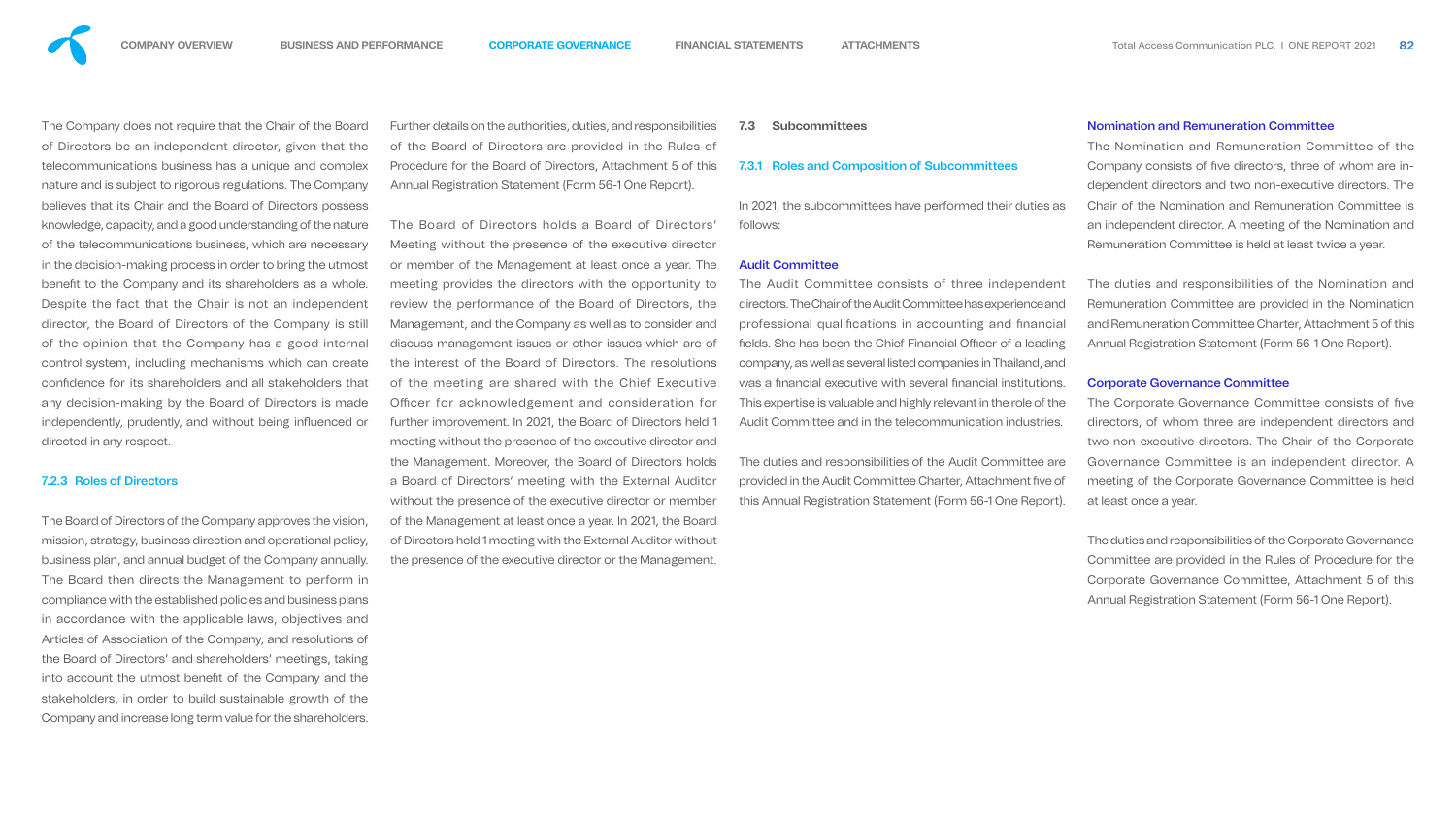### 7.3.2 Names of Subcommittee Members

#### Audit Committee

The Audit Committee consists of three independent directors, namely:

### Nomination and Remuneration Committee

The Nomination and Remuneration Committee consists of five directors, namely:

| <b>Names of Directors</b>                           | Position                                            |
|-----------------------------------------------------|-----------------------------------------------------|
| Mr. Stephen Woodruff Fordham (Independent Director) | Chair of the Nomination and Remuneration Committee  |
| Mrs. Chananyarak Petcharat (Independent Director)   | Member of the Nomination and Remuneration Committee |
| Mrs. Pratana Mongkolkul (Independent Director)      | Member of the Nomination and Remuneration Committee |
| Mr. Haakon Bruaset Kjoel (Non-Executive Director)   | Member of the Nomination and Remuneration Committee |
| Mrs. Tone Ripel (Non-Executive Director)            | Member of the Nomination and Remuneration Committee |

| <b>Names of Directors</b>                                                                      | <b>Position</b>                                                                                             | <b>Names of Directors</b>                          | <b>Position</b>                              |  |  |
|------------------------------------------------------------------------------------------------|-------------------------------------------------------------------------------------------------------------|----------------------------------------------------|----------------------------------------------|--|--|
| Mrs. Kamonwan Wipulakorn (Independent Director)                                                | <b>Chair of the Audit Committee</b>                                                                         | Mrs. Chananyarak Phetcharat (Independent Director) | Chair of the Corporate Governance Committee  |  |  |
| Mr. Stephen Woodruff Fordham (Independent Director)                                            | Member of the Audit Committee                                                                               | Mrs. Pratana Mongkolkul (Independent Director)     | Member of the Corporate Governance Committee |  |  |
| Mrs. Pratana Mongkolkul (Independent Director)                                                 | Member of the Audit Committee                                                                               | Mrs. Kamonwan Wipulakorn (Independent Director)    | Member of the Corporate Governance Committee |  |  |
|                                                                                                | Mrs. Kamonwan Wipulakorn and Mrs. Pratana Mongkolkul have extensive knowledge and experience in the area of | Mr. Rakesh Jain (Non-Executive Director)           | Member of the Corporate Governance Committee |  |  |
| accounting, sufficient to review the creditability of the financial statements of the Company. |                                                                                                             | Mrs. Tone Ripel (Non-Executive Director)           | Member of the Corporate Governance Committee |  |  |

# Corporate Governance Committee

The Corporate Governance Committee consists of five directors, namely:

| . .      | v   |
|----------|-----|
| .<br>. . | - 3 |
| ł        |     |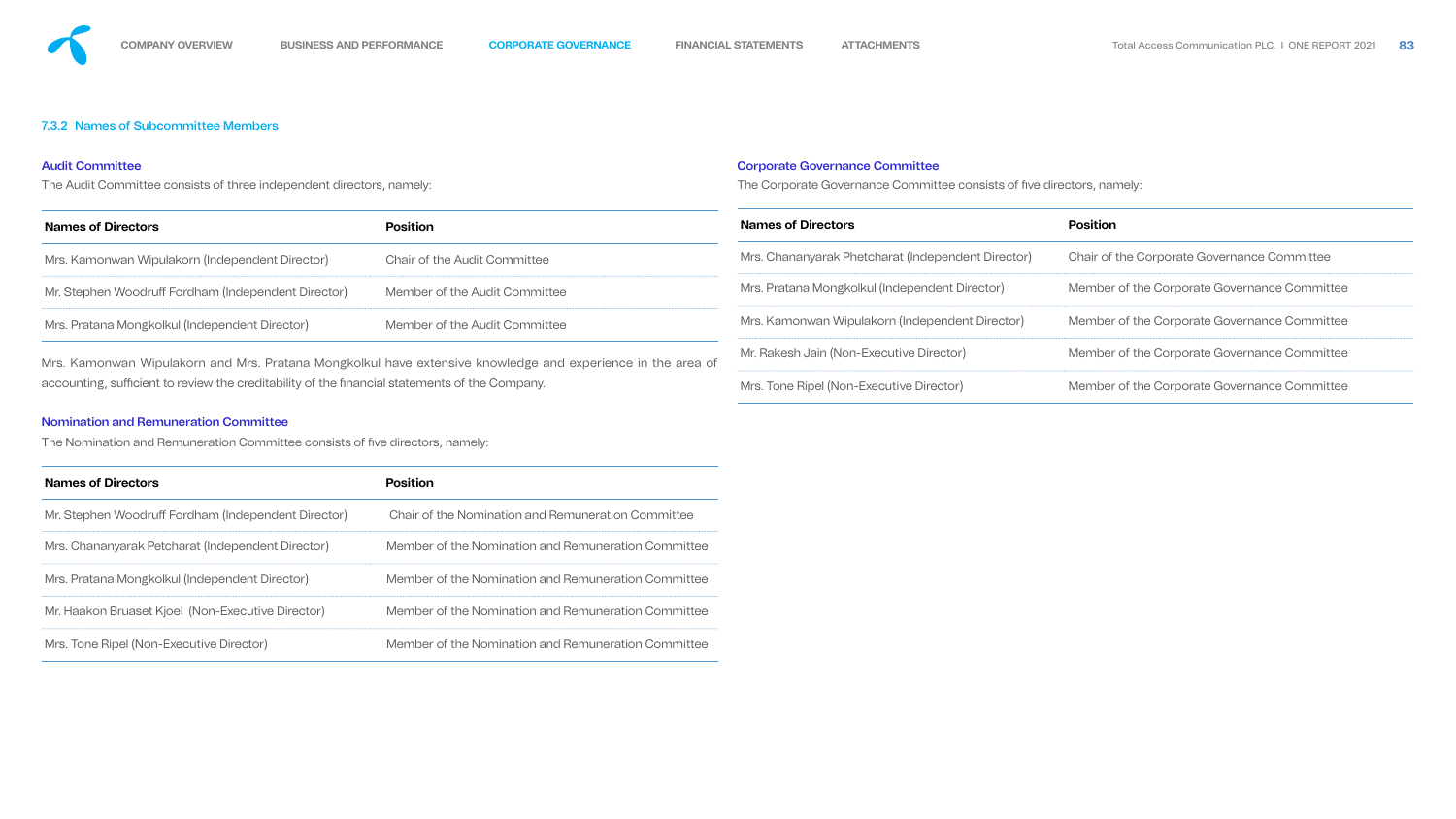

#### **7.4 Management**

#### 7.4.1 Names and Positions of the Management

The Chief Executive Officer is the head of the Management team. The names of the Management team and their positions in the Company as of 31 December 2021 are as follows:

| No.            | <b>Name</b>                         | <b>Position</b>                        |
|----------------|-------------------------------------|----------------------------------------|
|                | Mr. Sharad Mehrotra                 | <b>Chief Executive Officer</b>         |
| $\overline{2}$ | Mr. Nakul Sehgal <sup>(1)</sup>     | <b>Chief Financial Officer</b>         |
| 3              | Mr. Prathet Tankuranun              | <b>Chief Technology Officer</b>        |
|                | Miss Nardrerdee Arj-Harnwongse      | <b>Chief People Officer</b>            |
| 5              | Mr. Sadat Ibne Zaman <sup>(2)</sup> | <b>Chief Business Officer</b>          |
| 6              | Miss Tipayarat Kaewsringarm         | <b>Chief Sales Officer</b>             |
|                | Mr. How Lih Ren                     | <b>Chief Marketing Officer</b>         |
| 8              | Mr. Lars Marcus Adaktusson          | <b>Chief Corporate Affairs Officer</b> |

**Remark:** In 2021, there were organizational changes that affected the Company's organizational structure as follows:

(1) Mr. Nakul Sehgal was appointed as the Chief Financial Officer with effect from 12 January 2021.

(2) Mr. Sadat Ibne Zaman was appointed as the Chief Business Officer with effect from 1 October 2021.

The executives listed above are executives pursuant to the definition specified by the SEC, which includes manager persons holding the top four management positions following the managers, and every person holding a position equiv to the fourth management position, including persons holding management positions in accounting and finance at the of department manager or higher. None of the executives of the Company has been an employee or partner of the ext audit firm engaged by the Company during the past two years.

#### 7.4.2 Policy for Remunerations of Directors and Management

#### Policy for Directors Remuneration

In determining the remuneration of the Board of Directors of the Company and the Subcommittees, i.e. the Audit Committee, the Nomination and Remuneration Committee and the Corporate Governance Committee, the Nomination and Remuneration Committee will take into account various factors, including, among others, the Company's business and performance, the market and industry norms, market and industrial standards, the current economic situation, and the duties and responsibilities of the Board of Directors and the subcommittees. The Nomination and Remuneration Committee will consider the remuneration of directors and propose it to the Board of Directors' and shareholders' meetings for consideration and approval on an annual basis. In addition, the Nomination and Remuneration Committee will review the remuneration structure for the Board of Directors and the subcommittees every three years in order to be in line with the market and industry trends. At present, the remuneration of directors consists of a monthly allowance. The Company does not offer any kind of remuneration payable in the form of equity rewards or in any other form to its directors.

The Nomination and Remuneration Committee views that the aforesaid remuneration structure is appropriate to the Board's responsibilities and encourages the Directors to lead the organization in order to achieve the Company's short-term and long-term goals. Such remuneration structure is also comparable within the telecommunications industry.

#### Policy for Management Remuneration

The remuneration provided to CEO and Executives consists of the following components:

|                                               | <b>Element</b>        | <b>Key Purpose</b>                                                                                                                      |
|-----------------------------------------------|-----------------------|-----------------------------------------------------------------------------------------------------------------------------------------|
| rs, or<br><i>r</i> alent<br>e level<br>ternal | Base salary           | Provide a basis for competitive remuneration overall                                                                                    |
|                                               | Short-term incentive  | Enhance leadership and deliver business results to achieve the Company's strategy.                                                      |
|                                               | Long-term incentive   | Align the interests of the CEO and Executives with the interests of the shareholders<br>for long-term value creation                    |
|                                               | <b>Other Benefits</b> | Offer insurance plans and other benefit to support in various life situations in light of<br>economic conditions and standard of living |

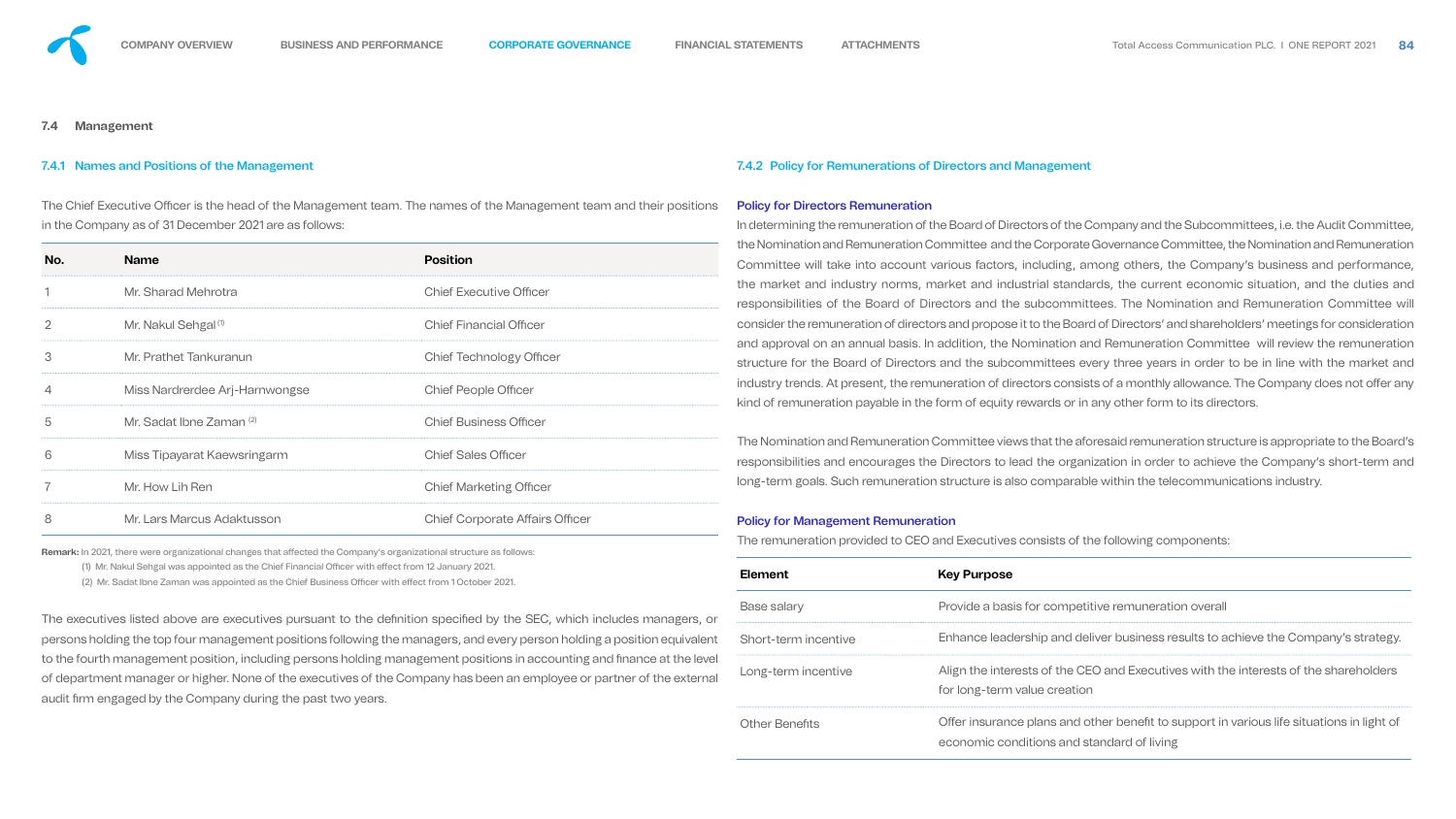

#### 1. Base salary

The level base compensation is reviewed annually based on the scope of the role, business environment, market position, and performance. Key performance criteria are

- Delivery according to business priorities
- Demonstrated leadership in accordance with the Company's values
- Building organization capabilities

#### 2. Short-term incentive

- Financial KPIs to drive profitable growth and efficiency, revenue growth, brand NPS, OPEX and gross profit; and
- Responsible Business Conduct to drive the ethical and sustainable business Operations, as well as tighten security measures within operations.

The short-term incentive (STI) plan is designed to help drive leadership behaviors and deliver the expected results. It is a cash-based variable pay plan based on following specific key performance indicators.

The key performance indicators below apply for all members:

The long-term incentive plan reflects long-term value creation of the Company. The participants receive a grant of long-term incentive which is subject to a three year lock-in period. If the participants leave the Company during the lock-in period, the LTI will be forfeited. In case of retirement, disability, or death of the participal the LTI will be unlocked.

#### 4. Other Benefits

The purpose of these benefits is to establish a level of security. The company's car allowance, mobile package, provident fund, pension, insurance pla and other welfare provisions are in line with mark standards.

#### 3. Long-term incentive

The Nomination and Remuneration Committe views that the afore said remuneration structure appropriate to the Management's responsibilities and encourages the Management to lead the organization in order to achieve the short-ter and long-term goals of the Company. Sud remuneration structure is also comparable within the telecommunications industry.

#### 7.4.3 Remunerations of Directors and Management

In 2021, the total remuneration of the Directors of the Company was THB 13,540,800. The remuneration of Directors consists of monthly allowance. The Company does not offer any kind of remuneration payable in the form of equity rewards or in any other forms to its Directors. The remuneration of the Directors and the Subcommittees as approved by the 2021 Annual General Meeting of Shareholders are as follows:

| <b>Position</b>                                           | <b>Directors' Remunera</b><br><b>Structure (THB)</b><br><b>Monthly Allowance</b> |
|-----------------------------------------------------------|----------------------------------------------------------------------------------|
| Chair                                                     | 320,000                                                                          |
| Independent director                                      | 110,000                                                                          |
| <b>Chair of the Audit Committee</b>                       | 80,400                                                                           |
| Member of the Audit Committee                             | 60,000                                                                           |
| <b>Chair of the Corporate Governance Committee</b>        | 34,000                                                                           |
| Member of the Corporate Governance Committee              | 17,000                                                                           |
| <b>Chair of the Nomination and Remuneration Committee</b> | 50,000                                                                           |
| Member of the Nomination and Remuneration Committee       | 25,000                                                                           |
|                                                           |                                                                                  |

The total remuneration of the Management of the Company in 2021 was THB 105,344,269.



#### ation **.**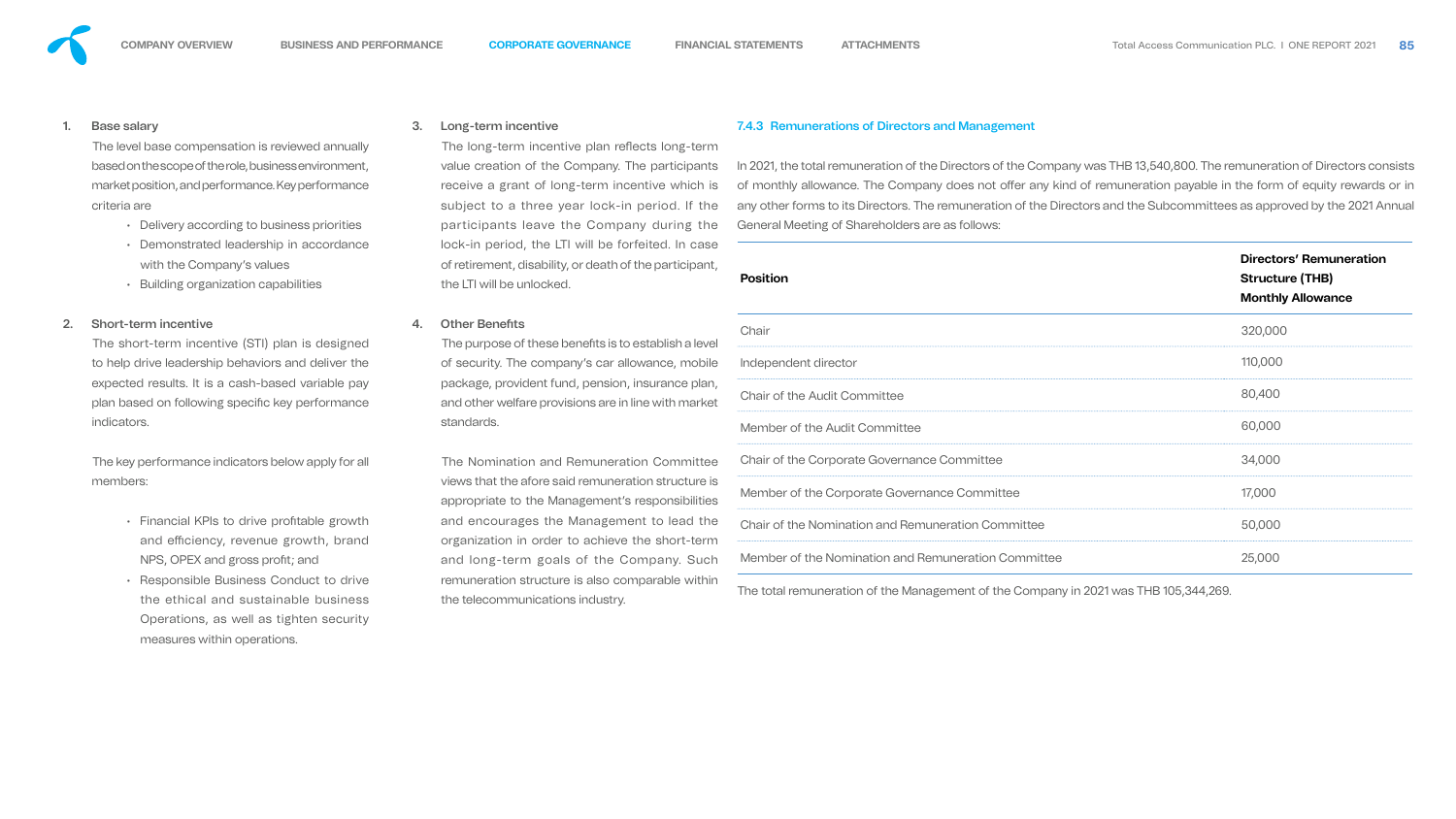#### **7.5 Employees**

#### Reward Management of the Company

The objective of reward management is to attract, engage, and retain the right employees to deliver sustainable value for shareholders in accordance with the Company's values. With this objective, the reward philosophy in the Company has been designed to offer total reward packages that are fair, consistent, and competitive both within and outside the organization.

Total reward packages involve both monetary and non-monetary compensations including welfare, benefits, training, career growth, and employee recognition.

#### **Remuneration**

Remuneration is monetary compensation including fixed compensation and variable pay. Fixed compensation is linked to job value that reflects the impact and contribution of that job to the Company. Jobs with similar values are

The Company has set out a remuneration policy for both Executives and Employees based on their knowledge, duties, and responsibilities. The Company also has a procedure for performance assessment in accordance with widely accepted standards. The remuneration policy of the Management has been disclosed. Moreover, the Company has urged all Executives and Employees to adhere to relevant widely accepted principles. For example, an Employee shall not disclose his/her remuneration to other persons. The Company also treats Employees' remuneration as a confidential matter and respects the employees' right to privacy.

Variable pay is based on the pay-for-performance prin connecting both individual performance and the Company's connecting both individual performance and the Compa strategic targets which are set and communicated annual basis. This is to reward Employee achievement short-term basis in relation to Company achievement.

#### **Employee Recognition and Benefits**

Employee recognition is the timely, informal or formal acknowledgement of a person or team's behavior, or business result that supports the Company's goal values, and which is clearly beyond normal expectation recognition program enables strong culture and collabo across all functions in the Company.

The Company's compensation policy is consistent its short- and long-term performance. Quarterly bor are paid if quarterly performance meets its targets. The annual bonus payment is based on individual performance and the results of the Company's Key Deliverables (KD), whose evaluation points are consistent with the Balanced Scorecard. For the annual salary increase, the Company takes into account the contribution of each employee and the market rate, which is linked overall to the Company's target.

structured together in the same pay scale of the Company's pay structure. This enables the Company to maintain in equity and fairness for Employees in similar job values. terms of external equity and competitiveness, compensitions is regularly reviewed against other companies in the market through data obtained from third-party surveys, as as by taking into account macro-economic indicator Company's business results.

| y'spay                   |                                                                           | Benefit schemes are provided in the Company in alignment with prevailing practices in the market, which are regularly |
|--------------------------|---------------------------------------------------------------------------|-----------------------------------------------------------------------------------------------------------------------|
| iternal                  |                                                                           | reviewed to ensure competitiveness of the schemes. Benefit schemes in the Company comprise of multiple elements and   |
| ues. In                  | dimensions:                                                               |                                                                                                                       |
| sation                   |                                                                           |                                                                                                                       |
| narket                   |                                                                           | • Monetary such as fixed allowance, and non-monetary such as well-being program, e.g., flexible office facility,      |
| <b>is well</b>           | providing fitness center, etc.                                            |                                                                                                                       |
| rs and                   |                                                                           | • Work-related benefits such as travel expenses and uniforms, and personal-related benefits such as emergency loans,  |
|                          |                                                                           | paternity and maternity leave which allows employees to apply for long leave days to take care of their newborns      |
|                          |                                                                           | • Short-term benefits such as health care insurance and medical check-up, and long-term benefits such as provident    |
| nciple,                  | funds which are provided as saving schemes for Employees after retirement |                                                                                                                       |
| oany's<br>on an          |                                                                           | As of 31 December 2021, the Company has 2,844 Employees who receive payment on a fixed salary basis. The number of    |
| sona                     | Employees in each key function is as follows:                             |                                                                                                                       |
|                          |                                                                           |                                                                                                                       |
|                          | <b>Key Function</b>                                                       | Number of Employees – Permanent – Expat (Persons)                                                                     |
| ormal                    | <b>Finance Group</b>                                                      | 152                                                                                                                   |
| effort,                  | <b>Marketing Group</b>                                                    | 248                                                                                                                   |
| Is and<br><b>is. The</b> | <b>Sales Group</b>                                                        | 1,886                                                                                                                 |
| <i>ration</i>            | <b>Technology Group</b>                                                   | 340                                                                                                                   |
|                          | People Group                                                              | 54                                                                                                                    |
| t with<br>nuses          | <b>Corporate Affairs Group</b>                                            | 41                                                                                                                    |
|                          |                                                                           |                                                                                                                       |

Business Group 88 and the set of the set of the set of the set of the set of the set of the set of the set of the set of the set of the set of the set of the set of the set of the set of the set of the set of the set of th

Office of CEO 25

**Total 2,844**

In 2021, the remuneration of the Employees comprised of salaries and bonuses totaling THB 3,448,658,543. The Company has made contributions to Employees' provident fund in an amount of THB 99,182,063.



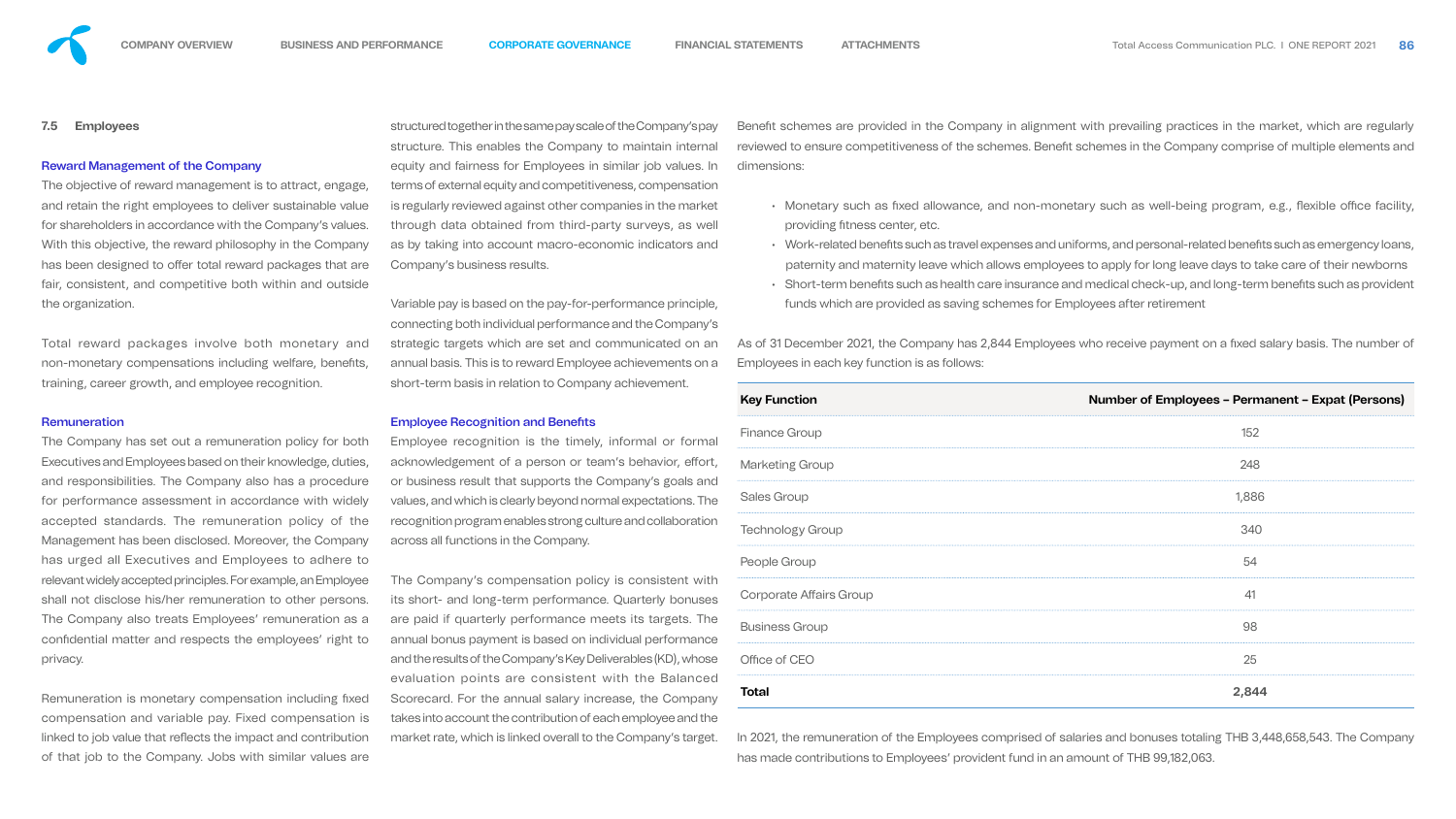

To enable Employee retention and encourage Employees to strive for delivering the best performance, career development is essential. In September 2019, the Company launched the career management concept and platform. 'PromptGROW' has been deployed in the Company to support employees in managing their own career in alignment with their career aspirations and business needs. The Company provides opportunities for Employees to grow their careers in various roles (e.g. professional individual contributor or managerial role) such as vertical advancement to higher-responsibility roles, horizontal or diagonal career moves to other job functions, or in different job scopes. Enlarging or enriching responsibilities and accountability in their current positions, and moving across-BU/regional or global roles are additional career opportunities which Employees can explore. The 4D steps of ''PromptGROW'' and its essential facilities and tools are in place to support Employees in their career growth. The stes are as follows:

1. Discover: A career conversation with the Line Manager and/or a Career Coach will help Employees to gain self-insights regarding career planning. Additionally, competency assessments will help Employees identify competency gaps that need to be developed in relation to the competency framework/business requirements.

- 2. Design: Our Performance Management System, focusing on People, Dialogue and Performance with Impact, is provided for Employees to design their own performance goals and Individual Development Plan (IDP) for both the short-term in their current roles and in their future expected roles and career goals.
- 3. 3E+1 Development Approach: The 3E+1 Development Approach is deployed in the Company for continuous learning and development. The 3Es are Education (10%), Exposure (20%), Experience (70%), along with an Ecosystem for learning and development, which includes continuous coaching by Line Managers.
- 4. Deploy: After competency assessments, Employees will know their capabilities and develop themselves in preparation for new job opportunities. Once there is a vacancy in their target jobs, an Employee can simply apply for the role through the online system. Employees need not inform their Line Manager at this stage, but the Line Manager will know after an Employee gets a job offer from another unit. Candidate selection is done through the Selection Committee to ensure fair treatment and candidate suitability. The new career movement process is

the Sales Management team to support a new sales organization structure with the Sales Capability Building Project. The project started with a sales capability assessment of sales leadership roles covering ZBH, CBH and TM. The assessment results were synthesized to identify development priorities including core, leadership, and sales capability readiness and to design a learning and development journey with blended learning programs and regular follow-ups. The learning and development journey objectives were to communicate newly defined sales management roles and responsibilities as well as uplift sales capabilities for the organization's future expectations. It covered 112 participants from the Sales Management team.

#### "dtac Academy" - Center of Capability Building

dtac Academy provides learning opportunities through a wide range of training programs to ensure that Employees can develop their skills, knowledge, capabilities, and potential with respect to both their own ambition and the Company's business requirements. All Employees will have the opportunity to explore their learning in many ways including blended learning, online training courses, project-based learning etc. in accordance with their individual development plans, job requirements, and their own aspirations.

designed to promote job rotation and skill development aligned with Employees' own career planning. From a business perspective, the Development and Career Management programs will also strengthen the organization's high-perforance capabilities by effectively maintaining talent pipeline continuity aligned with business needs to drive achievement of business goals and ambitions. In 2021, dtac Academy designed and launched the new Future Capability Building Framework to build Employees' capability and readiness to support business strategy and ambition. The Future Capability Building Framework covers the learning and development journeys for Future Ready 'You', Future Ready 'Experts' and Future Ready 'Leaders'. In addition to structured future-ready learning journeys, dtac Academy addressed a new business direction for

In addition to traditional classroom training, the Company provides a blended approach including enhanced e-learning options. The Company also encourages and provides other forms of development activities, such as on-the-job training, engagement in strategic projects and interactive knowledge-sharing sessions by guest speakers from various industries and relevant topics. The Company deploys technology in Employee learning & development by providing digital and mobile learning platforms that enable a more flexible learning experience for its Employees where learning can happen anytime, anywhere with no fixed times and schedules.

#### Leadership & Talent Development Programs

Developing the next generation of leadership and talent has always been the focus area of the Company. The Company provides comprehensive Leadership Development Programs to ensure that leaders at all levels are equipped with essential skills to effectively lead their teams and the organization to achieve results.

In 2021, dtac Academy introduced the new Future Ready 'Leaders' learning and development journey for all leaders to build new skills and knowledge of the next normal to lead their teams and dtac to the next level. The learning content focuses on equipping leaders and people managers to understand their roles and accountabilities, as well as the mindset, skillset, and toolset required to manage their teams throughout the Employee Life Cycle starting from Selection, and Onboarding & Goal Setting and moving onto Coaching & Feedback, People Dialogue, Ethics and Compliance,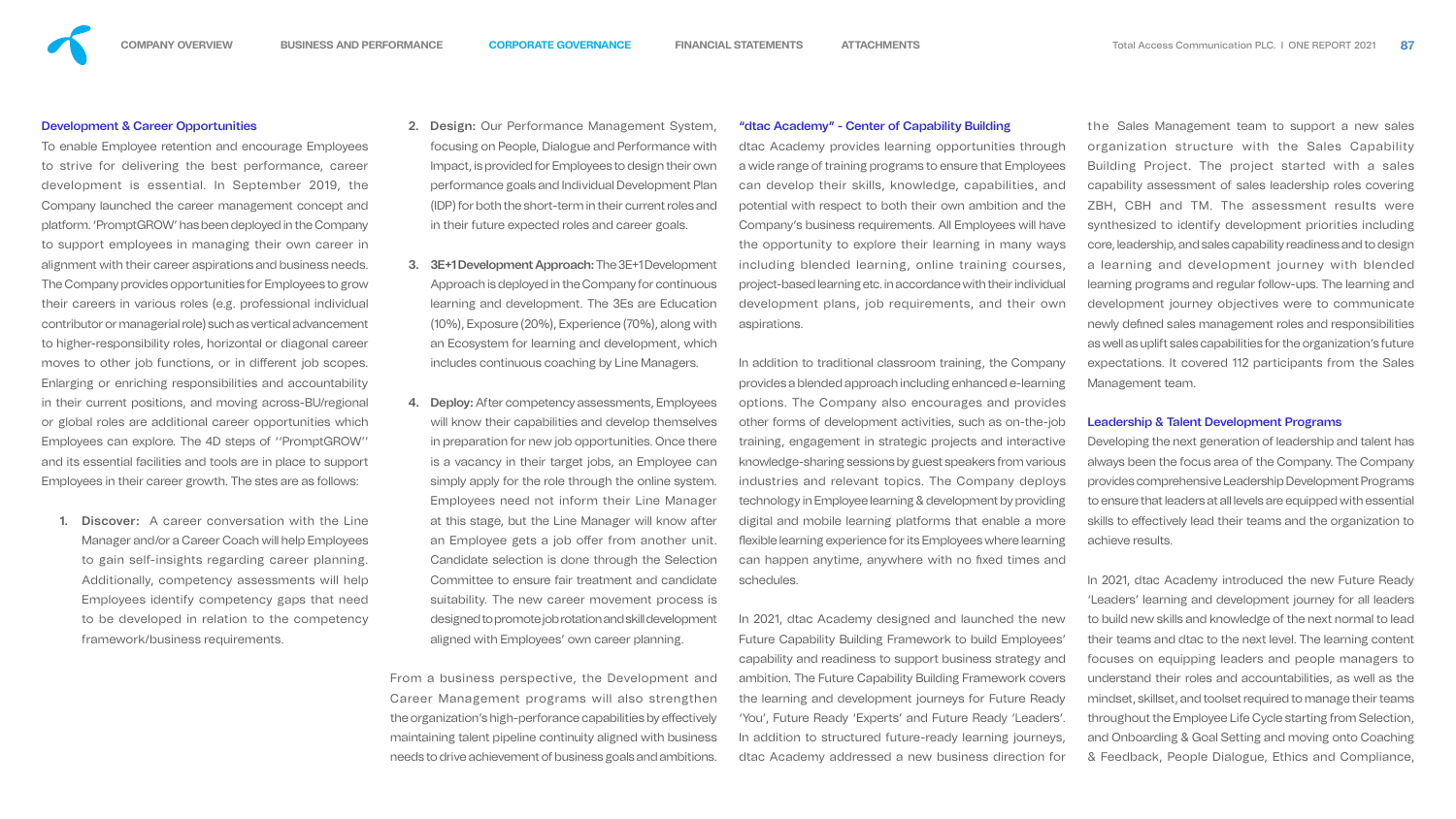

Organization Design & Manpower Planning and Change Management. The Future Ready 'Leaders' journey also aims to shape thinking and leadership around ways of work in order to produce future game-changing leaders. This learning journey was delivered in the form of classroom/ virtual training, e-learning modules, workshops, and executive coaching on a continuous basis.

The Company conducted 360 Assessments to assess leaders against the leadership competency model required to support the future organization plan. The assessments covered the Extended Management Committee. The assessment results were synthesized to identify development priorities including core and leadership readiness. Each leader had a personalized individual leadership development plan with blended learning and development solutions. The blended learning solutions are delivered via on-line learning, virtual leadership training, mentoring, executive coaching, D coaching, reverse mentoring, and regular catch-ups with Line Managers.

**Company Secretary** The Board of Directors resolved to appoint Ms.Napat Tanyakulsajja as the mpany Secretary on 15 July 2020 with the duties and responsibilities prescribed in the Securities and Exchange Act

### Kiti Wichitsawangwong

**Thanatt Louhalertdecha** 

#### **Naureen Quayum**

**Chamchuri Square, 38<sup>th</sup> Floor, Phayathai Road, Pathumwan** d-District, Pathumwan District, Bangkok 10330

The Company also provides the Leadership Acceleration Program to develop high potential employees at the VP and AVP level to accelerate their development. The program comprises various blended learning courses covering business management, specialized areas, and driving transformation aligned with the Company's strategic business direction. These specific training courses are jointly developed and conducted in close collaboration with various institutions both in Thailand and internationally.

In 2021, the Company had a total budget for people development equal to THB 6.3 million, covering 100% of all Employees with average learning hours at 78:21 per Employee.

#### **7.6 Other Significant Information**

### 7.6.1 Names of Person Supervising accounting, Company Secretary, Head of Internal Audit and Head of Compliance

| Name of Person supervising accounting                                              | Mis:         |
|------------------------------------------------------------------------------------|--------------|
| <b>Company Secretary</b>                                                           | The          |
|                                                                                    | Cor          |
|                                                                                    | as p         |
| <b>Head of Internal Audit</b>                                                      | Mr.          |
| <b>Head of Compliance</b>                                                          | $Mr^{\circ}$ |
| <u>Lafawaastia sin walatin so ta tha afawaasid waxaana is wya idad in Attaalam</u> |              |

Information in relation to the aforesaid persons is provided in Attachments 1 and 3 of this Annual Registration Statement (Form 56-1 One Report).

### 7.6.2 Name of Head of Investor Relations and Contact Details

| Name of Head of Investor Relations | Ms.         |
|------------------------------------|-------------|
| <b>Contact Details</b>             | 319<br>Sub  |
| <b>Tel</b>                         | (+6(        |
| E-mail                             | <b>IR</b> a |

**Tel** (+66) 2202 8882

**Idtac.co.th** 

## 7.6.3 Remuneration for Auditors' Firm and its subsidiary

The shareholders of the Company, at the 2021 Annual General Meeting of Shareholders, which was held on 26 March 2021, approved auditors of the EY Office, namely Mrs. Gingkarn Atsawarangsalit (Certified Public Accountant No. 4496), Ms. Sirirat Sricharoensup (Certified Public Accountant No. 5419), Ms. Rungnapa Lertsuwankul (Certified public accountant No. 3516), and Ms. Pimjai Manitkajohnkit (Certified public accountant No. 4521) to be the auditors of the Company for the financial year ending on 31 December 2021 and also approved the remuneration of the auditors for 2021 in the amount not exceeding THB 4,000,000 (exclusive of VAT). The remuneration consists of the fees for the audit of the annual financial statements and the review of the quarterly financial statements. The Company's total non-audit fee for the Universal Service Obligation ("USO") certification for submission to the Office of the National Broadcasting and Telecommunications Commission ("NBTC"), was THB 250,000.

# 7.6.4 Name of the Representative in Thailand (for Foreign Company)

N/A

#### **Same Peeraya Rodkorn**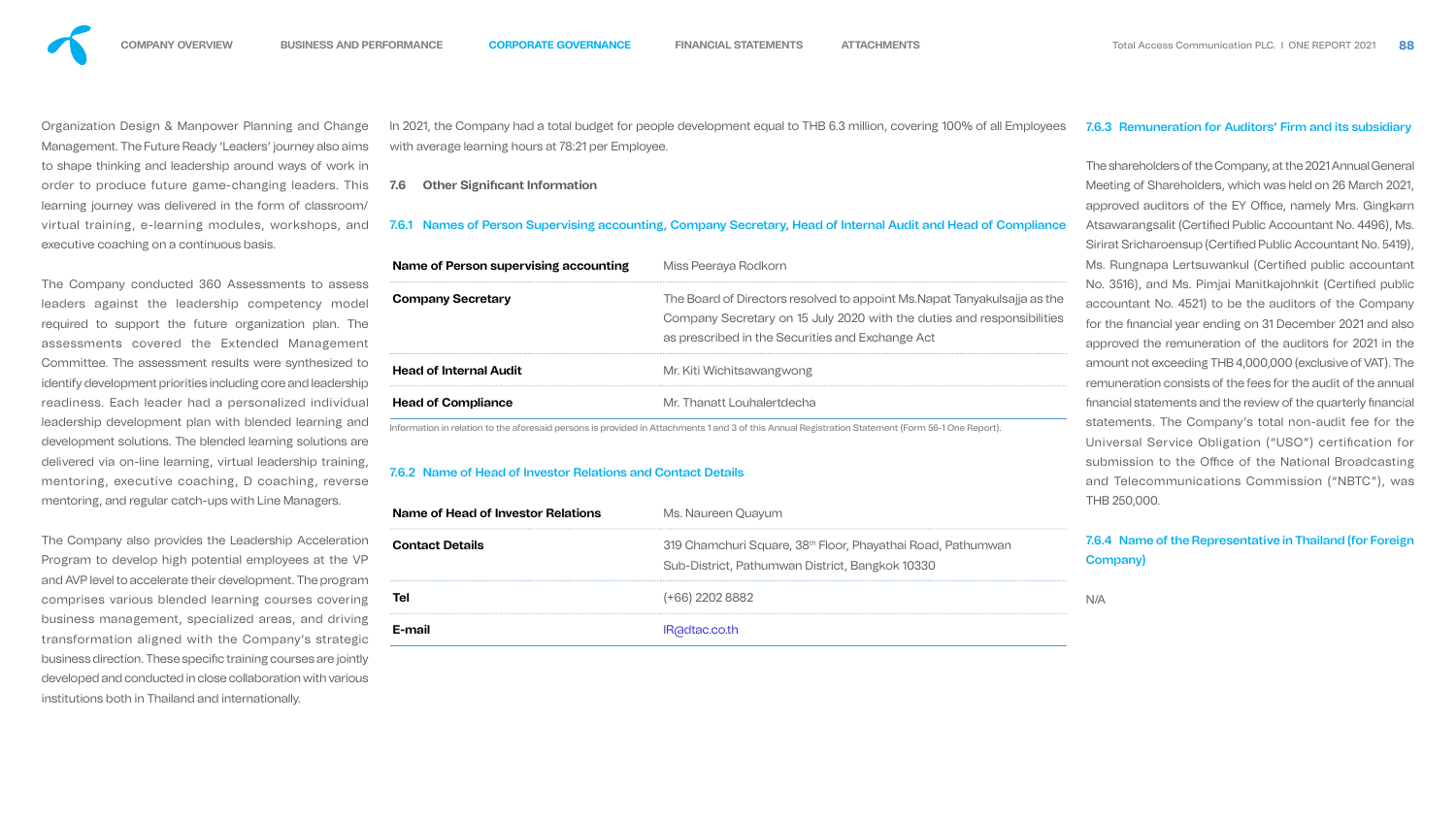#### **8.1 Summary of Director Performance in 2021**

The Company plans in advance at least six Board of Directors meetings in a year in order to discuss routine agenda items. If any unforeseen and important matters arise, the Chair of the Board is empowered to call additional meetings by giving advance notice to all directors as required by the relevant laws. There were seven Board of Directors meetings held in 2021.

The authorities, duties, and responsibilities of the Board of Directors are as set forth in the Public Limited Company Act, the Securities and Exchange Act, the regulations of the SET, and the Articles of Association of the Company.

The authorities, duties, and responsibilities of the Board of Directors, including the approval authorities, are as follows:

- (1) Perform its duties and responsibilities with due care and loyalty, considering the best interest of the Company and its shareholders;
- (2) Be responsible for the administration of the Company, managing the Company's long-term and strategic planning, safeguarding the proper organization of the business, and overseeing the management of day-to-day operations;
- (3) Set the Company's direction, vision, values, and leadership expectations;
- (4) Consider and approve decisions to enter major transactions and other proceedings, and in certain cases grant authority to make such decisions, in accordance with applicable legislation, the Company's objectives and Articles of Association, decisions made by the shareholders' meetings, as well as the Company's governing documents;
- (5) Ensure that the Company adheres to generally accepted principles for the governance and effective control of the Company's activities;
- (6) Approve and supervise targets and strategy plans and any deviations therefrom;
- (7) Ensure the accuracy and completeness of the Company's operational and financial reporting to all shareholders and general investors;
- (8) Have adequate oversight of internal control over nancial reporting (ICFR) to ensure that these controls adhere to objectives and are compliant with legal requirements and the Company's governing documents;
	- (9) Evaluate and discuss the Company's optimal capital structure, the dividend policy, the funding strategy, and the optimal funding composition on a regular basis;
	- (10) Declare interim dividends to shareholders from time to time when the Board is of the view that the Company has derived sufficient profits to do so;
	- Review the Management's draft of the annual accounts and ensure that they are accurately and completely prepared and that they reflect the Company's financial condition and results of operation for the benefit of all shareholders and general investors;
- (12) Compile the annual report together with the Management;
- (13) Oversee and determine the overall organization and operations of the Company and its key subsidiaries;
- (14) Ensure that risk management activities are in place to pro-actively identify and deal with critical business risks related to the Company. All strategic, operational (financial and non-financial), and legal risks of importance should be taken into consideration;
- (15) Ensure that transactions by Management, Board Members and shareholders, including their related persons, that have potential conflicts of interest are undertaken on an arm's length basis and on normal commercial terms, and are not prejudicial to the interests of the Company and the Company's minority shareholders;
- (16) Ensure that the Company has adequate and appropriate internal controls and that an internal audit unit is established and maintained to monitor and report any significant failures or weaknesses thereof, together with recommendations for corrective action;
- (17) Prepare issues to be dealt with at shareholders' meetings and provide recommendations thereon;
- (18) Identify potential candidates with the appropriate knowledge, competencies, and expertise to complement the existing skills of the Board and the boards of its key subsidiaries;
- (19) Review and make recommendations on the remuneration of directors for approval by shareholders;

<span id="page-16-0"></span>

# **8. Significant Operating Results with respect to Corporate Governance**

- 
- 
- 
- 
- 
- 
-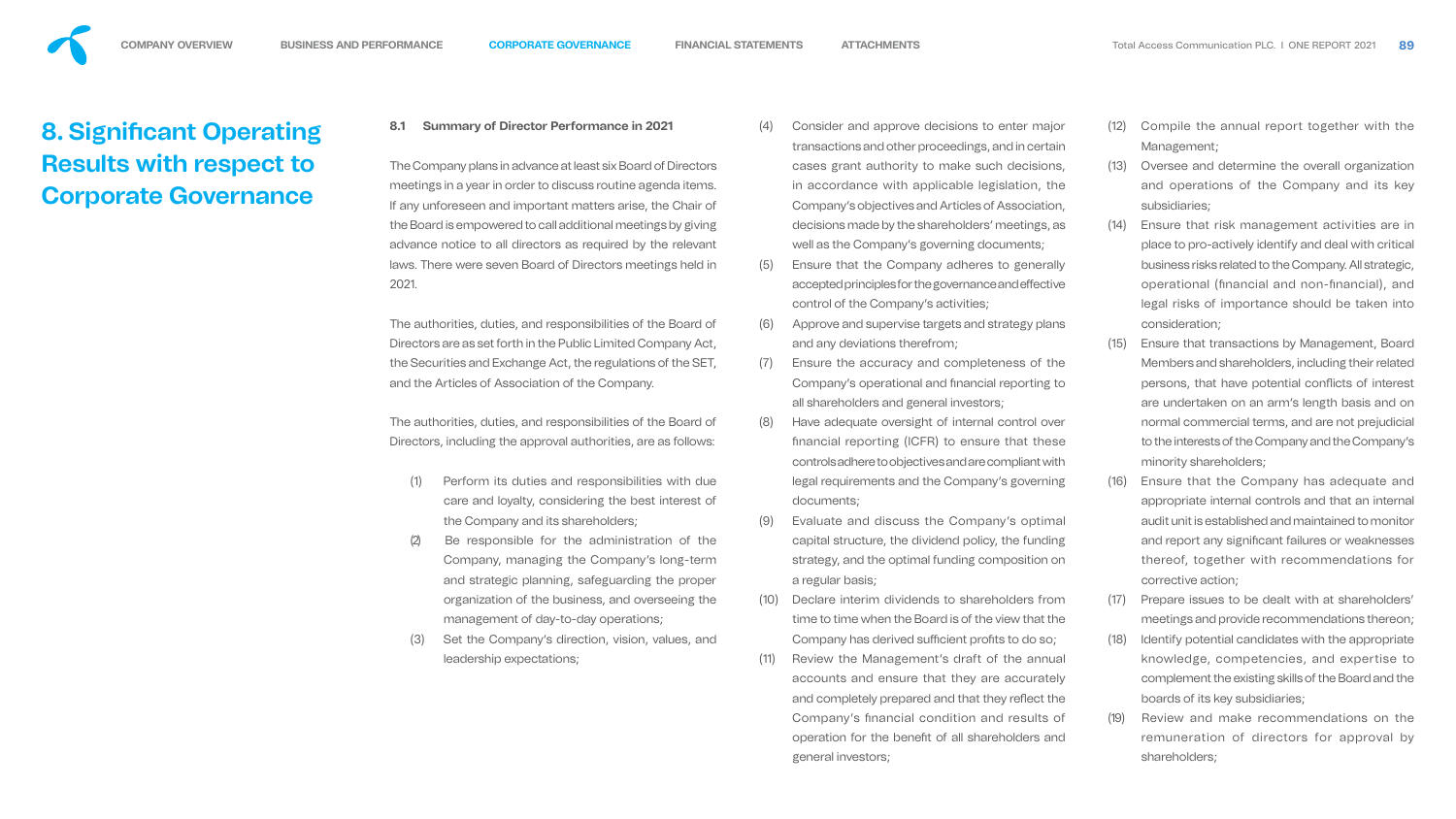

- (1) Strategy, business plan, key performance indicators;
- (2) Capital expenditure and expenses exceeding certain material limits;
- (3) Strategic investments in new business and divestments;
- (4) Organizational structure and the appointment of the CEO and senior executives;
- (5) CEO and Management's succession plan;
- (6) CEO's compensation;
- (7) Appointment of directors, CEO, and CFO of all subsidiaries of the Company;
- (8) Important transactions and any other extraordinary matters of significant importance;
- (9) Litigation having significant potential impact;
- (10) Significant policies;
- (21) Oversee that both safety and security risks are managed proportionally and effectively to ensure the protection of personnel, information, and other assets;
- (22) Ensure that the Company has adequate procedures in place to prevent becoming involved in corruption; and
- (23) Carry out an evaluation once a year of its work, functions, and performance.

Key matters reserved for the Board's approval are as follows:

- Loan commitments and lines of credit from banks and other financial institutions; and
- (12) Dividend policy, declaration of interim dividends, and proposal of annual dividends for the annual general meeting for shareholders' approval

The Company has set out the criteria and qualifications for independent directors, which are stricter than the requirements of the SEC and the SET. An independent director must:

- (4) Have no business relationship with the Company, its parent company, subsidiaries, affiliates, or juristic person which may have conflicts of interest, in a manner that may interfere with his/her independent judgement; and not be or have been a major shareholder, non-independent director, executive of any person having business relationship with the Company, its parent company, subsidiaries, affiliates, or juristic person which may have conflicts of interest, unless such characteristic ceased at least two years prior to the date of appointment;
	- (5) Not be or have been an auditor of the Company, its parent company, subsidiaries, affiliates, or juristic person which may have conflicts of interest and not be a major shareholder, non-independent director, executive, or managing partner of the audit firm in which the auditor of the Company, its parent company, subsidiaries, affiliates, or juristic person which may have conflicts of interest is employed, unless such characteristic ceased at least two years prior to the date of appointment;
	- (6) Not be or have been a professional advisor, including legal advisor or financial advisor, who receives a service fee of more than THB two million per year from the Company, its parent company, subsidiaries, affiliates, or juristic person which may have conflicts

# 8.1.1 Recruitment, Development and Performance Assessment of Directors

# (1) Independent Directors

- (1) Not hold shares exceeding 0.5 percent of the total voting shares of the Company, its parent company, subsidiary, affiliates, or juristic person which may have conflicts of interest, including shares held by related persons of the independent director;
- (2) Not currently be or have been an executive director, employee, staff, advisor who receives regular salary, or controlling person of the Company, its parent company, subsidiaries, affiliates or juristic person which may have conflicts of interest, unless such characteristic ceased at least two years prior to the date of appointment;

At present, the Company has four independent directors which account for 40% of the Board of Directors, namely (i) Mr. Stephen Woodruff Fordham, (ii) Mrs. Kamonwan Wipulakorn, (iii) Mrs. Chananyarak Phetcharat and (iv) Mrs. Pratana Mongkolkul, who are independent from any major shareholders and the Management of the Company, and are fully qualified pursuant to the criteria specified above. The independent directors did not have any business relationship nor provide any professional services to the Company in the past financial year.

(3) Not be related by blood or legal registration, such as father, mother, spouse, sibling, or children, including spouse of the children, to executives, major shareholders, controlling persons, or persons to be nominated as executive or controlling person of the Company or its subsidiaries;

of interest, and not be a major shareholder, non-independent director, executive, or managing partner of the professional advisor which is a juristic person, unless such characteristic ceased at least two years prior to the date of appointment; (7) Not be a director appointed as representative of a director of the Company, its major shareholder, or shareholder which is a related person of the major

- shareholder of the Company; and
- Not have any characteristics which render him/her incapable of expressing independent opinion regarding the Company's business operation

#### (2) Recruitment of Directors and Executives

#### Recruitment of Directors

The Company places importance on the nomination and selection of directors by specifying the qualifications of directors and independent directors in accordance with the laws and relevant regulatory requirements, including the Articles of Association of the Company.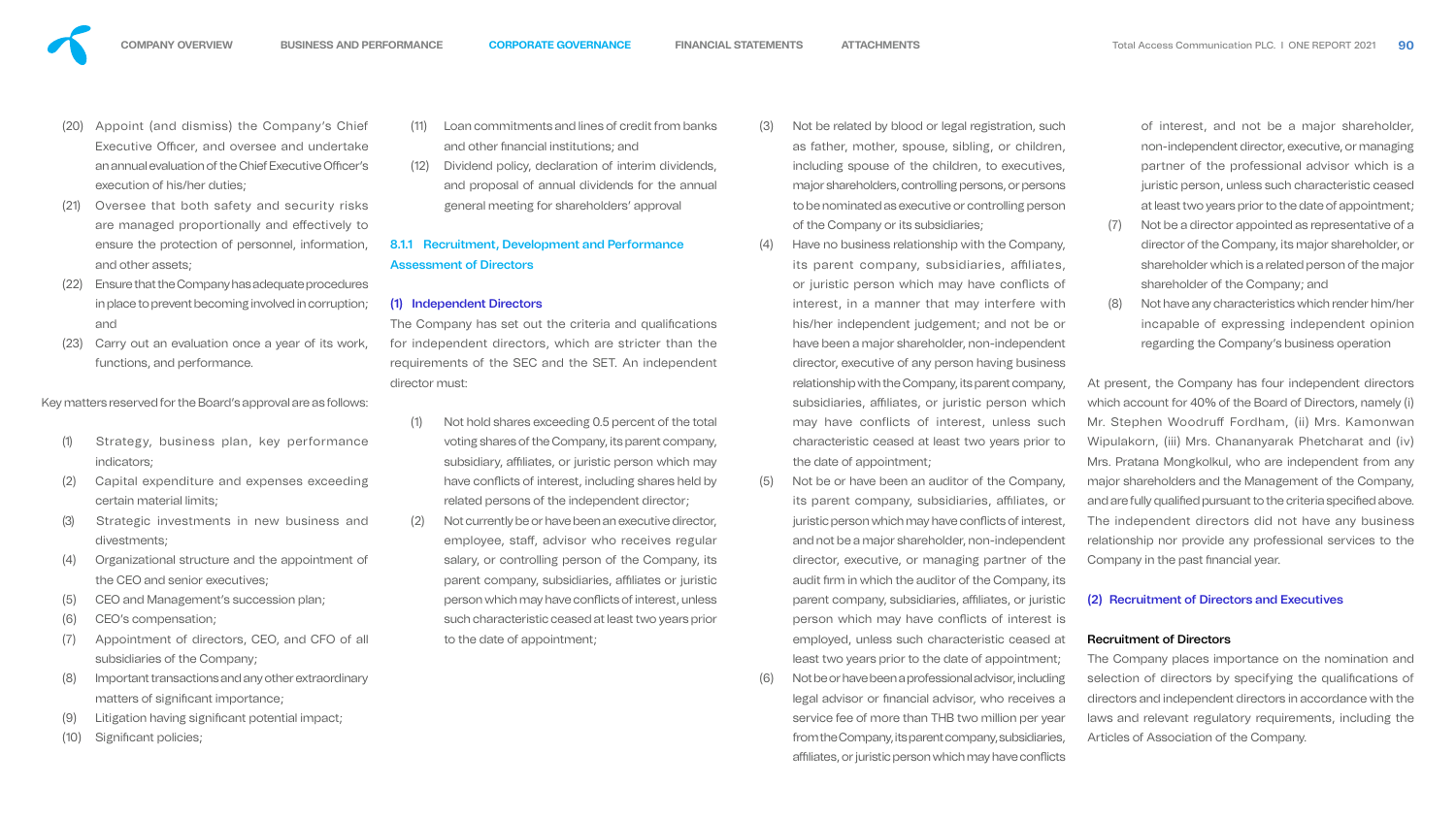

The selection and nomination of directors of the Company is considered by taking into account the educational background, work experience, knowledge and expertise, particularly in the telecommunications industry, and past performance as a director, as well as the appropriate mix of skills and other diversities e.g. gender. This is in order to enable the Board of Directors to perform its duties effectively.

The Board recognizes the benefits of diversity and considers it an important element in effective decision-making and management. The Corporate Governance Committee and the Nomination and Remuneration Committee have drawn up guidelines regarding the diversity of other qualifications of nominated candidates to the position of director. Moreover, the Company used the Board Skill Matrix as supporting information in selecting candidates with a focus on versatility of expertise with an appropriate mix of skills suitable for the telecommunications industry. In 2017, the Company reviewed the Board Skill Matrix by classifying it to 10 subject matters including collaborative leadership and strategic planning, customers and marketing, accounting and finance, IT and technology, industry knowledge, legal, crisis and risk management, and organization and human resources management.

Directors of the Company must have the qualifications to act as directors and not possess any of the prohibited characteristics prescribed by laws and must not simultaneously hold more than five board seats in publicly listed companies. Executive directors must not hold more than two directorship positions in other companies or publicly listed companies, excluding subsidiaries, affiliates, and joint-venture companies of the Company in order to ensure their efficiency in performing their duties and responsibilities towards the Company.

Directors are elected to hold office for a period of three years and may be re-elected for another term of office. The appointment, removal, and retirement of a director from the Board of Directors of the Company must comply with the Articles of Association of the Company as follows:

The Nomination and Remuneration Committee is responsible for the selection and nomination of directors of the Company. Since 2011, the Company has engaged professional recruitment firms to assist in the selection of independent directors. The Nomination and Remuneration Committee will select qualified persons for the position of director, conclude the selection results, and nominate them as candidates

 for further consideration by the Board of Directors and the shareholders, as the case may be.

> The Board of Directors of the Company has established a policy and criteria for the nomination and appointment of senior management and a policy for succession planning. There is a clear and transparent nomination process in which educational background, work experience, knowledge, capability, ethics, and leadership are taken into consideration. The Board of Directors of the Company has appointed the Nomination and Remuneration Committee to consider and recommend qualified candidates for the positions of Chief Executive Officer and Chief Financial Officer of the Company.

- c. candidates receiving the highest number of votes in descending order will be appointed as directors of the Company. In the event of a tie, the Chair of the meeting will cast the deciding vote;
- (3) A director wishing to resign from his/her position must submit a letter of resignation to the Company. Resignation takes effect upon receipt of the letter of resignation by the Company;
- (4) The shareholders' meeting may resolve to remove any director before the expiration of his/her term by not less than three-fourths of the number of shareholders attending the meeting and having the right to vote and holding not less than one-half of the total number of shares of all the shareholders attending the meeting and having the right to vote; and
- (5) At every annual general meeting of shareholders, one-third of the directors who have served for the longest term must retire from their office, but such directors are eligible for re-election
- (1) The Board of Directors must comprise at least five members, at least half of whom must have residence in Thailand;
- (2) The shareholders must appoint members of the Board of Directors in the following manner: a. each shareholder shall have votes equal to the number of shares held by him/her; b . all votes can be cast for a particular candidate or group of candidates but cannot be split between different candidates; and Furthermore, shareholders have the right to propose candidates for directorship at the annual general meeting of shareholders in accordance with the relevant rules and regulations of the Company. The candidates for Chairmanship and directorship shall possess necessary knowledge and experience in the telecommunications business or related businesses which are beneficial to the Company's business. The Company also has a procedure for selection of independent directors which ensures that the independent directors would function to the best interest of the Company and shareholders.
	-
	-

To this end, given the complicated and lengthy historical background of the telecommunications sector, there is a need that directors have a good understanding of specific relevant matters, including commercial, e.g. business transactions, etc., and technical matters, e.g. spectrum bands, telecommunications network, fiber optics, transmission equipment, mobile devices, online business, internet, technological advancement, rules and regulations of the Office of the National Broadcasting and Telecommunications, etc. An understanding of these matters is quite essential for business analysis and planning. Thus, years of service are a key factor for a director to possess that in-depth knowledge and provide valuable recommendations and direction to the Company. The Company's board of directors has functioned well in this respect.

#### Recruitment of Executives

- 
- 
- 
- 
- 
- 
- 
- 
-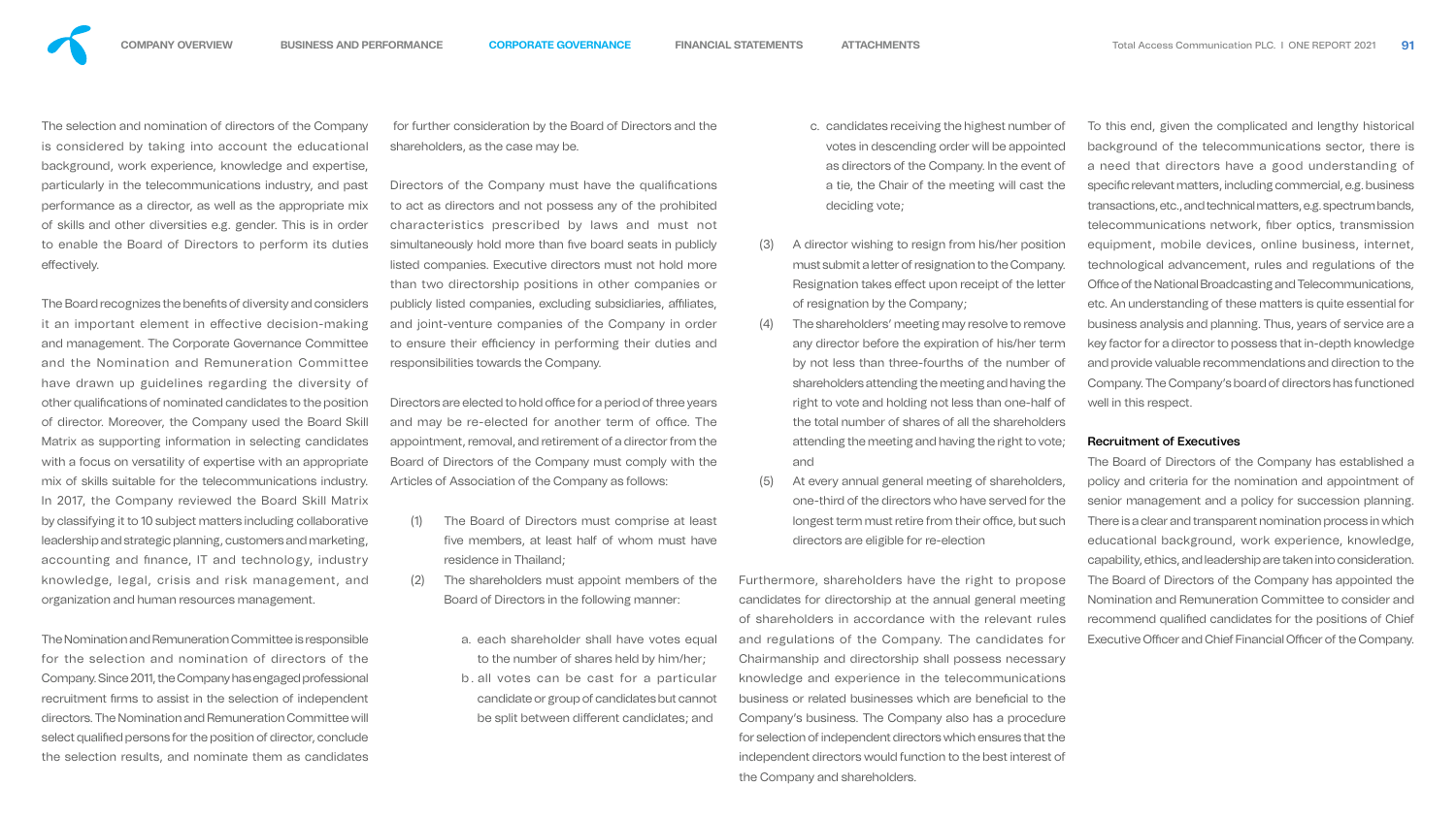The Board of Directors of the Company has appointed People Group to be responsible for setting up the succession plan for the Chief Executive position. People Group will consider persons who have suitable qualifications, knowledge, and ability to manage the Company's business. The Management has proposed top executives' succession plan to the Nomination and Remuneration Committee and the Board of Directors for consideration and recommendations on the appropriateness of such plans.

#### Development of Directors

When appointing a new director, the Company will prepare material information as well as arrange for a meeting with the Management, so that the new director can familiarize himself/herself with the business operations and the corporate governance policies of the Company. The Company also encourages its directors to attend the trainings relating to the duties of directors, which are organized by the Thai Institute of Directors Association and other institutes. The Company will inform them of relevant trainings which would be useful in carrying out their duty as the directors of the Company. At present, there are six directors of the Company who have attended the courses organized by the Thai Institute of Directors Association. This year, directors who attended courses are as follows:

| Name - Surname             | <b>Position</b>                                                                                                                                                                  | <b>Course</b>                                                                                                                                                                         |
|----------------------------|----------------------------------------------------------------------------------------------------------------------------------------------------------------------------------|---------------------------------------------------------------------------------------------------------------------------------------------------------------------------------------|
| Mr. Boonchai Bencharongkul | <b>Chair of the Board of Directors</b>                                                                                                                                           | <b>IT Governance and Cyber Resilience</b><br>Program (ITG) (17/2021)                                                                                                                  |
| Mrs. Kamonwan Wipulakorn   | <b>Independent Director</b><br><b>Chair of the Audit Committee</b><br>Member of the Corporate Governance<br>Committee                                                            | Director Leadership Certification<br>Program (DLCP) (2/2021)                                                                                                                          |
| Mrs. Pratana Mongkolkul    | <b>Independent Director</b><br>Member of the Audit Committee<br>Member of the Nomination and<br><b>Remuneration Committee</b><br>Member of the Corporate Governance<br>Committee | <b>Board Nomination and Compensation</b><br>Program (BNCP) (12/2021)<br>Director Leadership Certification<br>Program (DLCP) (2/2021)<br>Ethical Leadership Program (ELP)<br>(21/2021) |

Details of the directors training can be found under Details of Directors, Attachment 1 of this Annual Registration Statements (Form 56-1 One Report).

### Performance Evaluation of the Board of Directors

The Board of Directors conducts an evaluation on the performance of the board, an individual director self-assessment, and sub-committee self-assessment on an annual basis in order to provide an opportunity for each director to express his or her views on the performance of the Board of Directors and to consider and review the results, problems, and obstacles around its performance over the previous year. In 2021, the Board of Directors conducted the aforementioned evaluations with the results as set out below.

#### The Board of Directors Self-Assessment

The Company arranges for an evaluation on the performance of the Board of Directors on an annual basis in accordance with good corporate governance principles. The evaluation procedure can be summarized as follows.

The Company Secretary prepares and reviews the evaluation form for correction, completeness, and compliance with the criteria required by the regulators. The evaluation form is then proposed to the Board of Directors to complete. The Company Secretary summarizes the result of the evaluation on the performance of the Board of Directors as well as the strengths and improvement areas before reporting it to the Nomination and Remuneration Committee for its recommendations to the Board of Directors for consideration. The Board of Directors then reviews the result of the evaluation in order to improve its performance.

The form for the performance evaluation of the Board of Directors contains six key areas, namely: (1) structures and qualifications of the Board of Directors, (2) roles, duties, and responsibilities of the Board of Directors, (3) meetings of the Board of Directors, (4) performance of the Board of Directors, (5) relationship with the Management, and (6) self-improvement for the directors and executives' development. The results of each key area are calculated in percentage, whereby 85 percent or more = excellent, more than 75 percent = very good, more than 65 percent = good, more than 50 percent = average, and less than 50 percent = needs improvement.

In 2021, it can be concluded from the evaluation results that the Board of Directors has performed its duties in accordance with good corporate governance principles and the dtac Code of Conduct of the Company, with most of the performance in the level of excellent and having an average score of 95.56 percent.

#### Sub-Committees' Self-Assessments

In 2021, the Company arranged for the sub-committees' self-assessments. The procedure is the same as the performance evaluation of the Board of Directors as mentioned above. The evaluation form for the sub-committees' self-assessment contains 3 key aspects, which are: (1) committee composition, (2) committee responsibilities, and (3) operating practices. After the evaluation, most of the results were comparable with those of last year for all sub-committees.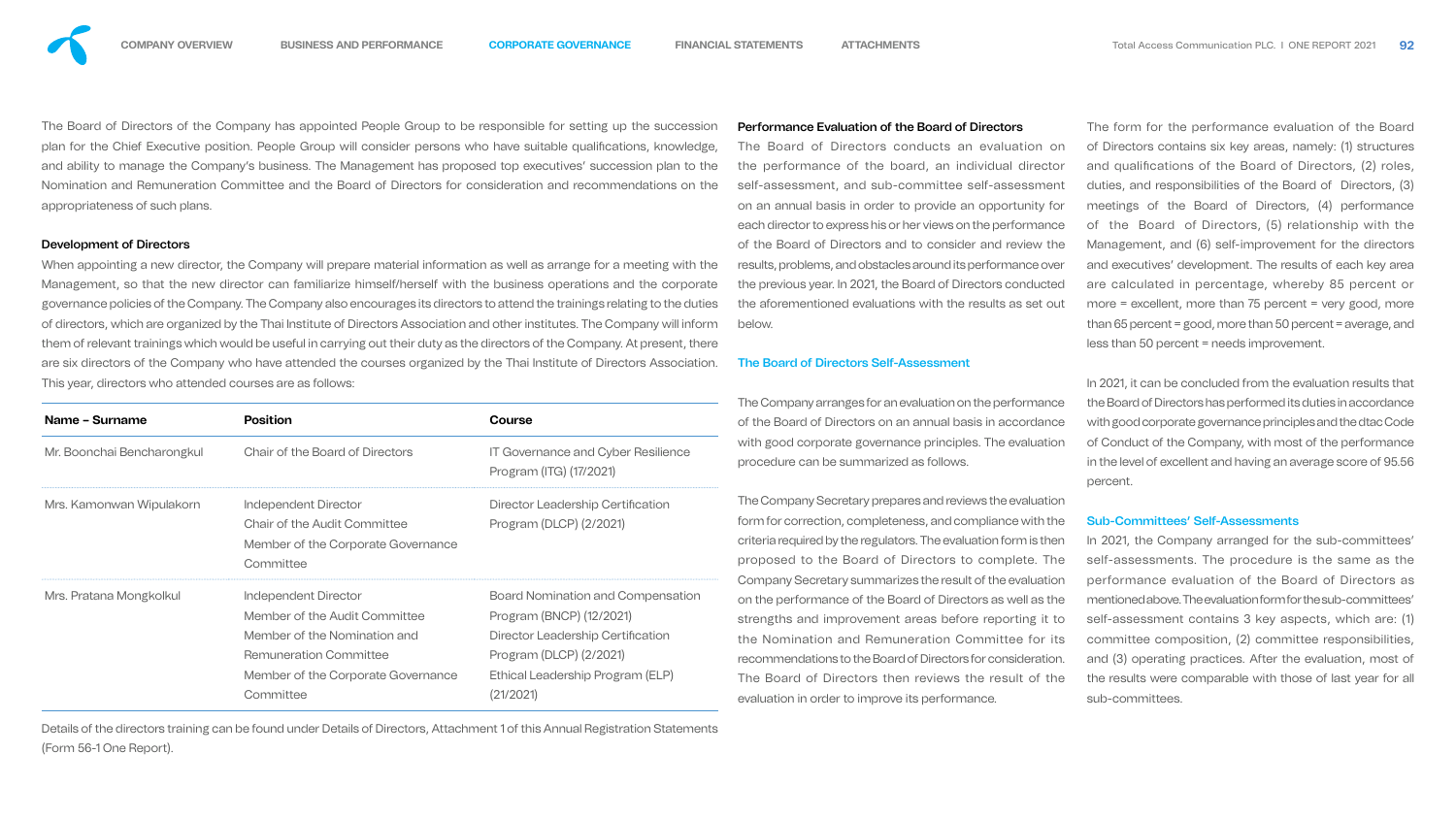#### Individual Directors' Self-Assessment

The Company also arranges for individual directors' self-assessments on an annual basis. The evaluation procedure is the same as the performance evaluation for the Board of Directors as mentioned above. The evaluation form for individual directors' self-assessments contains five key areas, namely: (1) foundational, (2) directors' citizenship, (3) directors' responsibilities, (4) directors' meetings, and (5) directors' overall performance. After the evaluation in 2021, the average results were 97.43 percent. The results showed that the Company's directors are qualified and have performed their duties excellently and in accordance with the principles of good practice for directors.

#### 8.1.2 Attendance and Remuneration of the Director

#### Attendance of Director

A meeting of the Board of Directors of the Company is held at least once every quarter. The Company informs the directors of the dates and times of the meetings in advance every year so that the directors can manage their schedules accordingly. There are clear agendas for each meeting. The Company sends the meeting invitation, together with supporting documents, to the directors at least seven days in advance to allow them sufficient time to study the information prior to the meeting. Each meeting takes at least three hours, except for extraordinary meetings with specific purposes. The senior Management of the Company joins the meeting in order to clarify and answer the Board of Directors' queries. The Chair invites every director to express his/her opinion before proceeding with the vote and determining a resolution for each agenda item. Directors having interest in certain agenda items, whether directly or indirectly, are not be eligible to vote and have to leave the meeting during the consideration of the relevant agenda item.

The Company records the minutes of the meetings in writing and keeps the originals with the meeting invitation notices and the relevant supporting documents. Electronic copies of the documents are also maintained for the convenience of the directors and relevant persons.

The Company has arranged facilities for the directors to attend the Board of Directors' meetings via video or teleconference in accordance with the Emergency Decree on Electronic Meeting B.E. 2563 including any other related rules and regulations, so the directors could continue to provide opinions or recommendations which are beneficial to the Management and the business operation of the Company.

The Company imposes the policy that the quorum of each Board of Directors' meeting must consist of no less than two-thirds of total directors. This policy is also applied to the vote on each agenda. However, in case that the quorum is less than two-thirds, it is the Chair's discretion to proceed with quorum prescribed in the Company's Articles of Association (no less than half of the total directors).

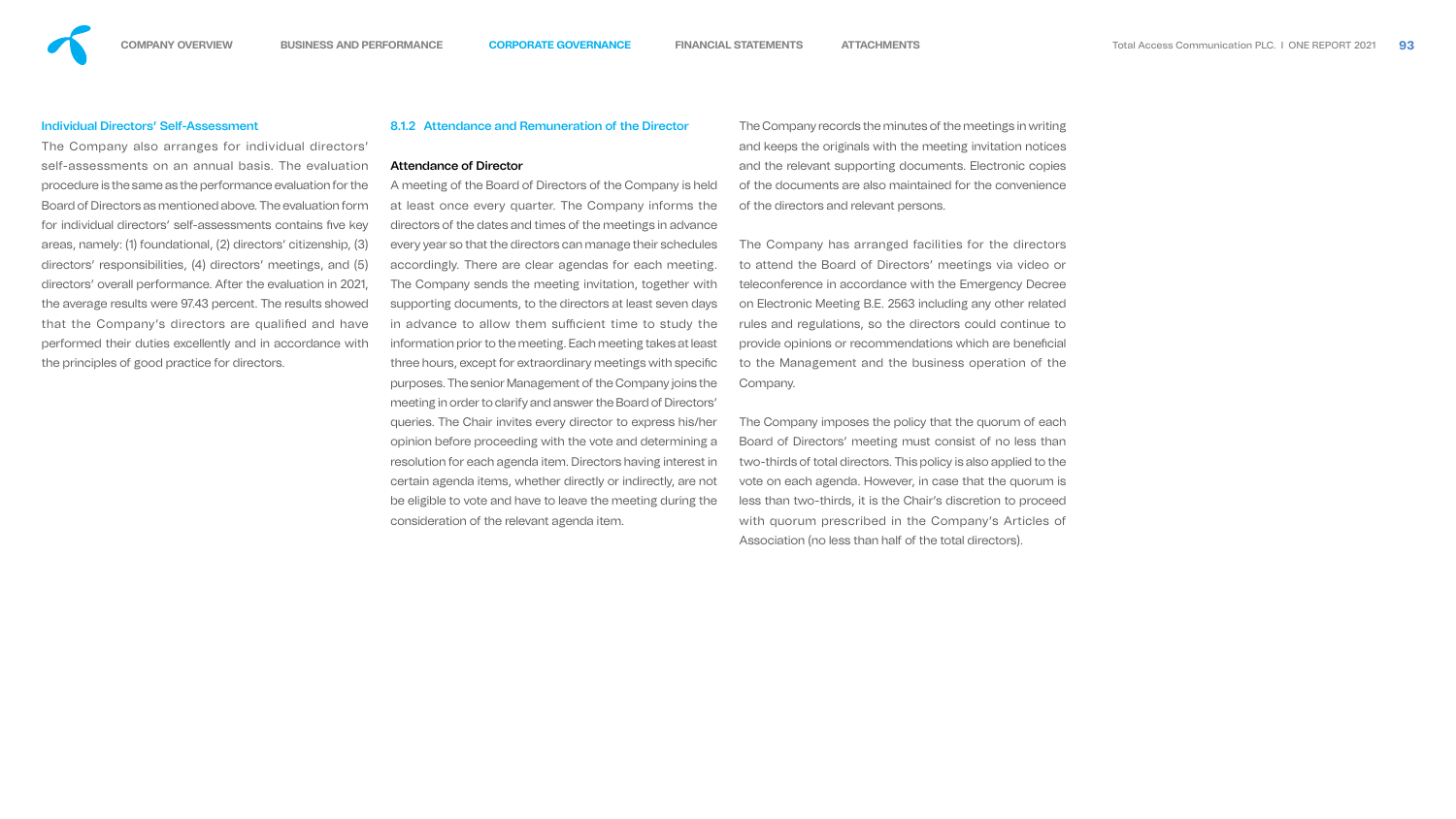

In 2021, the Company held seven Board of Directors' meetings with the rate of attendance at 100 percent. The attendance of each director is as follows:

|                                      |                                                                                                                                                              | <b>Attendance of the Board of</b> | <b>Attendance of the</b><br>2021 Annual |                      |                                                  |
|--------------------------------------|--------------------------------------------------------------------------------------------------------------------------------------------------------------|-----------------------------------|-----------------------------------------|----------------------|--------------------------------------------------|
| Name - Surname                       | <b>Position</b>                                                                                                                                              | Total                             | In Person                               | By electronics means | <b>General Meeting of</b><br><b>Shareholders</b> |
| Mr. Boonchai Bencharongkul           | <b>Chair of the Board of Directors</b>                                                                                                                       | 7/7                               | 7/7                                     |                      | 1/1                                              |
| Mr. Joergen Christian Arentz Rostrup | Vice Chair of the Board of Directors                                                                                                                         | 7/7                               | 1/7                                     | 6/7                  | 1/1                                              |
| Mrs. Kamonwan Wipulakorn             | Independent Director, Chair of the Audit Committee and Member of the Corporate Governance Committee                                                          | 7/7                               |                                         | 7/7                  | 1/1                                              |
| Mr. Stephen Woodruff Fordham         | Independent Director, Chair of the Nomination and Remuneration Committee and Member of the Audit Committee                                                   | 7/7                               | $\overline{\phantom{a}}$                | 7/7                  | 1/1                                              |
| Mrs. Chananyarak Phetcharat          | Independent Director, Chair of the Corporate Governance Committee and Member of the Nomination and<br><b>Remuneration Committee</b>                          | 7/7                               | $\overline{\phantom{a}}$                | 7/7                  | 1/1                                              |
| Mrs. Tone Ripel                      | Director and Member of the Corporate Governance Committee                                                                                                    | 7/7                               | $\overline{\phantom{a}}$                | 7/7                  | 1/1                                              |
| Mr. Rakesh Jain                      | Director, Member of the Corporate Governance Committee and Member of the Nomination<br>and Remuneration Committee                                            | 7/7                               | 1/7                                     | 6/7                  | 1/1                                              |
| Mrs. Pratana Mongkolkul              | Independent Director, Member of the Audit Committee, Member of the<br>Nomination and Remuneration Committee and Member of the Corporate Governance Committee | 7/7                               | $\overline{\phantom{a}}$                | 7/7                  | 1/1                                              |
| Mr. Haakon Bruaset Kjoel             | Director and Member of the Nomination and Remuneration Committee                                                                                             | 7/7                               | $\hspace{0.1mm}-\hspace{0.1mm}$         | 7/7                  | 1/1                                              |
| Mr. Thomas Alexander Thyholdt        | <b>Director</b>                                                                                                                                              | 7/7                               | $\hspace{0.1mm}-\hspace{0.1mm}$         | 7/7                  | 1/1                                              |
|                                      |                                                                                                                                                              |                                   |                                         |                      |                                                  |

| .,<br>. . |    |
|-----------|----|
| ł         | s, |
| ٧<br>۰.   |    |

| lal | of the |  |
|-----|--------|--|
| ers | ing of |  |
|     |        |  |
|     |        |  |
|     |        |  |
|     |        |  |
|     |        |  |
|     |        |  |
|     |        |  |
|     |        |  |
|     |        |  |
|     |        |  |
|     |        |  |
|     |        |  |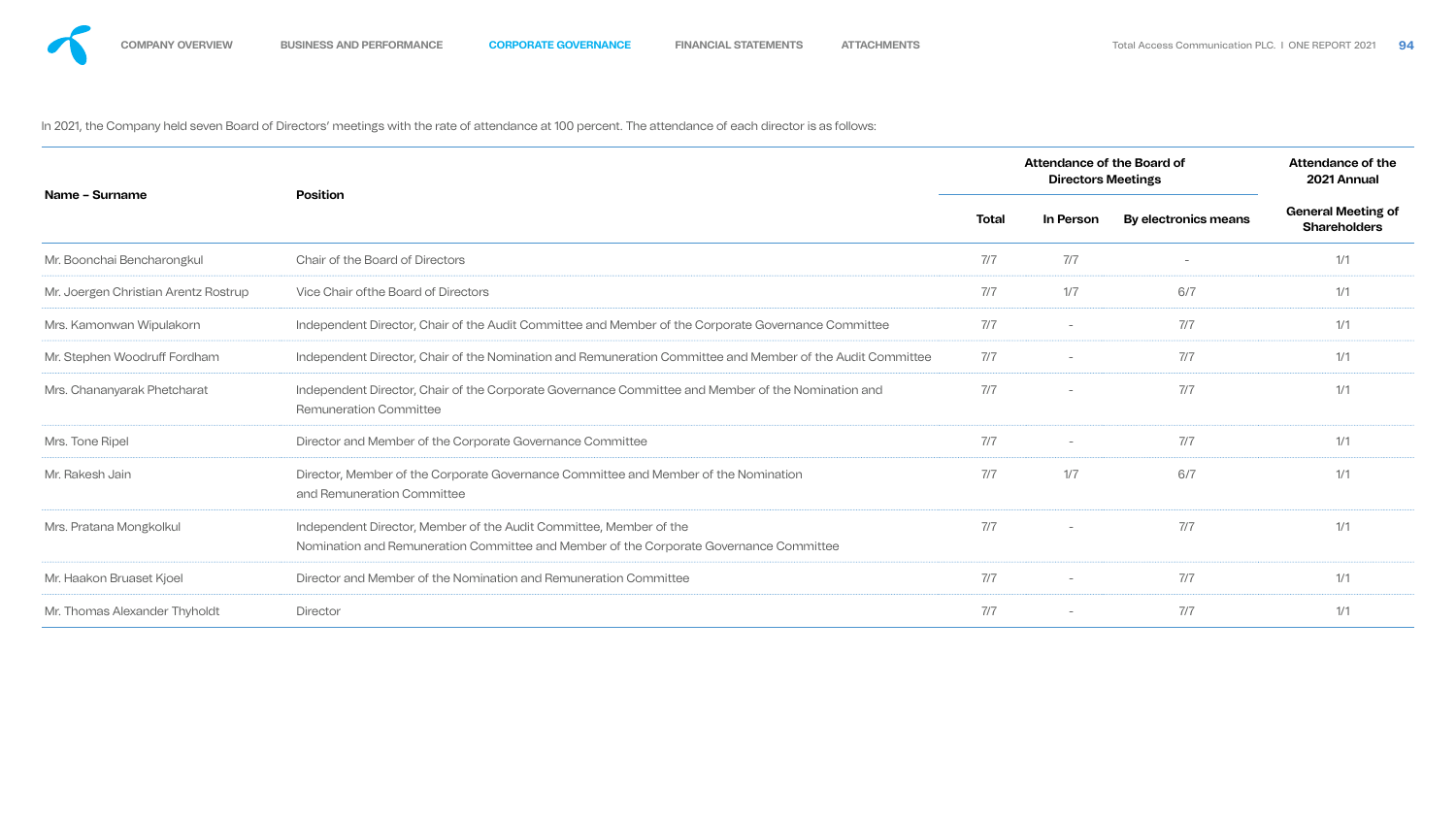#### Remuneration of the Director

In 2021, the total remuneration of directors of the Company was THB 13,540,800 with the remuneration of each individual director as follows:

|                                      | <b>Directors' Remuneration (THB)</b> |                                  |                                                              |                                             |              |  |  |  |  |
|--------------------------------------|--------------------------------------|----------------------------------|--------------------------------------------------------------|---------------------------------------------|--------------|--|--|--|--|
| <b>Names</b>                         | <b>Board of</b><br><b>Directors</b>  | <b>Audit</b><br><b>Committee</b> | <b>Nomination</b><br>and<br>Remuneration<br><b>Committee</b> | Corporate<br>Governance<br><b>Committee</b> | <b>Total</b> |  |  |  |  |
| Mr. Boonchai Bencharongkul           | 3,840,000                            |                                  |                                                              |                                             | 3,840,000    |  |  |  |  |
| Mr. Joergen Christian Arentz Rostrup |                                      |                                  |                                                              |                                             |              |  |  |  |  |
| Mr. Stephen Woodruff Fordham         | 1,320,000                            | 720,000                          | 600,000                                                      |                                             | 2,640,000    |  |  |  |  |
| Mrs. Chananyarak Phetcharat          | 1,320,000                            |                                  | 300,000                                                      | 408,000                                     | 2,028,000    |  |  |  |  |
| Mrs. Kamonwan Wipulakorn             | 1,320,000                            | 964,800                          |                                                              | 204,000                                     | 2,488,800    |  |  |  |  |
| Mrs. Pratana Mongkolkul              | 1,320,000                            | 720,000                          | 300,000                                                      | 204,000                                     | 2,544,000    |  |  |  |  |
| Mrs. Tone Ripel                      |                                      |                                  |                                                              |                                             |              |  |  |  |  |
| Mr. Rakesh Jain                      |                                      |                                  |                                                              |                                             |              |  |  |  |  |
| Mr. Haakon Bruaset Kjoel             |                                      |                                  |                                                              |                                             |              |  |  |  |  |
| Mr. Thomas Alexander Thyholdt        |                                      |                                  |                                                              |                                             |              |  |  |  |  |
| <b>Total</b>                         | 9,120,000                            | 2,404,800                        | 1,200,000                                                    | 816,000                                     | 13,540,800   |  |  |  |  |

Moreover, in 2021, Mrs. Kamonwan Wipulakorn and Mrs. Chananyarak Phetcharat who are the Directors of dtac TriNet Co., Ltd., the subsidiary of the Company, also received the Director's remuneration from dtac TriNet Co., Ltd. in the total amount of THB 300,000 and THB 300,000 respectively. Such remuneration is paid as the meeting allowance for actual attendance in the amount of THB 50,000 per person per meeting.

# 8.1.3 Monitoring of the Operation of the Company's Subsidiaries and Affiliates

The Company has developed mechanisms to monitor the administration, management and operation of its subsidiaries and affiliates and to protect the interests of the Company. The Company has appointed representatives of the Company as Directors and Senior Management of such subsidiaries and affiliates. The Board of Directors of the Company has appointed the Nomination and Remuneration Committee to consider and recommend qualified candidates for appointment as Director, Chief Executive Officer and Chief Financial Officer of its subsidiaries. In addition, the Company has taken actions to ensure that the authorities, duties, and responsibilities of the Directors and Management of its Subsidiaries, rules and procedures relating to connected transactions, and other key transactions are in line with those of the Company in order to have the same standard of governance. The Company arranges for the financial and operational performance of its key subsidiaries to be reported to its Board of Directors quarterly.

#### 8.1.4 Corporate Governance Policies Compliance Review

The Company has set out new Governing Principles to improve and to strengthen its governance. For example, the introduction of the Yearly Meeting Plan for the Board of Directors, having a meeting at least once a year between the Board of Directors and the Company's external auditor without the presence of the Management. Also, the Board's duty is to review several reports such as Risk Management, Supply Chain Sustainability (at least twice a year) including reviewing internal audit report at all Board of Directors Meeting.

The Board of Directors of the Company ensures compliance with the requirements on actions and disclosure of information concerning transactions which may give rise to conflicts of interest pursuant to the regulations of the SEC, the SET, and relevant regulators. The Board does this by assigning the Audit Committee to be responsible for considering, approving, and giving recommendations in relation to transactions which may give rise to conflicts of interest. In addition, the Company has introduced the General Mandate for Interested Person Transactions, which sets out the types of and approval procedures for transactions which may give rise to conflicts of interest and which are undertaken by the Company in its normal course of business. The Management is required to seek the Board of Directors' approval for entry into transactions which may give rise to conflicts of interest that are of significant size or important nature to the business operation of the Company. The Company proposes Interested Person Transactions to the Board of Directors for approval or reports the entry into such transactions to the Board of Directors for acknowledgement in accordance with its policy.

#### (1) Prevention of Conflicts of Interest

The directors and executives of the Company are also required to submit a report on their and their related persons' interests, in relation to the administration and management of the Company and its subsidiaries within 15 days from the end of each calendar year, and within 15 days from the date of any changes in their interests. The purpose of the report is for monitoring of and compliance with the requirements on connected transactions which may give rise to conflicts of interest.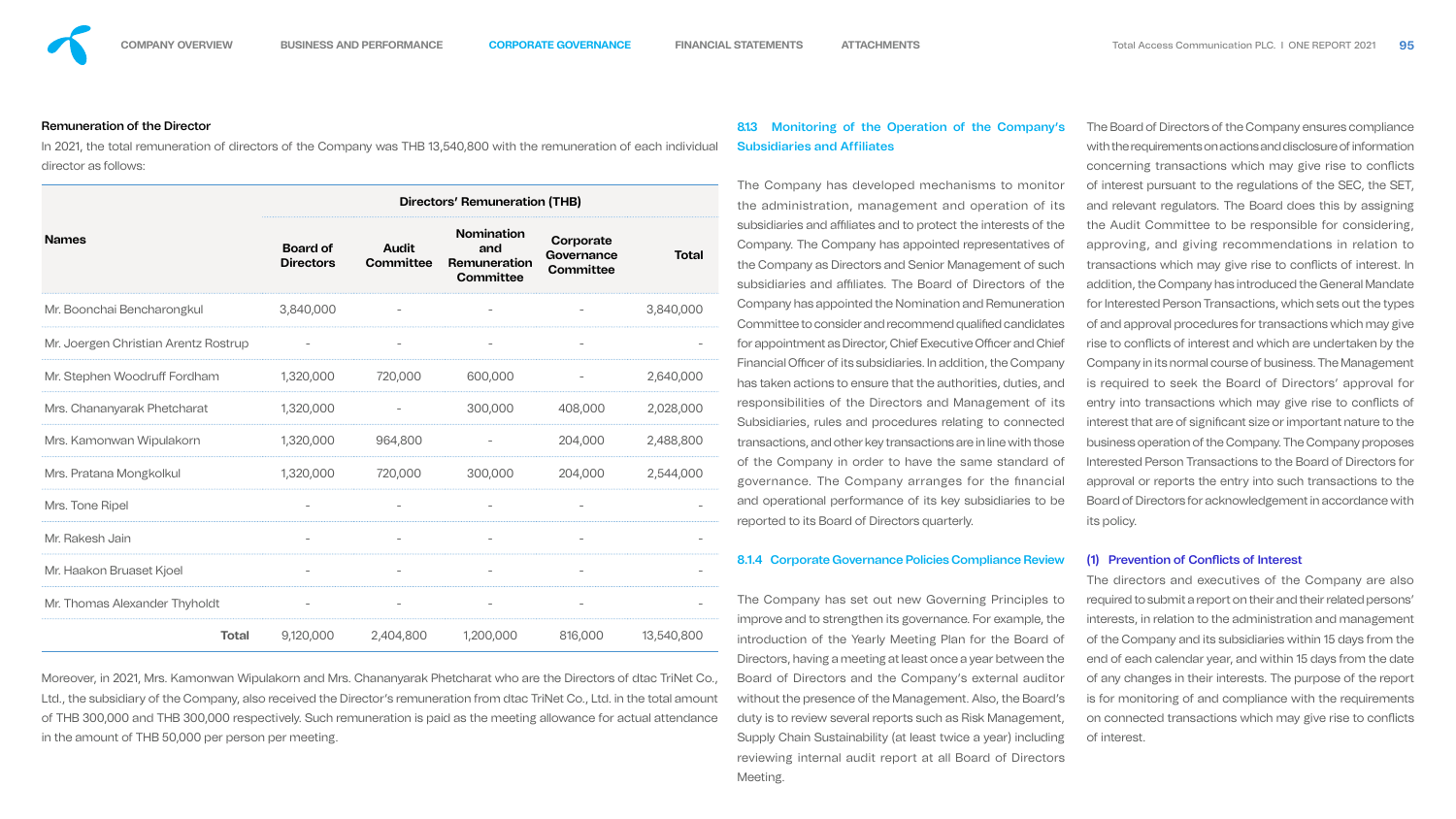Names of the directors and their share ownership in Total Access Communication Public Company Limited as of 31 December 2021 are as follows:

Names of the Management and their share ownership in Total Access Communication Public Company Limited as of 31 December 2021 are as follows:

| 정도 시 | ۰, |
|------|----|
| . .  |    |
|      |    |

| No.             | <b>Name</b>                          | <b>Position</b>             | <b>No. of Shares</b><br>as of 31 Dec 20              | <b>No. of Shares</b><br>as of 31 Dec 21 | Increase/<br><b>Decrease</b> | No.     | <b>Name</b>                                                                                                                                                           | <b>Position</b>                        | <b>No. of Shares</b><br>as of 31 Dec 20              | <b>No. of Shares</b><br>- In<br>as of 31 Dec 21 De |
|-----------------|--------------------------------------|-----------------------------|------------------------------------------------------|-----------------------------------------|------------------------------|---------|-----------------------------------------------------------------------------------------------------------------------------------------------------------------------|----------------------------------------|------------------------------------------------------|----------------------------------------------------|
|                 | Mr. Boonchai Bencharongkul           | Chair                       | 10 shares                                            | 10 shares                               | $\sim$                       |         | Mr. Sharad Chandra Mehrotra                                                                                                                                           | <b>Chief Executive Officer</b>         |                                                      |                                                    |
|                 | Spouse                               |                             | $\hspace{0.1mm}-\hspace{0.1mm}$                      |                                         | $\sim$                       |         | Spouse                                                                                                                                                                |                                        |                                                      | $\overline{\phantom{0}}$                           |
|                 | <b>Minor Child</b>                   |                             | $\overline{\phantom{a}}$                             |                                         |                              |         | <b>Minor Child</b>                                                                                                                                                    |                                        | $\overline{\phantom{0}}$                             |                                                    |
|                 | Mr. Joergen Christian Arentz Rostrup | <b>Vice Chair</b>           |                                                      |                                         | $\overline{\phantom{0}}$     |         | Mr. Nakul Sehgal (1)                                                                                                                                                  | <b>Chief Financial Officer</b>         | $\overline{\phantom{0}}$                             | $\overline{\phantom{0}}$                           |
|                 | Spouse                               |                             | $\overline{\phantom{a}}$                             | $\overline{\phantom{0}}$                | $\overline{\phantom{0}}$     |         | Spouse                                                                                                                                                                |                                        | $\overline{\phantom{0}}$                             | $\overline{\phantom{0}}$                           |
|                 | <b>Minor Child</b>                   |                             | $\overline{\phantom{a}}$                             | $\overline{\phantom{0}}$                | $\overline{\phantom{0}}$     |         | <b>Minor Child</b>                                                                                                                                                    |                                        | $\overline{\phantom{0}}$                             | $-$                                                |
| 3               | Mrs. Kamonwan Wipulakorn             | <b>Independent Director</b> | $\sim$                                               |                                         |                              | 3       | Mr. Prathet Tankuranun                                                                                                                                                | <b>Chief Technology Officer</b>        | 10,000 shares                                        | 10,000 shares                                      |
|                 | Spouse                               |                             | $\overline{\phantom{m}}$                             | $\overline{\phantom{0}}$                |                              |         | Spouse                                                                                                                                                                |                                        | 9,400 shares                                         | 9,400 shares                                       |
|                 | <b>Minor Child</b>                   |                             | $\overline{\phantom{0}}$                             |                                         |                              |         | <b>Minor Child</b>                                                                                                                                                    |                                        |                                                      |                                                    |
|                 | Mr. Stephen Woodruff Fordham         | <b>Independent Director</b> | <b>10,000 shares</b>                                 | 10,000 shares                           | $\overline{\phantom{0}}$     |         | Miss Nardrerdee Arj-Harnwongse                                                                                                                                        | <b>Chief People Officer</b>            |                                                      | $\overline{\phantom{0}}$                           |
|                 |                                      |                             | 6,000 NVDR                                           | 6,000 NVDR                              |                              |         | Spouse                                                                                                                                                                |                                        |                                                      | $\overline{\phantom{0}}$                           |
|                 | Spouse                               |                             | $\overline{\phantom{m}}$                             | $\overline{\phantom{0}}$                |                              |         | <b>Minor Child</b>                                                                                                                                                    |                                        |                                                      |                                                    |
|                 | <b>Minor Child</b>                   |                             | $\overline{\phantom{m}}$                             |                                         |                              | $\circ$ | Mr. Sadat Ibne Zaman <sup>(2)</sup>                                                                                                                                   | <b>Chief Business Officer</b>          | $\overline{\phantom{0}}$                             |                                                    |
| 5               | Mrs. Chananyarak Phetcharat          | <b>Independent Director</b> | $\overline{\phantom{a}}$                             | $\overline{\phantom{a}}$                | $\sim$                       |         | Spouse<br><b>Minor Child</b>                                                                                                                                          |                                        | $\overline{\phantom{0}}$<br>$\overline{\phantom{0}}$ |                                                    |
|                 | Spouse<br><b>Minor Child</b>         |                             | $\overline{\phantom{a}}$                             |                                         |                              |         |                                                                                                                                                                       |                                        |                                                      |                                                    |
|                 |                                      |                             |                                                      |                                         |                              | 6       | Miss Tipayarat Kaewsringarm                                                                                                                                           | <b>Chief Sales Officer</b>             | $\overline{\phantom{0}}$                             |                                                    |
| 6               | Mrs. Tone Ripel<br>Spouse            | <b>Director</b>             | $\overline{\phantom{0}}$<br>$\overline{\phantom{m}}$ | $\overline{\phantom{0}}$                |                              |         | Spouse<br><b>Minor Child</b>                                                                                                                                          |                                        |                                                      |                                                    |
|                 | <b>Minor Child</b>                   |                             | $\overline{\phantom{m}}$                             | $\sim$                                  | $\overline{\phantom{a}}$     |         | Mr. How Lih Ren                                                                                                                                                       | <b>Chief Marketing Officer</b>         |                                                      |                                                    |
|                 | Mr. Rakesh Jain                      | <b>Director</b>             | $\overline{\phantom{0}}$                             |                                         | $\overline{\phantom{0}}$     |         | Spouse                                                                                                                                                                |                                        | $\overline{\phantom{0}}$                             |                                                    |
|                 | Spouse                               |                             | $\overline{\phantom{a}}$                             |                                         |                              |         | <b>Minor Child</b>                                                                                                                                                    |                                        |                                                      |                                                    |
|                 | <b>Minor Child</b>                   |                             | $\overline{\phantom{m}}$                             | $\sim$                                  | $\overline{\phantom{a}}$     | 8       | Mr. Lars Marcus Adaktusson                                                                                                                                            | <b>Chief Corporate Affairs Officer</b> |                                                      |                                                    |
| 8               | Mrs. Pratana Mongkolkul              | <b>Independent Director</b> | $\overline{\phantom{a}}$                             |                                         |                              |         | Spouse                                                                                                                                                                |                                        | $\overline{\phantom{0}}$                             |                                                    |
|                 | Spouse                               |                             | $\overline{\phantom{0}}$                             | $\overline{\phantom{0}}$                | $\sim$                       |         | <b>Minor Child</b>                                                                                                                                                    |                                        | $-$                                                  | $-$                                                |
|                 | <b>Minor Child</b>                   |                             | $\overline{\phantom{m}}$                             | $\sim$                                  | $\overline{\phantom{a}}$     |         |                                                                                                                                                                       |                                        |                                                      |                                                    |
| 9               | Mr. Haakon Bruaset Kjoel             | <b>Director</b>             |                                                      |                                         | $\overline{\phantom{0}}$     |         | Remarks: In 2021, there were changes of Management as follows:<br>(1) Mr. Nakul Sehgal was appointed as the Chief Financial Officer with effect from 12 January 2021. |                                        |                                                      |                                                    |
|                 | Spouse                               |                             |                                                      |                                         |                              |         | (2) Mr. Sadat Ibne Zaman was appointed as the Chief Business Officer with effect from 1 October 2021.                                                                 |                                        |                                                      |                                                    |
|                 | Minor Child                          |                             | $\overline{\phantom{m}}$                             | $\sim$                                  |                              |         |                                                                                                                                                                       |                                        |                                                      |                                                    |
| 10 <sup>°</sup> | Mr. Thomas Alexander Thyholdt        | <b>Director</b>             | $\overline{\phantom{m}}$                             | $\overline{\phantom{0}}$                |                              |         |                                                                                                                                                                       |                                        |                                                      |                                                    |
|                 | Spouse                               |                             | $-$                                                  | $\sim$                                  | $\sim$                       |         |                                                                                                                                                                       |                                        |                                                      |                                                    |
|                 | Minor Child                          |                             | $\qquad \qquad -$                                    | $\sim$                                  | $\overline{\phantom{0}}$     |         |                                                                                                                                                                       |                                        |                                                      |                                                    |

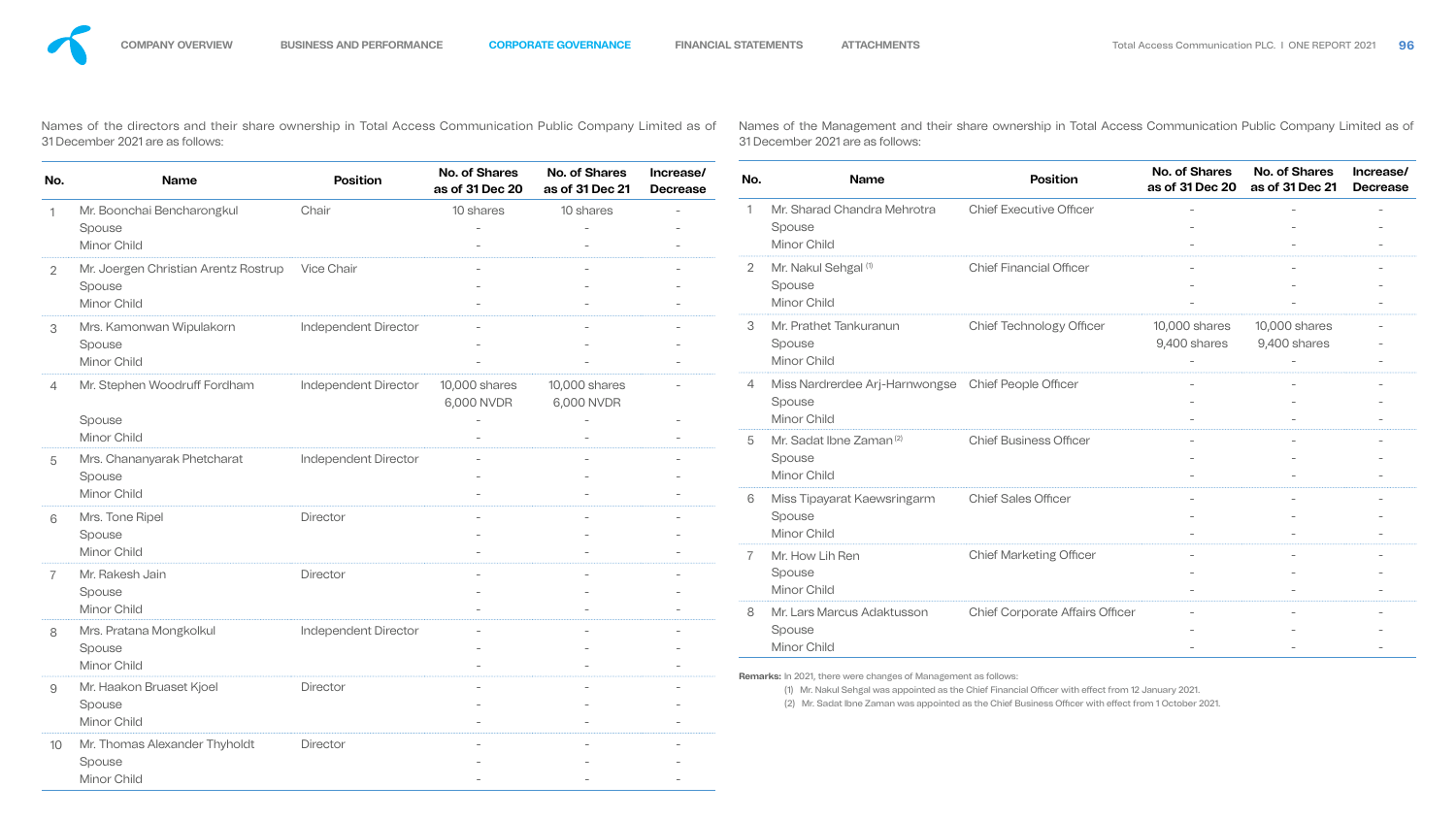

#### (2) Usage of Inside Information for taking advantage

The Company is aware of the importance of handling Company information in order to prevent its unlawful use for personal benefit or the benefit of other persons. It is the responsibility of the Directors, Executives, and Employees of the Company to prevent access by unauthorized persons to, and disclosure of, non-public information that may affect the market price of the Company's shares and other financial instruments issued by the Company before the Company discloses such information via the stock exchange's disclosure system, or before the information ceases to be price-sensitive. The Directors, Executives, and Employees shall not trade in the shares or financial instruments before such information has been made public or ceases to be price-sensitive. Violation of the code of conduct for the handling of information will be subject to investigation, punishment, and/or dismissal of employment in accordance with the rules and procedures under applicable laws and regulations.

In addition, the Company has developed a manual for Directors, Executives, and Employees on dealing in the Company's securities. The Directors, Executives, and relevant Employees of the Company are prohibited from dealing in the Company's securities for the period of one month prior to the announcement of the Company's operating results for each quarter until the day after the Company's operating results are made public. They are further prohibited from trading on short-term considerations. The Company

Secretary will notify the Directors, Executives, and relevant Employees of such periods prior to the announcement of the Company's operating results. The Directors and Executives are required to notify the Company of any acquisition or change of their shareholdings in the Company (including the shareholdings of their spouses or minor children) within 24 hours of such acquisition or change. The Company Secretary will compile and report such information to the Board of Directors of the Company.

The Company's code of conduct in relation to the usage of inside information can be found on the Company's website at www.dtac.co.th and on the Company's intranet.

The Company's first Anti-Corruption Policy was implemented in 2006 and it has been revised from time to time since then. In August 2020, the Company amended the Code of Conduct with an increased emphasis on Anti-Corruption. The section was written to clearly enhance anti-corruption best practices in doing business and to effectively gain Employee acknowledgement of the Company's policy. It was stated that "dtac has zero tolerance for corruption". This is a reflection of the Company's continued commitment to conducting business in an open and transparent manner. The Company recognizes that bribery is illegal and exposes those involved and the Company to reputational and legal risk. Therefore, the Company does not tolerate bribery or improper payments or advantages of any kind. Bribery may take many forms including facilitation payments and kick-back schemes. In this section of the Code of Conduct, the Company expanded the scope of its Anti-Corruption company culture to touch upon matters related to key stakeholders such as Public Officials who are often subject to strict anti-corruption rules and so should be treated with extra caution. In addition, the Company has focused on potential corruption in its supply chain which might create significant risk for the Company even where the Company is not directly involved. The Company has to carefully select its Business Partners and monitor their commitment to ethical and lawful conduct, since any breach of statutory duty by its Business Partners may cause material risks to the Company even where the Company is not directly involved. In addition, the Company believes that business courtesies like gifts, hospitality, and travel may create a conflict of interest or be considered bribery in certain circumstances. Last but not least, the Company has paid closer attention to its role as a donor,

With increasingly stringent privacy laws, the company gives importance to the care and processing of personal information in a transparent manner. The Company has raised the standards of care and protection of customers' personal information by complying with the Personal Data Protection Act (PDPA) and applying best practice outlined in General Data Protection Regulation (GDPR) from Europe for identifying objectives of usage and disclosure of person information. The Company has also applied robust technical measures to protect personal information. This includes raising awareness and educating employees within the organization on the protection of personal information and cyber protection practices. The Company ensures that its employees have strictly complied with the dtac Code of Conduct and privacy policy.

Moreover, the Company was certified as an anti-corruption organization by the Thai Institute of Directors under the Private Sector Collective Action Coalition Against Corruption. In 2019, the Company received a certification renewal for a period of three more years.

(3) Anti-corruption

even when concerning charitable donations or sponsorships, which could be seen as bribes if undertaken to secure a commercial advantage.

In order to make all Employees understand the impact of corruption and the importance of good governance and transparency in doing business, the CEO has acted as a role model and communicated tone from the top to ensure that Employees are fully committed to the Company's ethical corporate culture for sustainable development. Currently, the Company continues to implement strict sponsorship and donation policies to ensure that the Company contributes to Thailand in a responsible way.

In addition, the Company has regularly conducted risk assessment on the corruption and established practical guidelines to control, prevent, and monitor corruption risks. The Company communicates and provides training to Employees about the Anti- Corruption Policy and keeps monitoring the Anti-Corruption Policy implementation. These activities are presented and reported to the Board of Directors annually.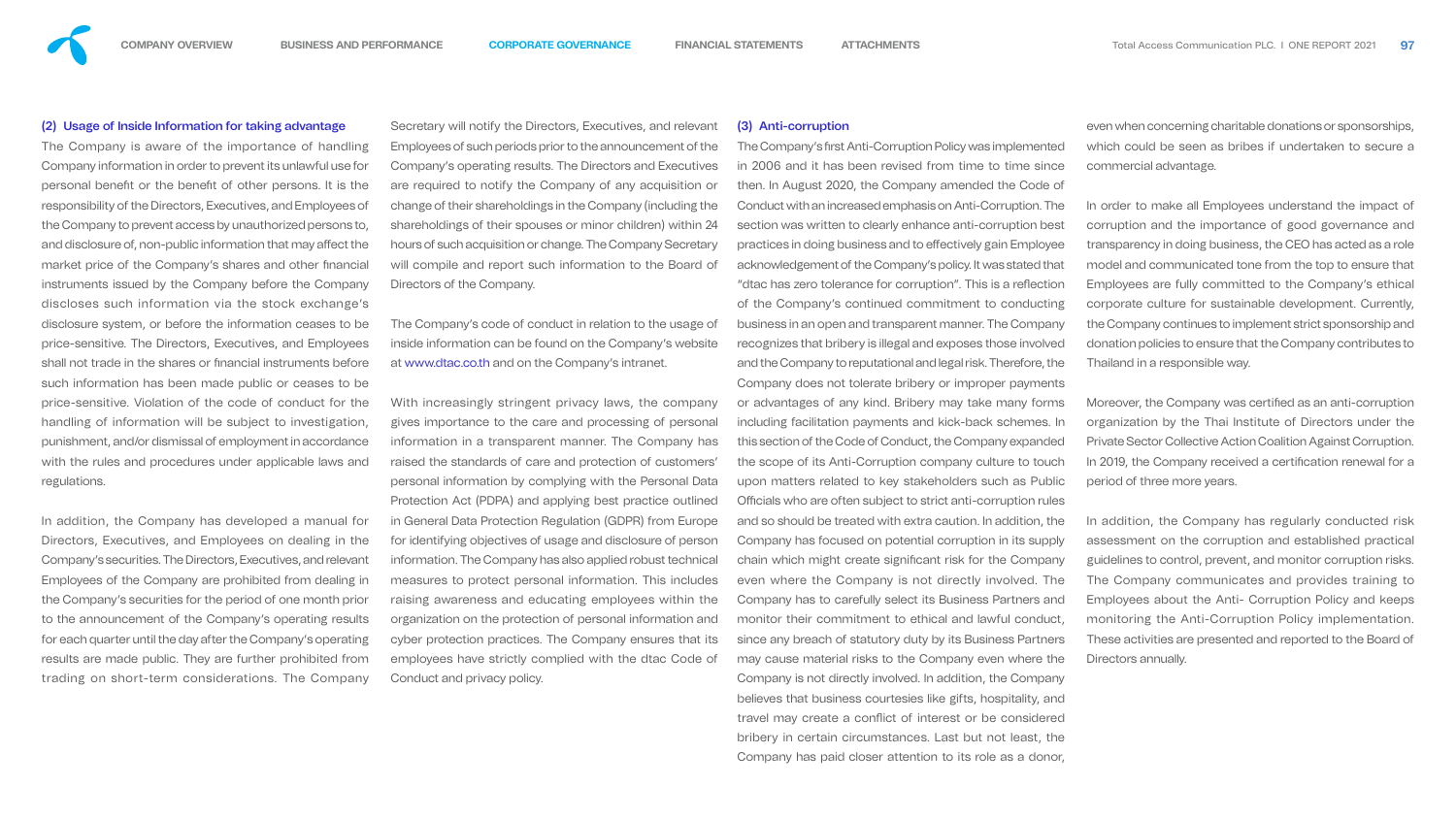In this regard, the Company has conducted its business operation in line with its Anti-Corruption Policy, including in the following ways:

- a) The Company communicates to all levels, including Directors, Management, and Employees, to ensure all activities are in line with the applicable laws
- b) The Company provides reporting channels for breaches of company policies or other corruption cases. Protection measures are in place to ensure the safety of the people who report the cases
- c) The Company communicates via e-mail to all Suppliers and Employees to ensure they are aware of anti-corruption best practices, such as no gift receiving during festive season, etc.
- d) Executives participate in the annual International Anti-Corruption Day organized by NACC-National Anti-Corruption Commission on December 9th

#### (4) Whistleblowing

The Integrity Hotline is a confidential web-based intake system operated by an independent third party. The information of the whistleblower and other details are kept under the supervision of the Investigation Officer of the Investigation Department. Such information will be kept confidential to ensure the confidence and safety of the whistleblower. Furthermore, the Ethics and Compliand Officer reports to the Audit Committee at least once quarter, regarding updates to the compliance program an taking considerations and recommendations from the Aud Committee if there is any concern.

The Company has set up a communication channel through its website at www.dtac.co.th to provide opportunities for shareholders and interested persons to opine or complain directly to the Board of Directors of the Company in case there is unfair treatment or other trouble arising from the action of the Company. It is mandatory for all Employees to report any act likely to constitute a breach of the Code of Conduct to the Integrity Hotline (https://telenorgroup. integrityline.com/frontpage). Employees can consult the Ethics and Compliance Officer or his/her leader for further advice if necessary.

All reported concerns are taken seriously and given fair and objective follow-up. The reports are first received and reviewed by the Company's Investigation Department. In cases which present serious allegations or concerns, the Investigation Department will undertake an independent investigation to clarify relevant facts. Other cases are transferred to the Business Unit and managed by an

#### **8.2 Report on the Audit Committee's Performance in 2021**

In 2021, the Company held nine Audit Committee meetings. Attedance at these meetings was as follows:



| рt      |                                                           |       | No. of attendance / No. of meetings in 2021 |                        |  |  |
|---------|-----------------------------------------------------------|-------|---------------------------------------------|------------------------|--|--|
| ٦e<br>a | Name list                                                 | Total | In person                                   | By electronic<br>means |  |  |
| าต      | Mrs. Kamonwan Wipulakorn (Chair and Independent Director) | 979   |                                             |                        |  |  |
| dit     | Mr. Stephen Woodruff Fordham (Independent Director)       |       |                                             |                        |  |  |
| n ri    | Mrs. Pratana Mongkolkul (Independent Director)            |       |                                             |                        |  |  |

In 2021, the Audit Committee was responsible for reviewing the financial reporting system of the Company, the internal control system and internal audit system; compliance with laws relating to the business of the Company; considering, selecting, and nominating the Company's auditors; and reviewing Connected Party Transactions or transactions which may lead to conflict of interests, etc.



appointed independent functionary. All functionaries are required to maintain all information in the strictest confidence in order to ensure the integrity of the process. The Company regularly communicates to Employees that they can report all suspicious, unethical, or illegal behavior without fear of retaliation. The Company does not tolerate retaliation of any kind against those who speak up in good faith. In carrying out its duty on the selection and nomination of the auditors of the Company, the Audit Committee considers the selection of auditors pursuant to the Company's assessment criteria, which consist of the auditors' experience, performance, understanding of the telecommunications business, and expertise on auditing telecommunications companies, as well as their independence in performing their works during the past year, in order to propose the appointment of the auditors to the Board of Directors and the shareholders' meeting for consideration. At the 2021 Annual General Meeting of Shareholders, held on 26 March 2021, Mrs. Gingkarn Atsawarangsalit (Certified Public Accountant No. 4496), Ms. Sirirat Sricharoensup (Certified Public Accountant No. 5419), Ms. Rungnapa Lertsuwankul (Certified Public Accountant No. 3516), and Ms. Pimjai Manitkajohnkit (Certified Public Accountant No. 4521), all of them from EY Office Limited, were appointed as the auditors of the Company. Ms. Pimjai Manitkajohnkit was the auditor in charge of auditing the Company and expressed opinions on the nancial statements of the Company for the year ending 31 December 2021.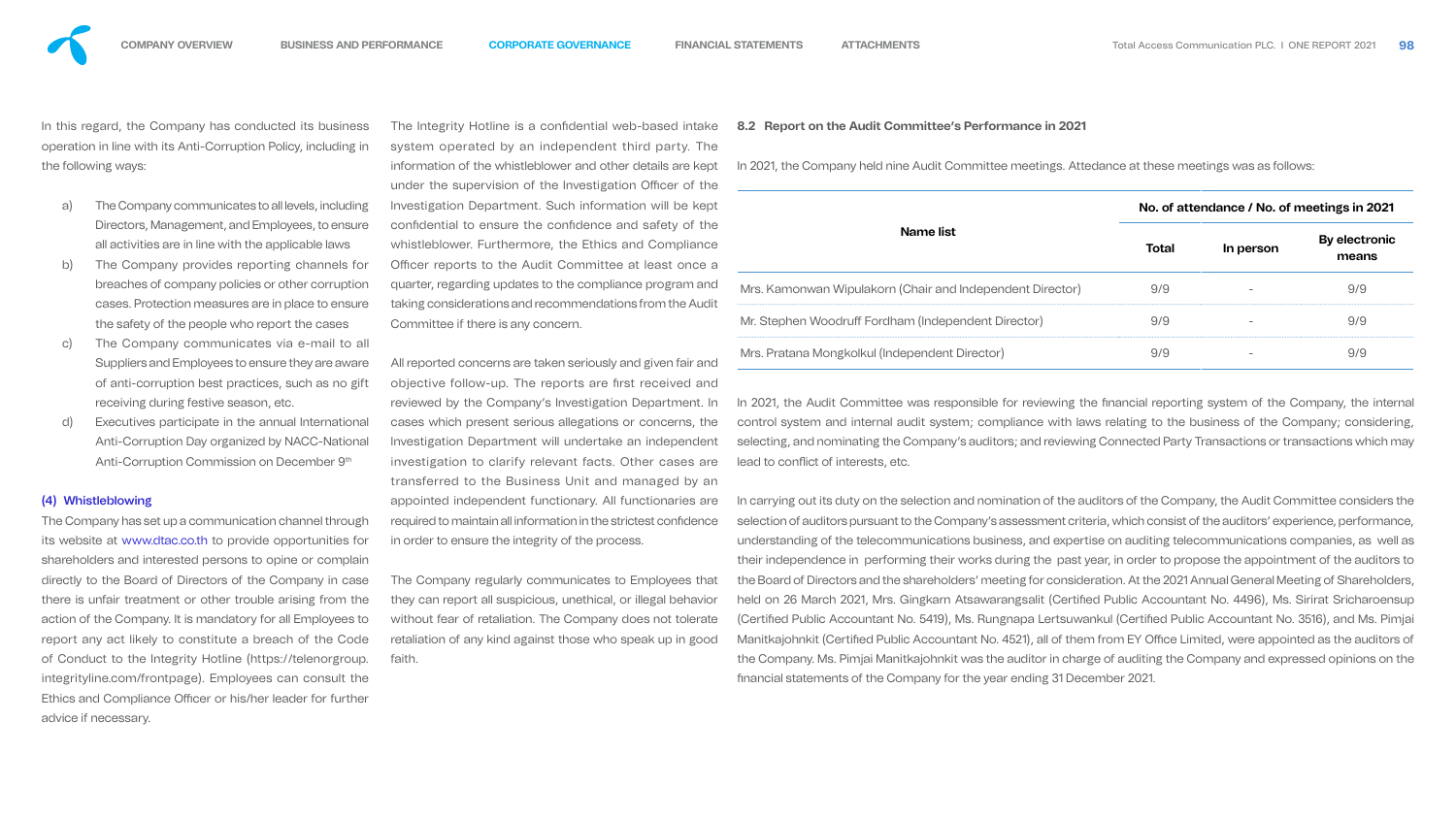

The Audit Committee's other duties include overseeing the preparation of the Company's financial report. This entails seeking clarifications from the Management about its judgments in preparing the report, ensuring compliance with applicable laws, and considering whether connected transactions or transactions that may lead to conflicts of interest are reasonable and in the best interest of the Company. The Audit Committee also oversees the performance of the Head of Internal Audit. It also reviews the internal control system's adequacy and appropriateness by meeting regularly with Executives and functionaries responsible for risk management and internal control. The Audit Committee meets with the Head of Internal Audit and with the Auditors of the Company at least once a year without the presence of the Management of the Company. Furthermore, where the Audit Committee deems necessary and appropriate, it may request clarifications, opinions and additional information pertaining to financial and accounting matters from the Head of Internal Audit and the Auditors of the Company in order to carry out its duties.

In 2021, the Committee convened four meetings, which were attended by all members. The Committee's accomplishments can be summarized as follows:

#### **8.3 Report on the Subcommittees' Performance in 2021**

#### Nomination and Remuneration Committee

- 1. Director and Chief Executive Officer Remuneration The Committee reviewed the Director remuneration structure and the Chief Executive Officer remuner package and made recommendations to the E on these matters. In determining the remuneration of the Chief Executive Officer, the Comm considered the performance of the Chief Exec Officer during the previous year pursuant to specified key performance indicators (KPIs), of which has different weighted scores
- 2. Director Nomination: The Committee r recommendations to the Board on the appoint of new Directors of subsidiaries and the re-ele of Directors of the Company and subsidiaries
- 3. Board Composition: The Committee nade recommendations to the Board on the compoof the Board and its subcommittees
- 4. Succession Planning: The Committee recommendations to the Board on ta development and succession planning senior management positions within the Companion
- 5. Board performance: The Committee improved the Board's self-assessment questionn reviewing and making recommendations to Board on the results of the annual self-assessr of individual performance and Board performance











| <b>Name list</b><br>Mr. Stephen Woodruff Fordham (Chair and Independent Director)<br>Mrs. Chananyarak Phetcharat (Independent Director)<br>Mrs. Pratana Mongkolkul (Independent Director) | <b>Total</b><br>4/4<br>4/4 | In person | <b>By electronics</b><br>means<br>4/4 |
|-------------------------------------------------------------------------------------------------------------------------------------------------------------------------------------------|----------------------------|-----------|---------------------------------------|
|                                                                                                                                                                                           |                            |           |                                       |
|                                                                                                                                                                                           |                            |           |                                       |
|                                                                                                                                                                                           |                            |           | 4/4                                   |
|                                                                                                                                                                                           | 4/4                        |           | 4/4                                   |
| Mr. Rakesh Jain (Non-Executive Director)                                                                                                                                                  | 4/4                        |           | 4/4                                   |
| Mr. Haakon Bruaset Kjoel (Non-Executive Director)                                                                                                                                         | 4/4                        |           | 4/4                                   |
| Board roles and responsibilities: The Committee ensured that the Board set strategies, tracked the progress                                                                               |                            |           |                                       |
| of those strategies, and ensured the good governance structure of the Company with the following three main                                                                               |                            |           |                                       |
| tasks:                                                                                                                                                                                    |                            |           |                                       |
|                                                                                                                                                                                           |                            |           |                                       |
| Reviewing the Corporate Governance Policy to ensure compliance with the principles of CG, SET's CG                                                                                        |                            |           |                                       |
| principles, SEC's CG code and the international principles of the Organisation for Economic Cooperation<br>and Development (OECD), together with the ASEAN CG scorecard                   |                            |           |                                       |
| Reviewing the appropriateness of the amendment to dtac's Business Code of Conduct                                                                                                         |                            |           |                                       |
| Reviewing the amendment to the Board assessment template to ensure the development of Directors in                                                                                        |                            |           |                                       |
| terms of good corporate governance                                                                                                                                                        |                            |           |                                       |
|                                                                                                                                                                                           |                            |           |                                       |

| ۰, |
|----|
|    |
|    |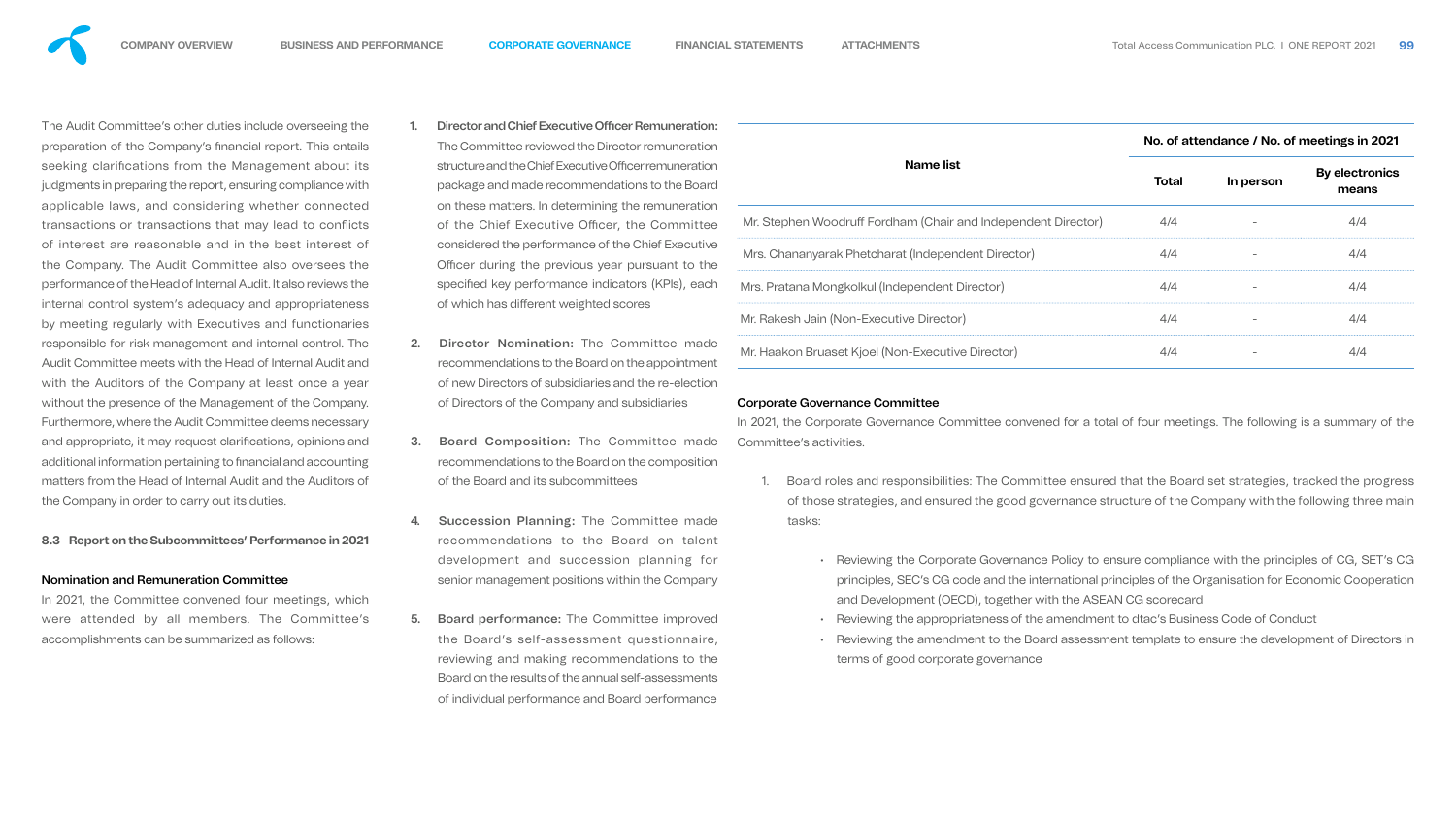

- 2. Ensuring good corporate governance practices
	- Reviewing, monitoring, and ensuring that dtac's Corporate Governance Focus for 2021 has been implemented to serve as a guideline for the execution, monitoring, and evaluation of dtac's corporate governance performance
	- Monitoring of dtac's Corporate Governance Rating by the Thai Institution of Directors Association, which awarded the Company a five-star Excellent CG Scoring for the seventh consecutive year. This award reflects the Company's consistent efforts to operate under the good corporate governance principle and sustainable development
- Overseeing the preparation of the Annual General Meeting of Shareho (AGM) during the COVID-19 pande which resulted in the Company rece 100 points and an "Excellent" rating o 2021 AGM checklist by the Thai Inve Association (TIA)
- 3. Promoting a corporate culture of eth compliance, and adherence to the Cod Conduct.
	- Overseeing and monitoring d compliance program, which include management, governance, inte culture, and learning and growth as the concrete foundations of the Company's corporate culture



| Name list                                                    | <b>Total</b> | In person | <b>By electronics</b><br>means |
|--------------------------------------------------------------|--------------|-----------|--------------------------------|
| Mrs. Chananyarak Phetcharat (Chair and Independent Director) | 4/4          |           | 4/4                            |
| Mrs. Pratana Mongkolkul (Independent Director)               | 4/4          |           | 4/4                            |
| Mrs. Kamonwan Wipulakorn (Independent Director)              | 4/4          |           | 4/4                            |
| Mr. Rakesh Jain (Non-Executive Director)                     | 4/4          |           | 4/4                            |
| Mrs. Tone Ripel (Non-Executive Director)                     | 4/4          |           | 4/4                            |

in compliance with the international standard and the expectations of shareholders, investors, regulators, and other stakeholders.

| 21 | 100 |  |
|----|-----|--|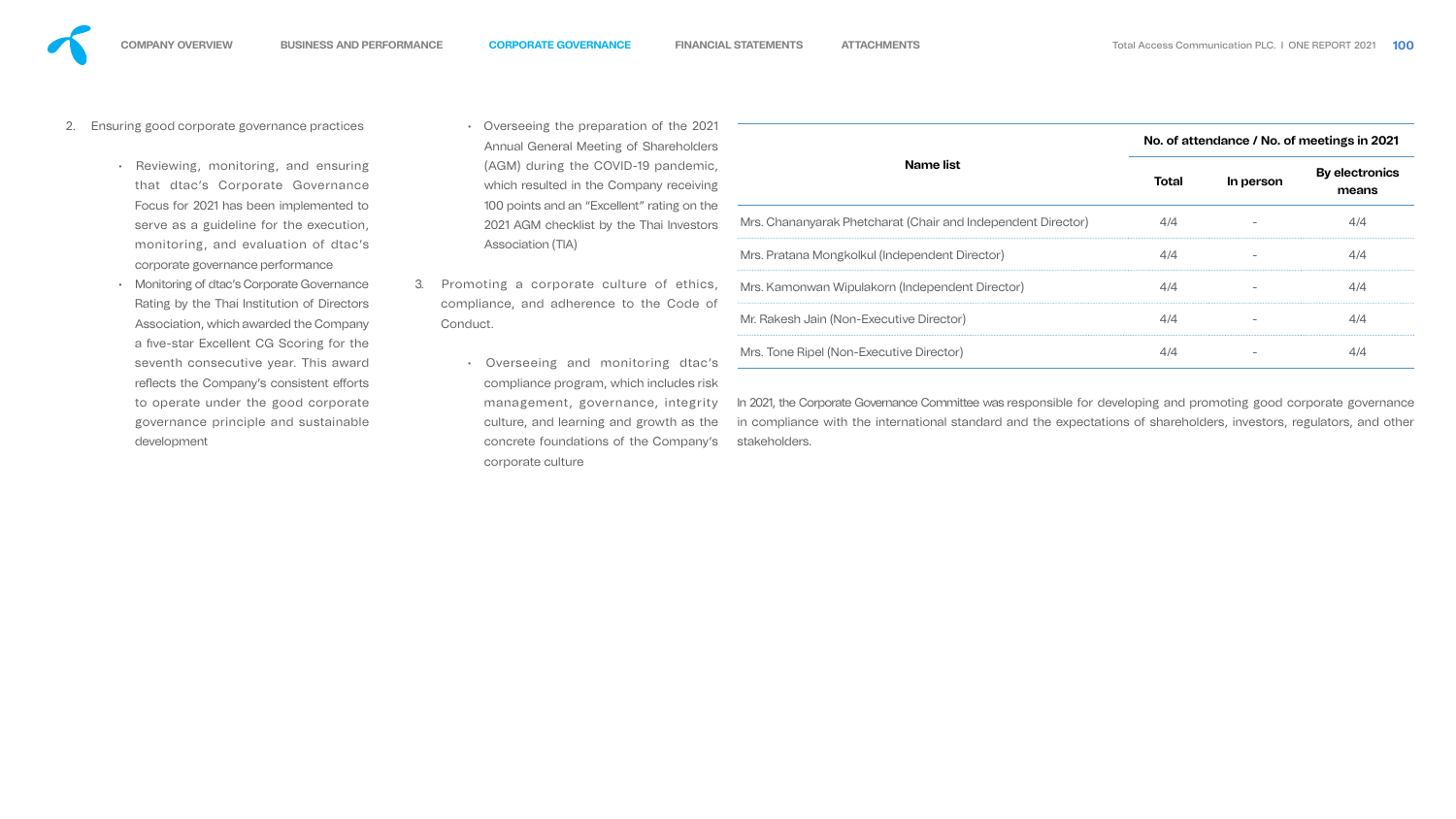#### **9.1 Internal Control**

9.1.1 The internal control system of the Company is monitored by the Board of Directors and the Management to ensure that the Company achieves the following objectives:

- Effectiveness and efficiency of operations;
- Reliability of financial reports; and
- Compliance with the Company's corporate governance policies, applicable laws, and regulations

The internal control framework of the Company consists of five components, described as follows:

The Company applies an internal control framework in line with the international standard of the Committee of Sponsoring Organizations of the Treadway Commission (COSO), the guidelines under the Sarbanes-Oxley Act Section 404 (SOX), and the guidelines under the SEC. The Company has adopted the guidelines under SOX since 2006 to ensure that the activities related to the internal control over financial reporting (ICFR) are integrated into the business operations of the Company.

The Company is committed to conducting business the right way. The dtac Code of Conduct has been established and enforced as the Company's ethical standard, which restricts the Company's directors, management, and employees from engaging in any action which may give rise to a conflict of interest with the Company, and prescribes appropriate conduct towards various internal and external stakeholders, including towards employees, customers, business partners, competitors, and government agencies, and in matters relating to the environment, assets, internal control, accounting, reporting and disclosure, information management, and protection of personal data. The policies and the code of conduct are guided by fair treatment towards stakeholders and for the long-term benefit of the Company. Employees may report any violations of the code of conduct directly to the Ethics and Compliance Officer.

### (1) Organizational Environment

The Company has established an organizational structure that effectively supports the Management's administration and improves the employees' performance. The Company has also set up clear, appropriate and achievable business goals and communicates these goals to its employees at least once a year to help guide their performance.

to assist the Company in the development and adoption of its governance policies and manuals. The responsibility of the Internal Control Unit includes the monitoring of financial reporting to the Management, the Audit Committee, and the Board of Directors on a regular basis, in order to enhance the accuracy and credibility of the Company's financial reports.

<span id="page-28-0"></span>

- Supports the Company in achieving defined ambitions and goals;
- Maintains the Company's risk exposure at acceptable levels by managing significant threats and exploiting significant opportunities;
- Enables risk consideration in decision-making by having risk management as an integral part of the decision-making processes;

# **9.** Internal Control and Connected **Transactions**



The Company has set up an Internal Control Unit to oversee and support activities concerning internal control over financial reporting (ICFR) and has also set up an Ethics and Compliance Department Moreover, the Company has also set up a Unit responsible for occupational health, safety, security and the environment (HSSE), which follows ISO 14001 & OH SAS18001 international standards as its framework.

### (2) Risk Management

Risk management in the Company aims at identifying, assessing, and treating all relevant, foreseeable risks in a way that is effective, proactive and fit-for-purpose. The risk management processes feed into a holistic and enterprise-wide risk management process. This continuous and iterative process: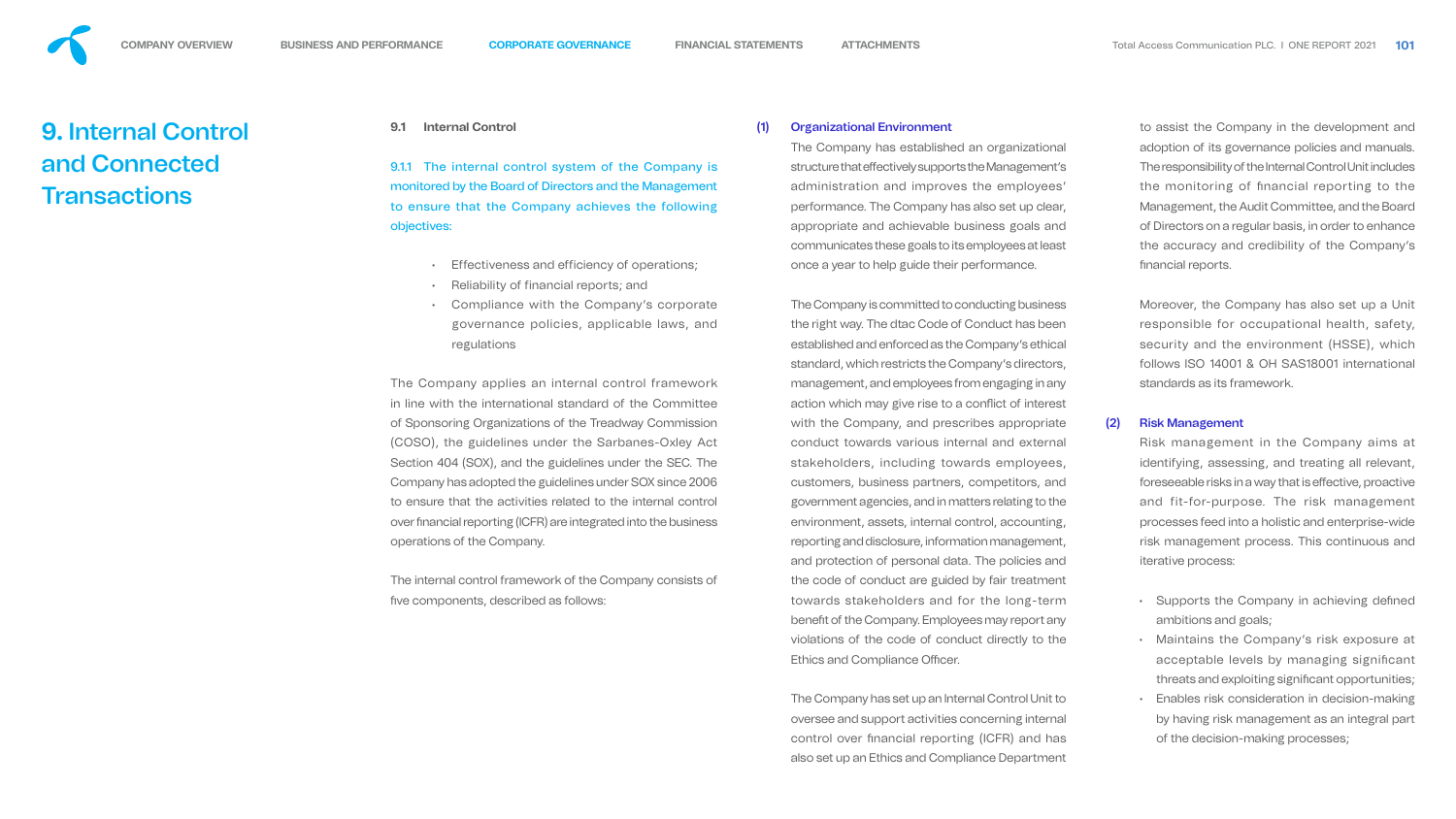

- Ensures compliance with external risk management requirements and standards;
- Initiates timely actions to reduce significant threats and to enhance significant opportunities; and
- Raises awareness on risk management and enhances risk culture in the Company

The Company has in place a risk management policy and manual that is subject to regular review. The Company's risk management is inspired by both the ISO 31000 and COSO II Enterprise Risk Management standards. Risks that may affect the ambitions and goals of the Company shall be identified, assessed, and responded to.

Line managers are responsible for ensuring that risk management is embedded into strategic and day-to-day business processes. Each employee is responsible for managing the risks within his/her areas of responsibility. The Company's risk picture is regularly, owned, and managed by the Company's management team. The top risk picture is reported to the Board of Directors on a quarterly basis.

#### (3) Control Activities

The Company has set up appropriate control activities in response to specific risks regarding work processes, complexity, environment and entity-specific characteristics. The Company has developed policies and manuals for various management matters, including for entering nancial, procurement, and general management transactions as well as information security management which is in line with ISO/IEC 27001 international standard. The Company has set out a clear and appropriate scope of authority and approval limits for the Management at each level pursuant to the Policy on Delegation of Authority, which has been approved by the Board of Directors. The segregation of duties has been appropriately established. For example, the approval function is segregated from the account and information recording function and separated from the safeguarding of assets function for the purpose of checks and balances.

> Ongoing monitoring activities include regular reviews of performance and key financial information as well as analysis of and appropriate follow-up on operation reports or metrics that identify anomalies indicating a control failure, etc. In addition, the Management is required to immediately report to the Audit Committee and the Board of Directors cases or suspected cases of fraud, violation of laws, or other misconduct that may have a material adverse effect on the reputation and financial status of the Company.

The Company has also put in place strict measures for monitoring transactions with major shareholders, directors, executives, and their related persons. These measures are to ensure that transactions are entered into in accordance with the prescribed procedures and approval processes, so as to prevent any conflict of interests and for the best interest of the Company.

#### (4) Information and Communication

The Company places emphasis on information and communication systems to ensure that accurate and sufficient information is communicated to the Board of Directors, the Management, shareholders, and other related people in order to make informed decisions. The Company has adopted accounting policies

in accordance with the generally accepted accounting principles suitable for the type of businesses in which the Company engages. All accounting records and supporting documents are properly maintained at all times for verification. The Company has also prepared meeting notices and supporting documents, including minutes of the Board of Directors' meetings and shareholders' meetings, and proposed the same to the Board of Directors and shareholders, as the case may be, for consideration in advance of the meetings and in accordance with the law.

#### (5) Monitoring

There are clear processes for monitoring the internal control system and reporting any significant control failures or weaknesses together with details of corrective action. These include both ongoing monitoring and periodic evaluation by the Management to ensure that a strong internal control system is in place at all times.

Key periodic evaluations include the following:

- (a) The Management's testing of key internal control over financial reporting - this test was carried out in 2021 and there was no signicant internal control deficiency that may have a material effect on the financial reports. Furthermore, a summary of internal control testing is reported to the Audit Committee at least twice a year
- (b) The activities of the Internal Audit Department, which examines the business operation procedures of the Company through an approved internal audit plan, highlights any internal control weaknesses, and proposes recommendations for corrective actions thereon. The Internal Audit Department reports its findings directly to the Audit Committee, follows up on the progress of any corrective actions with the Management, and provides a summary report on the results of such actions to the Audit Committee regularly, at least on a quarterly basis
- (c) Reviews of internal control matters as identified by the Company's external auditor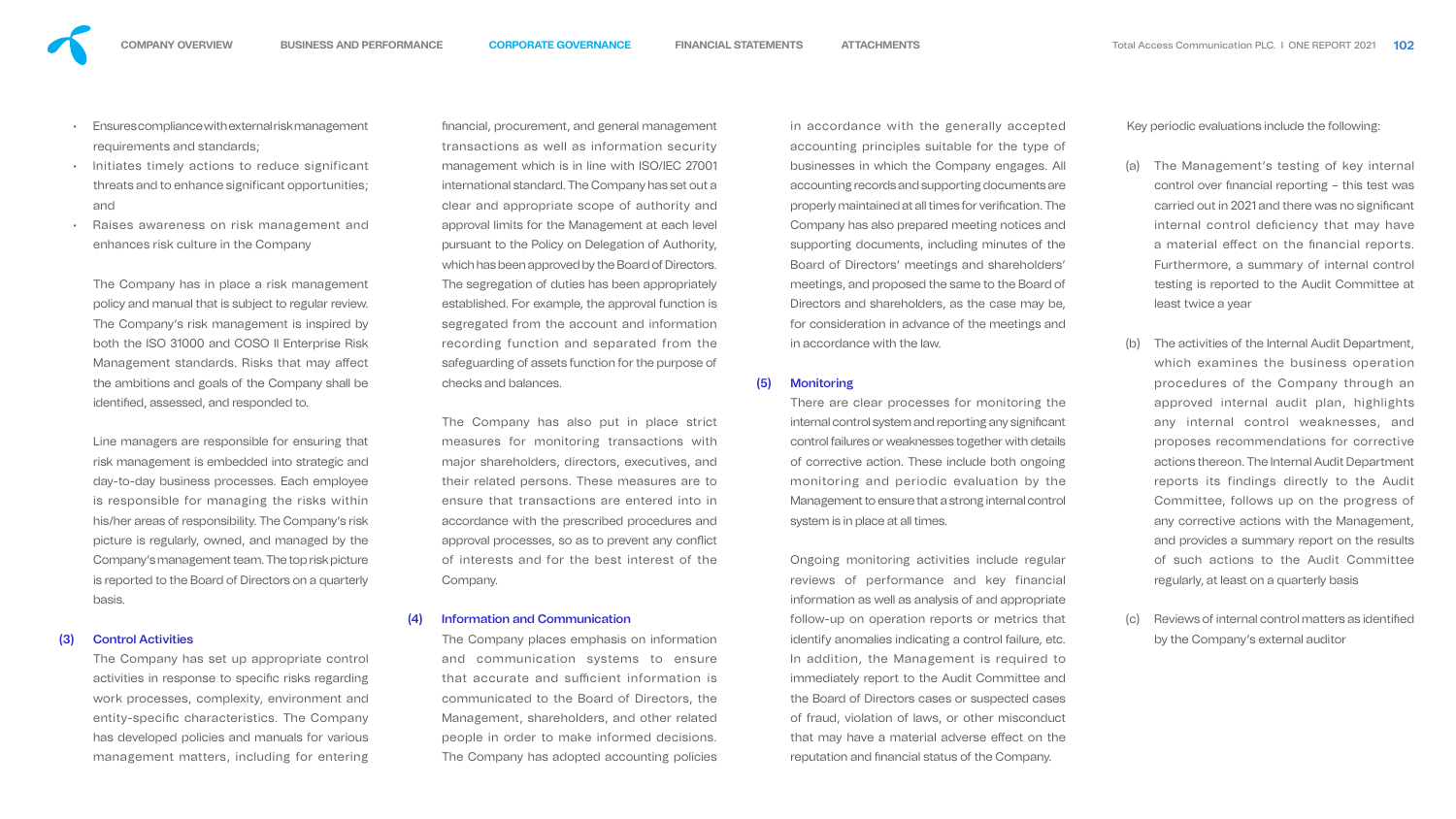9.1.2 EY Office Limited, the Company's external auditor, has reviewed and assessed the accounting control of the Company and its subsidiaries. There are no material findings that may have a material effect on its opinion of the nancial statements of the Company and its subsidiaries as of 31 December 2021.

9.1.3 The Audit Committee accorded with the opinion of the auditor that the Company's internal controls and risk management systems were sufficient and suitable for the Company's business and capable of safeguarding the Company's assets from undue or unauthorized use by the Management. The Board of Directors' Meeting No. 1/2022, which was held on 28 January 2022, acknowledged the opinion of the Audit Committee on the sufficiency of the Company's internal controls and risk management systems. The Audit Committee report is attached as Attachment 6 of this Annual Registration Statement (Form 56-1 One Report).

The objectives, authorities, duties, and responsibilities of the Internal Audit Department towards the Company, including the role and responsibilities of the Head of Internal Audit Department, are explicitly defined in the Internal Audit Charter, which is formally reviewed and approved by the Chief Executive Officer and the Audit Committee at least on an

#### Internal Audit

The Internal Audit Department is obliged to perform its duties on an independent and fair basis and to provide advice that improves the Company's operations. The Internal Audit Department is independent from the Management and reports on the internal audit directly to the Audit Committee. The Internal Audit Department has developed a flexible annual internal audit plan by taking into account business strategic directions and key corporate risk-based methodology, including any matters raised by senior Management. The annual internal audit plan is reviewed and approved by the Audit Committee. Apart from implementing the approved annual internal audit plan, the Internal Audit Department also performs any special tasks or projects as requested by the Management and the Audit Committee as appropriate. The staff members of the Internal Audit Department are encouraged to continually enhance their knowledge, skills, and competencies through various in-house and external training courses as well as overseas seminars. In addition, the staff members of the Internal Audit Department are provided with opportunities to develop themselves through participation in the Company's mobility program.

9.1.4 The Company has appointed Mr. Kiti Wichitsawang wong as the Head of Internal Audit Department to support the Audit Committee's oversight responsibilities and help carry out their duties effectively. The Audit Committee views that the Head of Internal Audit Department is suitably qualified to perform these duties.

annual basis to ensure accordance between responsibilities under the Internal Audit Charter and the operation of the Internal Audit Department. The Head of Internal Audit Department is required to confirm the independence of internal audit activities to the Audit Committee on an annual basis. that the Management responds to and takes action on the recommendations of the Internal Audit Department and external auditors. The audit findings, progress on any corrective actions taken by the Management, and the status of the Internal Audit Department's activities are directly reported to the Audit Committee on a quarterly basis.

The Internal Audit Department adheres to the guidance of the Institute of Internal Auditors (including the definition of Internal Auditing, the Code of Ethics and the International Standards for the Professional Practice of Internal Auditing), the Information Systems Audit and Control Association, and the internal audit manual of the Company. The Internal Audit Department also takes part in examining any suspected fraudulent activities within the Company and notifies the Management and the Audit Committee of the results. In addition, the Internal Audit Department provides consulting services to assist the Management in meeting its goals and business strategy.

According to the approved annual internal audit plan, the Internal Audit Department identifies and reviews potential risks, reviews the adequacy and effectiveness of the internal control system and reports significant internal control weakness and non-compliance issues, and makes recommendations for business improvements to the Management. An appropriate follow-up process is implemented by the Internal Audit Department to ensure To ensure the Internal Audit Department's continued conformance to the Institute of Internal Auditors, International Standards for the Professional Practice of Internal Auditing (IIA Standards), internal audit activities as set forth in the Internal Audit Charter, and the expectations of the Management, the Internal Audit Department has arranged for an external assessor to conduct a Quality Assessment Review (QAR) of the department every five years. The assessment result is reported to the Company's Board of Directors and the Audit Committee. The latest external

assessment was done in November 2021. The quality assessment concluded that the activities of the Internal Audit Department generally conform to the International Standard for the Professional Practice of Internal Auditing as prescribed by the Institute of Internal Auditors.

9.1.5 The appointment, transfer, and dismissal of the Head of Internal Audit Department shall be approved by the Audit Committee.







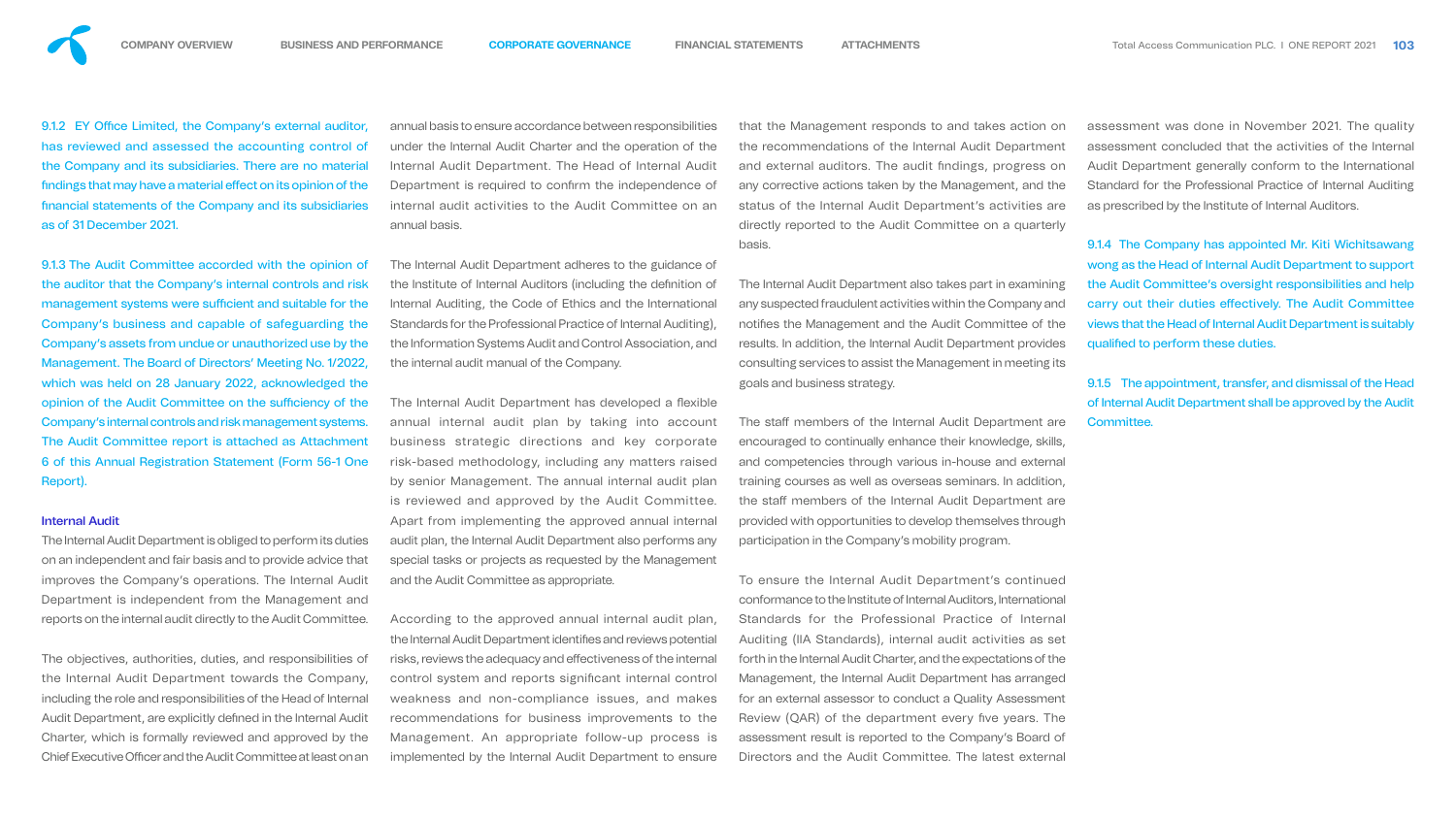#### **9.2 Connected Transactions**

Any connected party transactions between the Company or its subsidiaries and persons who may have a conflict of interest must be in compliance with the relevant rules and regulations and must be made on reasonable terms or general commercial conditions or in line with the market price. In addition, the transactions shall be transacted at arm's length and the connected party transactions shall be presented to the Audit Committee for review on a quarterly basis.

As shown in Clause 9 of the notes to consolidated Financial Statements for the year ended 31 December 2021, the Company and its subsidiaries had significant business transactions with related parties. Such transactions, which are summarized below, arose in the ordinary course of businesses and were concluded on commercial terms and agreed upon between the Company and those related parties.

All numbers shown below are based on the total amo transactions done with respective entity in a respective regardless of whether such entity was considered connected entity of the Company or its subsidiaries for the whole The amount shown as zero in each respective year r there was no transaction with such entity during the y such entity was not a connected entity for the whole

(1) Transactions with BB Technology Co., Ltd. Benchachinda Holding Co., Ltd. held 100% of shares in BB Technology Co., Ltd. While conducting transactions, Mr. Boonchai Bencharongkul, of the Board of Directors of the Company, director and a shareholder with 40% sharehed in Benchachinda Holding Co., Ltd.



| unt of<br>e year,<br><b>nected</b> |    | <b>Principal Transactions</b>                                                              | <b>Total amount</b><br>(THB million) |       |       |  |  |
|------------------------------------|----|--------------------------------------------------------------------------------------------|--------------------------------------|-------|-------|--|--|
| e year.                            |    |                                                                                            | 2019                                 | 2020  | 2021  |  |  |
| neans<br>ear or                    | 1. | <b>Revenue</b>                                                                             |                                      |       |       |  |  |
| year.                              |    | • Revenue from sales of mobile phone set                                                   |                                      |       | 0.2   |  |  |
|                                    |    | · Trade receivable                                                                         |                                      |       | 0.2   |  |  |
| shares                             | 2. | <b>Expenses and other payments</b>                                                         |                                      |       |       |  |  |
| าg the<br>Chair                    |    | • Service fees for network installation of telecommunications<br>equipment and other costs | 1,858.4                              | 687.7 | 231.9 |  |  |
| was a                              |    | • Service fees of network operation and management                                         | 442.0                                | 411.1 | 421.1 |  |  |
| olding                             |    | • Trade payable                                                                            | 1,237.6                              | 710.4 | 459.8 |  |  |
|                                    |    |                                                                                            |                                      |       |       |  |  |

#### Rationale for the transactions

• The Company has entered into the agreement with BB Technology Co., Ltd. since the fourth quarter of 2008 to hire BB Technology Co., Ltd. to install, operate, and maintain the Company's entire transmission network. The maintenance fee and contract renewal are similar to what the Company agreed with the previous parties.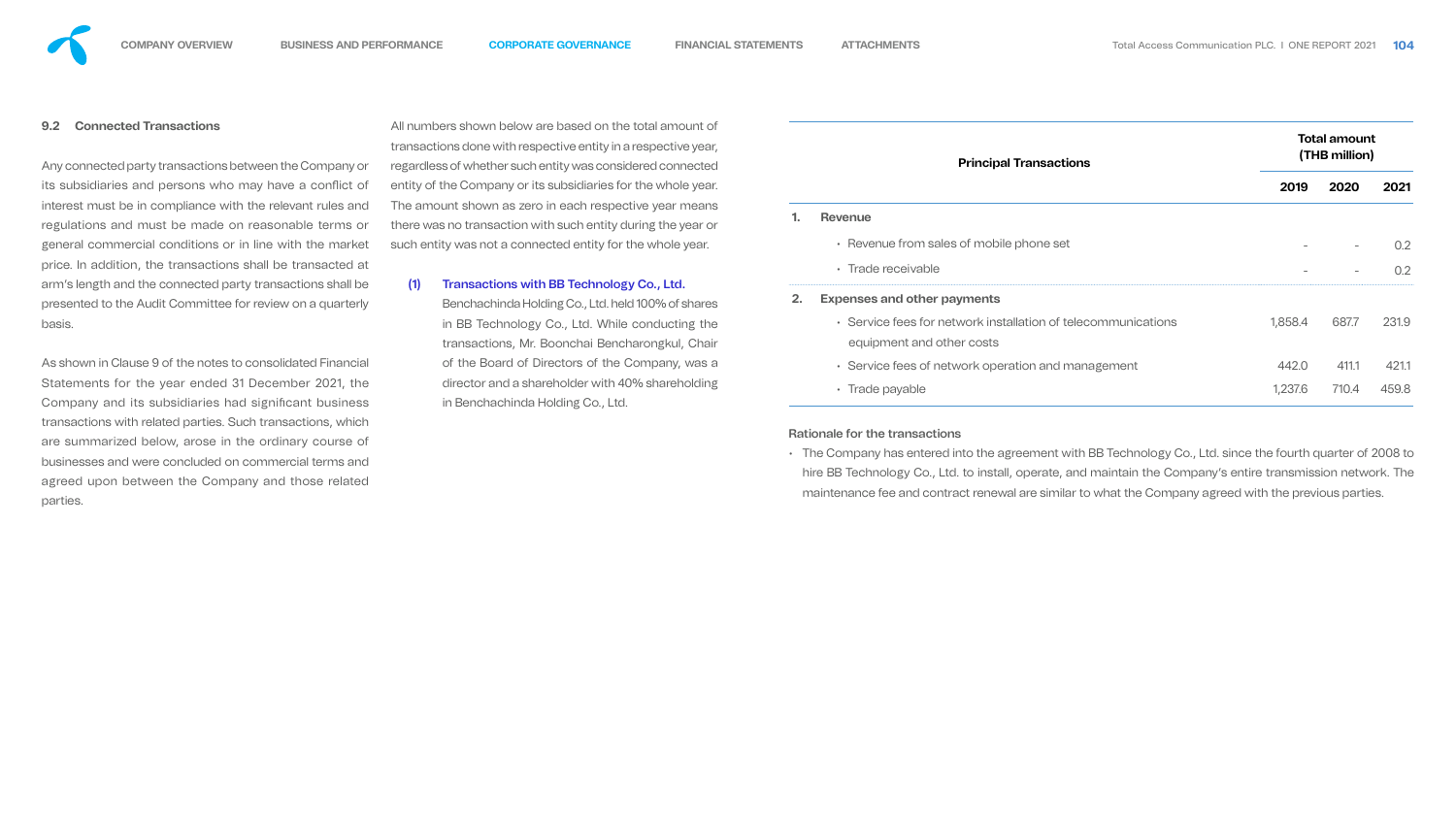#### (2) Transactions with I.N.N. Group

While conducting the transactions, Mr. Boonchai Bencharongkul, Chair of the Board of Directors of the Compan a director and a shareholder of I.N.N. Group.

|    | <b>Principal Transactions</b>      |                          | <b>Total amount</b><br>(THB million) |      |
|----|------------------------------------|--------------------------|--------------------------------------|------|
|    |                                    | 2019                     | 2020                                 | 2021 |
| 1. | <b>Expenses and other payments</b> |                          |                                      |      |
|    | • Marketing expense                | $\overline{\phantom{a}}$ | 0.1                                  | O.1  |
|    | • Information service fee          | 4.0                      | 3.0                                  | 2.2  |
|    | • Trade payable                    | 1.0                      | 0.7                                  | 0.5  |

#### Rationale for the transactions

- The Company purchased airtime from I.N.N. Ruam Duay Chuay Kan Co., Ltd. to advertise the Company's pro via radio. I.N.N. Ruam Duay Chuay Kan Co., Ltd. is a service provider of the Company providing agricu information for the Company's customers in several forms through mobile phones. The service rate is of no commercial terms.
- The Company entered into a Content Provider Access Agreement with I.N.N. News Co., Ltd. to provide content service to the Company's customers.

#### (3) Transactions with International Cold Storage and Agricultural Co., Ltd.

While conducting the transactions, Mr. Boonchai Bencharongkul, Chair of the Board of Directors of the Company, was a director and a shareholder with 25% shareholding in International Cold Storage and Agricultural Co., Ltd.

**2019 2020 2021**

|    | <b>Principal Transactions</b>      |      | <b>Total amount</b><br>(THB million) |      |
|----|------------------------------------|------|--------------------------------------|------|
|    |                                    | 2019 | 2020                                 | 2021 |
| 1. | <b>Expenses and other payments</b> |      |                                      |      |
|    | • Rent for Land                    | 1.0  | 1.0                                  | 1.0  |

| (4) | • The Company rented office space to install transmission networks on a 3-year term at a rate comparable with<br>the market rate.<br><b>Transactions with Private Property Co., Ltd.</b>  |      |                                      |      |
|-----|-------------------------------------------------------------------------------------------------------------------------------------------------------------------------------------------|------|--------------------------------------|------|
|     | While conducting the transactions, Mr. Boonchai Bencharongkul, Chair of the Board of Directors of the Company,                                                                            |      |                                      |      |
|     | was a director and a shareholder with 25% shareholding in Private Property Co., Ltd.                                                                                                      |      |                                      |      |
|     | <b>Principal Transactions</b>                                                                                                                                                             |      | <b>Total amount</b><br>(THB million) |      |
|     |                                                                                                                                                                                           | 2019 | 2020                                 | 2021 |
|     | <b>Expenses and other payments</b><br>1.                                                                                                                                                  |      |                                      |      |
|     | • Rent for space in Benchachinda Building                                                                                                                                                 | 1.2  | 0.9                                  | 0.8  |
|     | Rationale for the transactions<br>• The Company rented the space in Benchachinda Building to install transmission networks on a 3-year term at<br>a rate comparable with the market rate. |      |                                      |      |

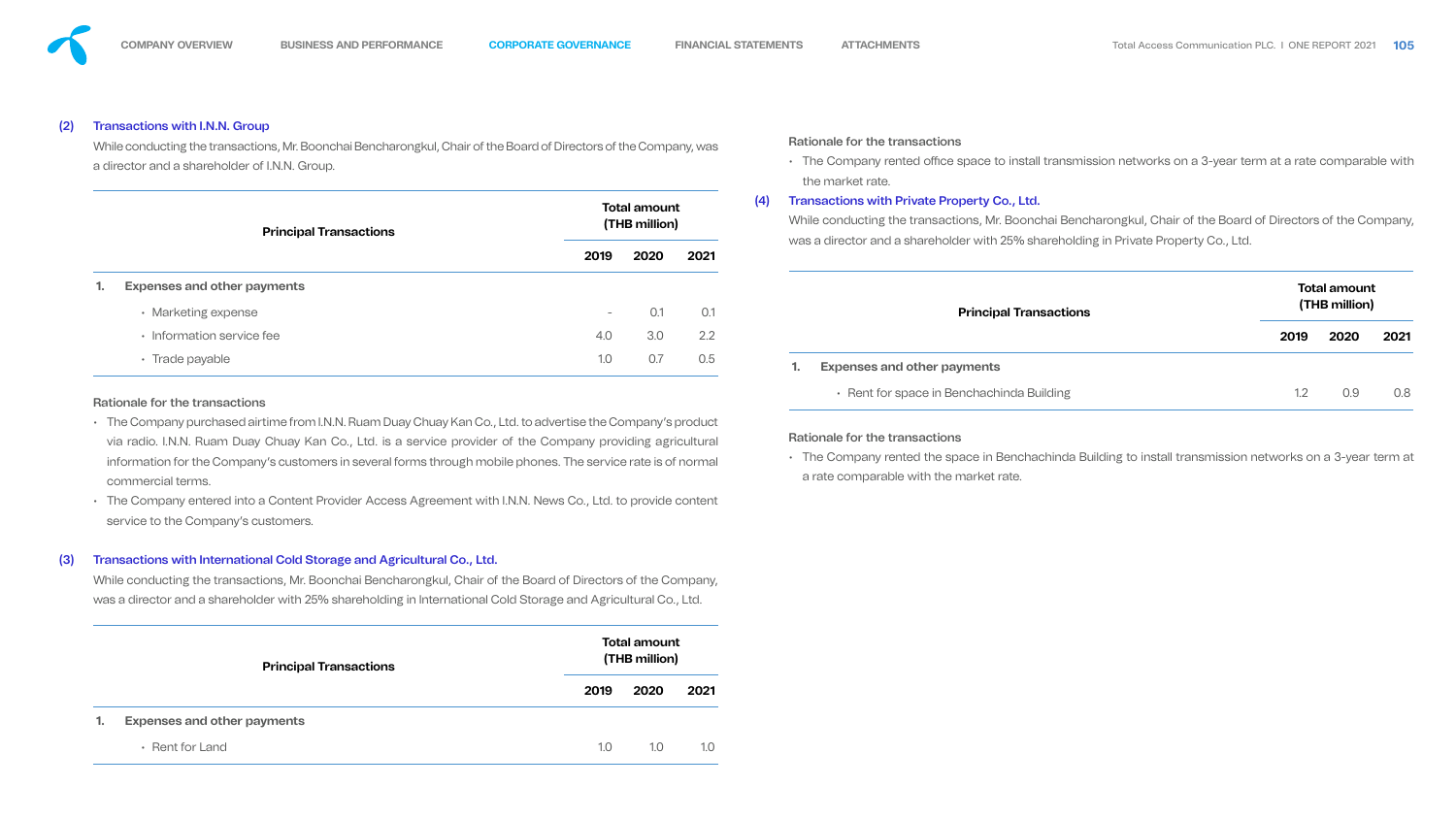#### (5) Transactions with Telenor Group

Telenor is a major shareholder of the Company with 45.87% shareholding.

|       |     | • Revenue from mobile phone service arose from the mobile phone services charged to Telenor Asia (ROH)<br>Co., Ltd., the office of which locates in Thailand.                                                                     |         |                                      |         |
|-------|-----|-----------------------------------------------------------------------------------------------------------------------------------------------------------------------------------------------------------------------------------|---------|--------------------------------------|---------|
|       |     | • Revenue from international roaming service arose from the usage of Telenor subsidiaries' customers who                                                                                                                          |         |                                      |         |
|       |     | traveled to Thailand and used the roaming service on dtac's network. The fee was charged in accordance with<br>the agreement.                                                                                                     |         |                                      |         |
| 2021  |     | • Revenue from and cost of interconnection, including cost of international signaling and international internet<br>transit service, arose from the interconnection between dtac TriNet Co., Ltd. and Telenor Global Services AS. |         |                                      |         |
|       |     | • The Company purchased computer software and made annual maintenance contract to improve operational                                                                                                                             |         |                                      |         |
| 5.6   |     | efficiency of the Company.                                                                                                                                                                                                        |         |                                      |         |
| 187.2 | (6) | Transactions with United Distribution Business Co., Ltd. ("UD")                                                                                                                                                                   |         |                                      |         |
| 0.8   |     | UD is a subsidiary of Benchachinda Holding Co., Ltd. with 75% shareholding and an associate of the Company with                                                                                                                   |         |                                      |         |
| 100.0 |     | 25% shareholding. While conducting the transactions, Mr. Boonchai Bencharongkul, Chair of the Board of Directors                                                                                                                  |         |                                      |         |
| 6.8   |     | of the Company, was a director and a shareholder with 40% shareholding in Benchachinda Holding Co., Ltd.                                                                                                                          |         |                                      |         |
| 206.9 |     |                                                                                                                                                                                                                                   |         | <b>Total amount</b><br>(THB million) |         |
| 258.5 |     | <b>Principal Transactions</b>                                                                                                                                                                                                     |         |                                      |         |
| 7.8   |     |                                                                                                                                                                                                                                   | 2019    | 2020                                 | 2021    |
| 449.6 |     | <b>Revenue</b><br>1.                                                                                                                                                                                                              |         |                                      |         |
| 8.2   |     | • Sales of SIM cards, SIM card packages, refill vouchers and starter kits                                                                                                                                                         | 2,013.0 | 1,326.0                              | 1,015.9 |
| 67.4  |     | • Dividend income                                                                                                                                                                                                                 | 5.0     | 5.0                                  |         |
| 243.9 |     | • Trade receivable                                                                                                                                                                                                                | 360.0   | 247.7                                | 181.0   |
|       |     |                                                                                                                                                                                                                                   |         |                                      |         |
|       |     | <b>Expenses and other payments</b><br>2.                                                                                                                                                                                          |         |                                      |         |
|       |     | • Marketing expense                                                                                                                                                                                                               | 2.4     | 0.9                                  | 0.5     |

|    | <b>Principal Transactions</b>                |         | <b>Total amount</b><br>(THB million) |         |
|----|----------------------------------------------|---------|--------------------------------------|---------|
|    |                                              | 2019    | 2020                                 | 2021    |
| 1. | <b>Revenue</b>                               |         |                                      |         |
|    | • Revenue from international roaming service | 58.5    | 25.2                                 | 5.6     |
|    | • Revenue from interconnection               | 130.0   | 113.7                                | 187.2   |
|    | • Revenue from management service            | 1.1     |                                      | 0.8     |
|    | • Trade receivable                           | 49.4    | 34.9                                 | 100.0   |
|    | • Other Receivable                           | 1.2     | 1.7                                  | 6.8     |
| 2. | <b>Expenses and other payments</b>           |         |                                      |         |
|    | • Fees to Telenor under a service agreement  | 1,045.0 | 1,072.7                              | 1,206.9 |
|    | • Software and system maintenance fee        | 229.2   | 237.8                                | 258.5   |
|    | • International roaming costs                | 13.3    | 14.7                                 | 7.8     |
|    | Interconnection costs<br>$\bullet$           | 655.7   | 376.0                                | 449.6   |
|    | • Cost on international signaling            | 17.8    | 16.1                                 | 8.2     |
|    | • Trade payable                              | 192.5   | 100.7                                | 67.4    |
|    | • Other payable                              | 208.6   | 286.9                                | 243.9   |

• During the operational process, Telenor provides secondments with appropriate experience and capacity requested by the Company to jointly manage the business operations for the best interest of shareholders by charging an applicable service fee. The Company's Internal Audit Department submitted the opinion on this matter to the Audit Committee. The Audit Committee reviewed the Management's justification regarding the necessity, considered its reasonableness, and approved the transaction.

#### Rationale for the transactions



• Other payable - - -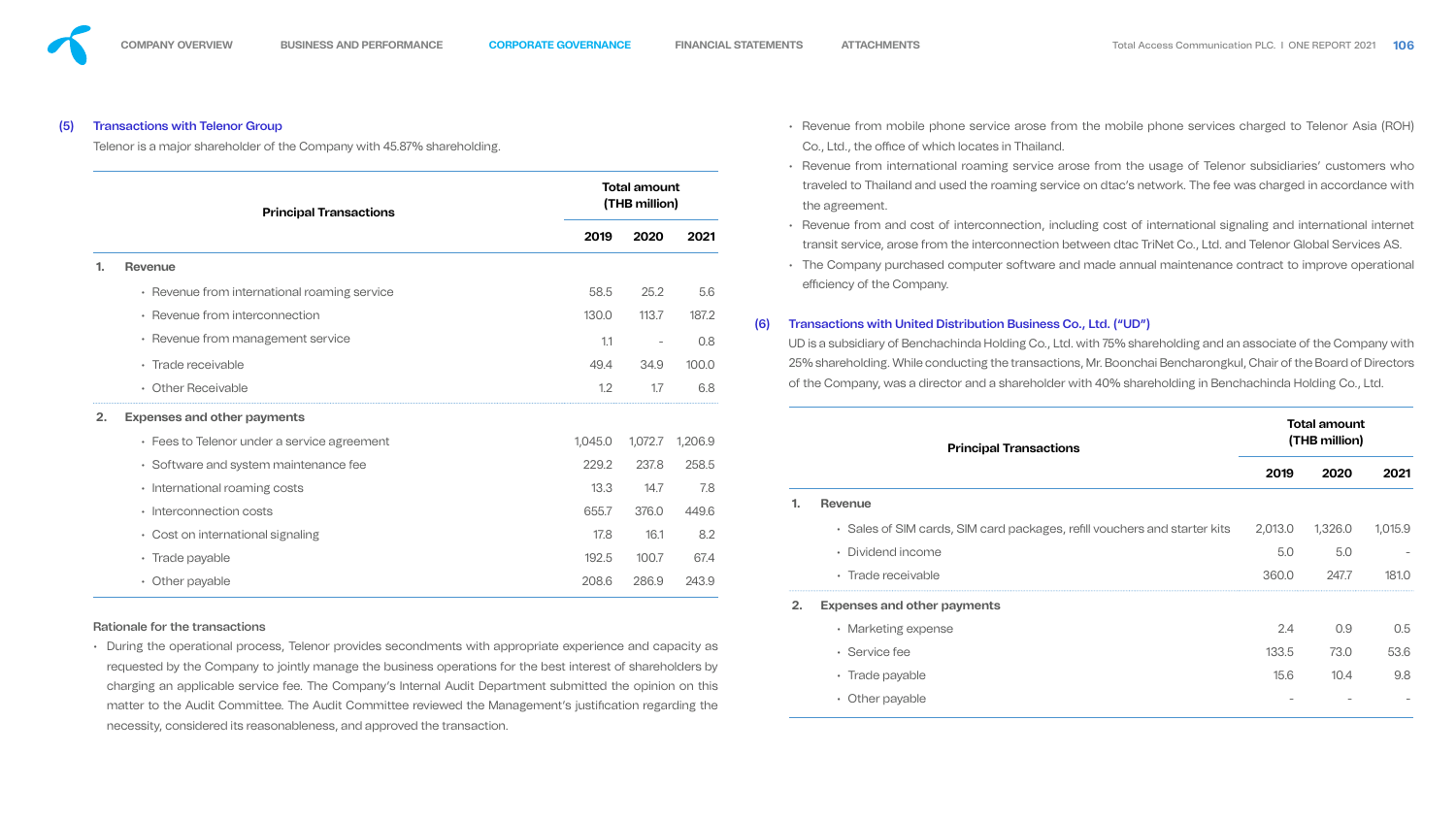# Rationale for the transactions

• In June 2002, the Company and United Communication Industry PLC. transferred their sales and distrik business to UD. UD also has an exclusive right to distribute and sell the Company's telecommunication prod The business relationship is beneficial as it allows the Company to concentrate on core business and to be to control the cost of distribution.

UIH is a subsidiary of Benchachinda Holding Co., Ltd. with 100% shareholding. While conducting the transaction Mr. Boonchai Bencharongkul, Chair of the Board of Directors of the Company, was a director and a shareh with 40% shareholding in Benchachinda Holding Co., Ltd.

# (7) Transactions with United Information Highway Co., Ltd. ("UIH")

• UIH provides high-speed data communication service via a nationwide leased optical fiber network to public private organizations. UIH has one of the most extensive and high-quality fiber optic networks in Thailand an been providing consistent and high-quality data communication services to the Company and its subsid for many years.

| <b>Principal Transactions</b><br><b>Revenue</b><br>• Revenue from base station sublease include electricity charge<br>• Revenue from sales of mobile phone set<br>• Trade receivable<br><b>Expenses and other payments</b><br>• Rental and service expenses<br>• Cost of Wi-Fi equipment and service<br>• Trade payable |         |      |                                      |
|-------------------------------------------------------------------------------------------------------------------------------------------------------------------------------------------------------------------------------------------------------------------------------------------------------------------------|---------|------|--------------------------------------|
|                                                                                                                                                                                                                                                                                                                         | 2019    | 2020 | 2021                                 |
|                                                                                                                                                                                                                                                                                                                         |         |      |                                      |
|                                                                                                                                                                                                                                                                                                                         | 22.3    | 22.1 | 24.0                                 |
|                                                                                                                                                                                                                                                                                                                         |         |      | 0.5                                  |
|                                                                                                                                                                                                                                                                                                                         | 16.0    | 5.0  | 6.0                                  |
|                                                                                                                                                                                                                                                                                                                         |         |      |                                      |
|                                                                                                                                                                                                                                                                                                                         | $5.8*$  | 29.6 | 33.1                                 |
|                                                                                                                                                                                                                                                                                                                         |         |      |                                      |
|                                                                                                                                                                                                                                                                                                                         | $1.0**$ | 20.9 | 6.5                                  |
| • Other payable                                                                                                                                                                                                                                                                                                         | 0.3     |      |                                      |
|                                                                                                                                                                                                                                                                                                                         |         |      | <b>Total amount</b><br>(THB million) |

## Rationale for the transactions

| lic and<br>nd has<br>diaries |     |                                                                                                                                                                                                                                                                                                                                                                                                |                   |                                      |                  |
|------------------------------|-----|------------------------------------------------------------------------------------------------------------------------------------------------------------------------------------------------------------------------------------------------------------------------------------------------------------------------------------------------------------------------------------------------|-------------------|--------------------------------------|------------------|
|                              |     | • Rent for Land                                                                                                                                                                                                                                                                                                                                                                                | $\qquad \qquad -$ | 1.5                                  | 0.8 <sub>0</sub> |
|                              |     | <b>Expenses and other payments</b>                                                                                                                                                                                                                                                                                                                                                             |                   |                                      |                  |
| 6.5                          |     |                                                                                                                                                                                                                                                                                                                                                                                                | 2019              | 2020                                 | 2021             |
| 33.1                         |     | <b>Principal Transactions</b>                                                                                                                                                                                                                                                                                                                                                                  |                   | <b>Total amount</b><br>(THB million) |                  |
|                              |     | was a director and a shareholder with 25% shareholding in Bang-san Townhouse Co., Ltd.                                                                                                                                                                                                                                                                                                         |                   |                                      |                  |
| 6.0                          |     | While conducting the transactions, Mr. Boonchai Bencharongkul, Chair of the Board of Directors of the Company,                                                                                                                                                                                                                                                                                 |                   |                                      |                  |
| 0.5                          | (8) | Transactions with Bang-san Townhouse Co., Ltd.                                                                                                                                                                                                                                                                                                                                                 |                   |                                      |                  |
| 2021<br>24.0                 |     | rental and service expenses would become THB 11.4 million for year 2019.<br>** Account payable balance of 2019 does not included the accrual for sublease of TOT conduit in year 2019 THB 12.6 million. The reported<br>number of account payable was THB 1 million as of year 2019. With the sublease accrual, the balance of account payable would become<br>THB 13.6 million for year 2019. |                   |                                      |                  |
|                              |     | Remark * Rental and service expenses of year 2019 does not included the sublease of TOT conduit in year 2019 amounting to THB 5.6 million.<br>The reported number of rental and service expenses was THB 5.8 million for year 2019. With the sublease expenses, the amount of                                                                                                                  |                   |                                      |                  |
|                              |     | business transfer from dtac Broadband Co., Ltd. to the Company.                                                                                                                                                                                                                                                                                                                                |                   |                                      |                  |
| holder                       |     | high speed circuit at a rate comparable with the market rate and an agreement for equipment and service of<br>Wi-Fi with normal commercial terms. Such agreement was later novated to the Company following the entire                                                                                                                                                                         |                   |                                      |                  |
| ctions,                      |     | of the transaction.<br>• dtac Broadband Co., Ltd., the Company's subsidiary currently under liquidation, entered into an agreement for                                                                                                                                                                                                                                                         |                   |                                      |                  |
|                              |     | to be more favorable to the Company than those extended by other service providers, taking into consideration<br>various factors i.e. reputation, the size and quality of the leased circuit, the switching cost and strategic purposes                                                                                                                                                        |                   |                                      |                  |
| e able                       |     | The Company will continue to rent the high speed leased circuits from UIH if the pricing arrangements continue                                                                                                                                                                                                                                                                                 |                   |                                      |                  |
| ducts.                       |     | • Sourcing team will obtain quotations from at least 3 service providers as part of the review of pricing arrangements.                                                                                                                                                                                                                                                                        |                   |                                      |                  |
| bution                       |     | • It was beneficial to conduct business with UIH as the Company did not have such data communication networks.<br>In addition, UIH has one of the most extensive and high-quality fiber optic network coverage throughout Thailand.                                                                                                                                                            |                   |                                      |                  |
|                              |     |                                                                                                                                                                                                                                                                                                                                                                                                |                   |                                      |                  |

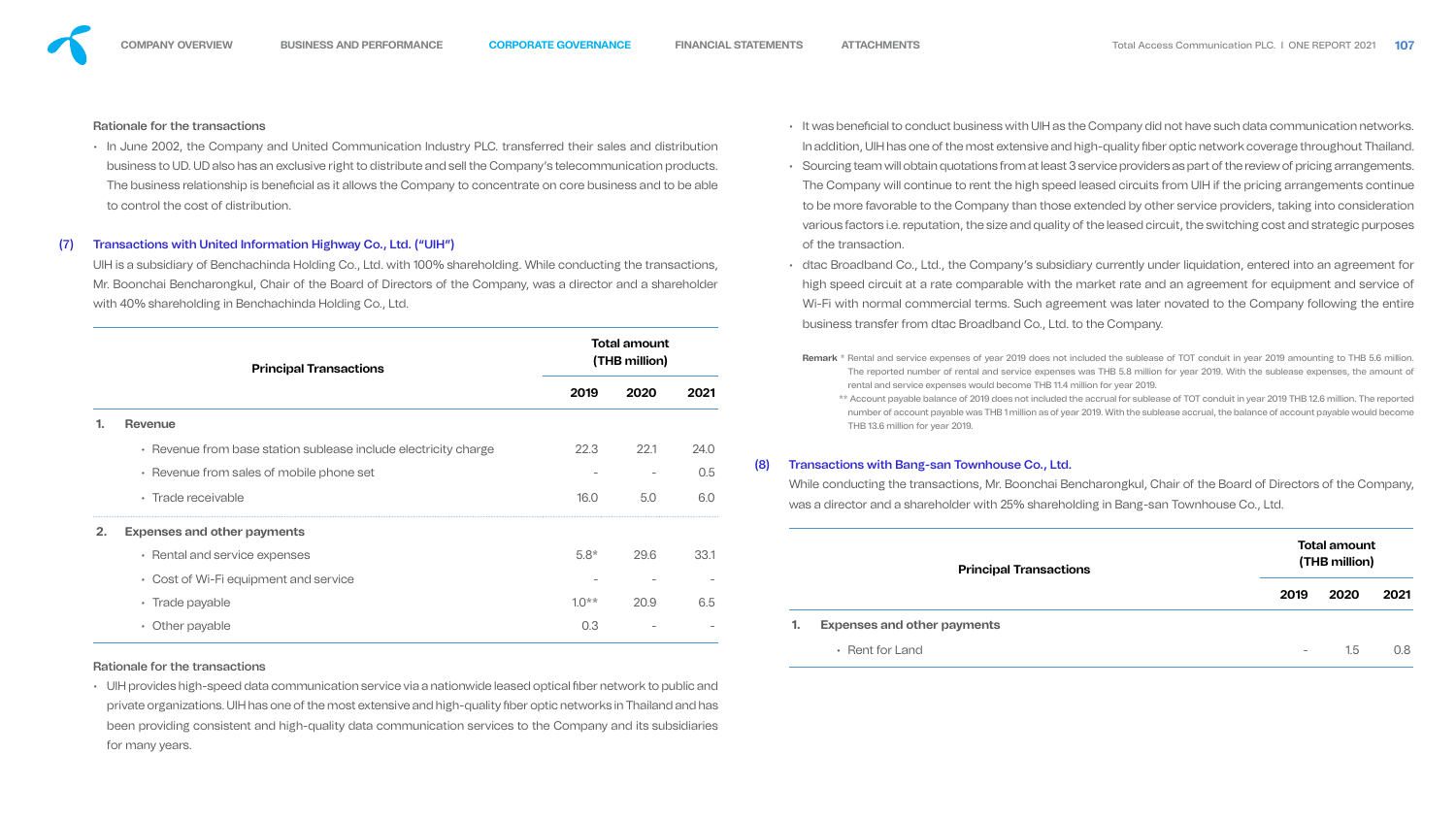

- market rate.
- 

#### (9) Transactions with Top Up 4U Co., Ltd.

#### (10) Transactions with BB Content & Multimedia Co., Ltd.

| Rationale for the transactions                                                                                               |       |      |      |      |                                                                                                                                                                                                                              |                                      |                                      |      |
|------------------------------------------------------------------------------------------------------------------------------|-------|------|------|------|------------------------------------------------------------------------------------------------------------------------------------------------------------------------------------------------------------------------------|--------------------------------------|--------------------------------------|------|
| • The Company leased a plot of land to build switching center on a 3-year term at a rate comparable with the<br>market rate. |       |      |      |      | <b>Principal Transactions</b>                                                                                                                                                                                                |                                      | <b>Total amount</b><br>(THB million) |      |
| • The Company leased land and building to store the Company's assets and equipment on a 3-year term at a rate                |       |      |      |      |                                                                                                                                                                                                                              | 2019                                 | 2020                                 | 2021 |
| comparable with the market rate.                                                                                             |       |      |      |      | <b>Expenses and other payments</b>                                                                                                                                                                                           |                                      |                                      |      |
| Transactions with Top Up 4U Co., Ltd.                                                                                        |       |      |      |      | • Information service fee                                                                                                                                                                                                    |                                      |                                      |      |
| Benchachinda Holding Co., Ltd. holds 100% of shares in Top Up 4U Co., Ltd. While conducting the transactions,                |       |      |      |      | • Trade payable                                                                                                                                                                                                              |                                      |                                      |      |
| Mr. Boonchai Bencharongkul, Chair of the Board of Directors of the Company, was a director and a shareholder                 |       |      |      |      |                                                                                                                                                                                                                              |                                      |                                      |      |
| with 40% shareholding in Benchachinda Holding Co., Ltd.                                                                      |       |      |      |      | <b>Rationale for the transactions</b>                                                                                                                                                                                        |                                      |                                      |      |
| <b>Total amount</b><br>(THB million)<br><b>Principal Transactions</b>                                                        |       |      |      |      | • The Company signed a Content Provider Access Agreement with BB Content & Multimedia Co., Ltd. to provide<br>content service to dtac customers.                                                                             |                                      |                                      |      |
|                                                                                                                              | 2019  | 2020 | 2021 | (11) | <b>Transactions with Rakbankerd Co., Ltd.</b>                                                                                                                                                                                |                                      |                                      |      |
|                                                                                                                              |       |      |      |      | Benchachinda Holding Co., Ltd. holds 100% of shares in Rakbankerd Co., Ltd. While conducting the transactions,                                                                                                               |                                      |                                      |      |
| Revenue                                                                                                                      |       |      |      |      | Mr. Boonchai Bencharongkul, Chair of the Board of Directors of the Company, was a director and a shareholder                                                                                                                 |                                      |                                      |      |
| • Revenue from sales of top-up service                                                                                       | 133.3 | 94.8 | 64.4 |      | with 40% shareholding in Benchachinda Holding Co., Ltd.                                                                                                                                                                      |                                      |                                      |      |
| • Trade receivable                                                                                                           | 13.2  | 9.2  | 2.9  |      |                                                                                                                                                                                                                              |                                      |                                      |      |
| <b>Expenses and other payments</b><br>2.                                                                                     |       |      |      |      |                                                                                                                                                                                                                              | <b>Total amount</b><br>(THB million) |                                      |      |
| • Service expenses and commission expenses                                                                                   | 6.5   | 3.8  | 3.2  |      | <b>Principal Transactions</b>                                                                                                                                                                                                |                                      |                                      |      |
| • Trade payable                                                                                                              | 0.6   | 0.4  | 0.3  |      |                                                                                                                                                                                                                              | 2019                                 | 2020                                 | 2021 |
|                                                                                                                              |       |      |      |      | <b>Expenses and other payments</b>                                                                                                                                                                                           |                                      |                                      |      |
| <b>Rationale for the transactions</b>                                                                                        |       |      |      |      | • Information service fee                                                                                                                                                                                                    | 18.0                                 | 18.0                                 | 13.0 |
| • The Company hired Top Up 4U Co., Ltd. to be an E-refill distributor. The fee was charged in accordance with the            |       |      |      |      | • Marketing expense                                                                                                                                                                                                          |                                      |                                      | 0.5  |
| agreement. This is to enhance channels for E-refill service for customers of the Company.                                    |       |      |      |      | • Other payable                                                                                                                                                                                                              | 1.6                                  | 1.6                                  | 3.5  |
| Transactions with BB Content & Multimedia Co., Ltd.                                                                          |       |      |      |      |                                                                                                                                                                                                                              |                                      |                                      |      |
| Benchachinda Holding Co., Ltd. holds 100% of shares in BB Content & Multimedia Co., Ltd. While conducting the                |       |      |      |      | <b>Rationale for the transactions</b>                                                                                                                                                                                        |                                      |                                      |      |
| transactions, Mr. Boonchai Bencharongkul, Chair of the Board of Directors of the Company, was a director and                 |       |      |      |      | • The Company entered into contract with Rakbankerd Co., Ltd. to provide agricultural information content service<br>to farmers who are dtac customers via SMS and Farmer Info application. This is to support the Company's |                                      |                                      |      |
| a shareholder with 40% shareholding in Benchachinda Holding Co., Ltd.                                                        |       |      |      |      | business.                                                                                                                                                                                                                    |                                      |                                      |      |

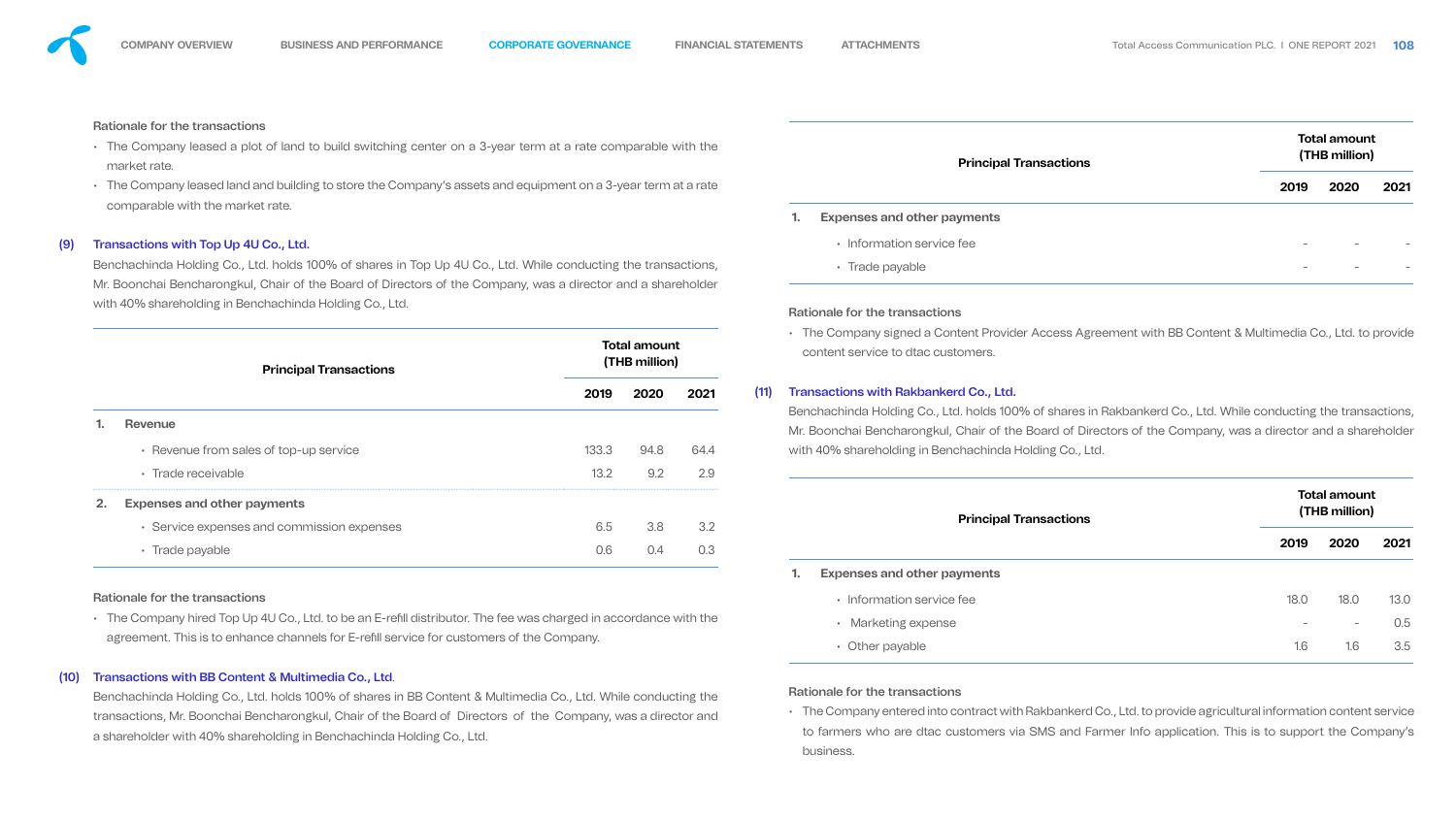#### (12) Transactions with Y & Associate Co., Ltd.

#### (13) Transactions with entities within Benchachinda Holding Co., Ltd.

| <b>Transactions with Y &amp; Associate Co., Ltd.</b><br>While conducting the transactions, Mr. Boonchai Bencharongkul, Chair of the Board of Directors of the Company,<br>was a director and a shareholder with 25% shareholding in Y & Associate Co., Ltd. |                                      |      |      |                                                                                                                                                                                                                           | <b>Transactions with BB Connect Co., Ltd.</b><br>United Information Highway Co., Ltd. ("UIH") holds 99% of shares in BB Connect Co., Ltd. UIH is a substi<br>Benchachinda Holding Co., Ltd. While conducting the transactions, Mr. Boonchai Bencharongkul, Chair of t<br>of Directors of the Company, was a director and a shareholder with 40% shareholding in Bench |      |                                      |  |  |
|-------------------------------------------------------------------------------------------------------------------------------------------------------------------------------------------------------------------------------------------------------------|--------------------------------------|------|------|---------------------------------------------------------------------------------------------------------------------------------------------------------------------------------------------------------------------------|-----------------------------------------------------------------------------------------------------------------------------------------------------------------------------------------------------------------------------------------------------------------------------------------------------------------------------------------------------------------------|------|--------------------------------------|--|--|
| <b>Principal Transactions</b>                                                                                                                                                                                                                               | <b>Total amount</b><br>(THB million) |      |      |                                                                                                                                                                                                                           | Holding Co., Ltd.                                                                                                                                                                                                                                                                                                                                                     |      |                                      |  |  |
|                                                                                                                                                                                                                                                             | 2019                                 | 2020 | 2021 |                                                                                                                                                                                                                           | <b>Principal Transactions</b>                                                                                                                                                                                                                                                                                                                                         |      | <b>Total amount</b><br>(THB million) |  |  |
| <b>Expenses and other payments</b>                                                                                                                                                                                                                          |                                      |      |      |                                                                                                                                                                                                                           |                                                                                                                                                                                                                                                                                                                                                                       | 2019 | <b>2020</b>                          |  |  |
| • Rental and service expense                                                                                                                                                                                                                                |                                      |      | 0.2  |                                                                                                                                                                                                                           | Revenue                                                                                                                                                                                                                                                                                                                                                               |      |                                      |  |  |
| • Trade payable                                                                                                                                                                                                                                             |                                      |      |      |                                                                                                                                                                                                                           | • Service revenue                                                                                                                                                                                                                                                                                                                                                     | 0.8  |                                      |  |  |
|                                                                                                                                                                                                                                                             |                                      |      |      |                                                                                                                                                                                                                           | • Trade receivable                                                                                                                                                                                                                                                                                                                                                    |      |                                      |  |  |
| <b>Rationale for the transactions</b><br>• The Company leased a plot of land to build switching center on a 3-year term at a rate comparable with the                                                                                                       |                                      |      |      |                                                                                                                                                                                                                           | <b>Expenses and other payments</b><br>2.                                                                                                                                                                                                                                                                                                                              |      |                                      |  |  |
| market rate.                                                                                                                                                                                                                                                |                                      |      |      |                                                                                                                                                                                                                           | • Service expenses                                                                                                                                                                                                                                                                                                                                                    | 54.5 | 34.3                                 |  |  |
| Transactions with entities within Benchachinda Holding Co., Ltd.                                                                                                                                                                                            |                                      |      |      |                                                                                                                                                                                                                           | · Trade payable                                                                                                                                                                                                                                                                                                                                                       | 7.3  | 6.9                                  |  |  |
| While conducting the transactions, Mr. Boonchai Bencharongkul, Chair of the Board of Directors of the Company,                                                                                                                                              |                                      |      |      |                                                                                                                                                                                                                           |                                                                                                                                                                                                                                                                                                                                                                       |      |                                      |  |  |
| was a director and a shareholder with 40% shareholding in Benchachinda Holding Co., Ltd.                                                                                                                                                                    |                                      |      |      |                                                                                                                                                                                                                           | <b>Rationale for the transactions</b>                                                                                                                                                                                                                                                                                                                                 |      |                                      |  |  |
| <b>Principal Transactions</b>                                                                                                                                                                                                                               | <b>Total amount</b><br>(THB million) |      |      | • dtac TriNet Co., Ltd., which is a subsidiary of the Company, entered into contract with BB Connect<br>to lease the International Internet Gateway services to BB Connect Co., Ltd. at a rate comparable<br>market rate. |                                                                                                                                                                                                                                                                                                                                                                       |      |                                      |  |  |
|                                                                                                                                                                                                                                                             | 2019                                 | 2020 | 2021 |                                                                                                                                                                                                                           | • BB Connect Co., Ltd. provides International Private Leased Circuit service (IPLC). dtac TriNet Co., Ltd., w<br>subsidiary of the Company, entered into contract with BB Connect Co., Ltd. to lease the Internationa                                                                                                                                                 |      |                                      |  |  |
| <b>Expenses and other payments</b>                                                                                                                                                                                                                          |                                      |      |      |                                                                                                                                                                                                                           | Leased Circuit service (IPLC) to Singapore and Malaysia from BB Connect Co., Ltd. at a rate compara                                                                                                                                                                                                                                                                   |      |                                      |  |  |
| • Rental and service expense                                                                                                                                                                                                                                | 0.2                                  | 0.2  |      |                                                                                                                                                                                                                           | the market rate. The service fee is calculated based on actual usage. The transaction is considered a                                                                                                                                                                                                                                                                 |      |                                      |  |  |
| <b>Rationale for the transactions</b>                                                                                                                                                                                                                       |                                      |      |      |                                                                                                                                                                                                                           | business or supporting normal business with general terms and conditions comparable to what the C<br>could agree with any third party.                                                                                                                                                                                                                                |      |                                      |  |  |
| • The Company entered into contract with Benchachinda Holding Co., Ltd. to lease part of the building area to set<br>up telecommunication equipment. The transaction is considered as normal business or supporting normal                                  |                                      |      |      |                                                                                                                                                                                                                           |                                                                                                                                                                                                                                                                                                                                                                       |      |                                      |  |  |
| business with general terms and conditions comparable to what the Company could agree with any third party.                                                                                                                                                 |                                      |      |      |                                                                                                                                                                                                                           |                                                                                                                                                                                                                                                                                                                                                                       |      |                                      |  |  |



| <b>Transactions with Y &amp; Associate Co., Ltd.</b><br>While conducting the transactions, Mr. Boonchai Bencharongkul, Chair of the Board of Directors of the Company,<br>was a director and a shareholder with 25% shareholding in Y & Associate Co., Ltd.                                                                               |      |      |      |  | <b>Transactions with BB Connect Co., Ltd.</b><br>(14)                                                                                                                                                                                        |      |                                                             |      |  |  |
|-------------------------------------------------------------------------------------------------------------------------------------------------------------------------------------------------------------------------------------------------------------------------------------------------------------------------------------------|------|------|------|--|----------------------------------------------------------------------------------------------------------------------------------------------------------------------------------------------------------------------------------------------|------|-------------------------------------------------------------|------|--|--|
|                                                                                                                                                                                                                                                                                                                                           |      |      |      |  | United Information Highway Co., Ltd. ("UIH") holds 99% of shares in BB Connect Co., Ltd. UIH is a subsidiary of<br>Benchachinda Holding Co., Ltd. While conducting the transactions, Mr. Boonchai Bencharongkul, Chair of the Board          |      |                                                             |      |  |  |
| <b>Total amount</b><br>(THB million)                                                                                                                                                                                                                                                                                                      |      |      |      |  | of Directors of the Company, was a director and a shareholder with 40% shareholding in Benchachinda<br>Holding Co., Ltd.                                                                                                                     |      |                                                             |      |  |  |
| <b>Principal Transactions</b>                                                                                                                                                                                                                                                                                                             | 2019 | 2020 | 2021 |  |                                                                                                                                                                                                                                              |      |                                                             |      |  |  |
| <b>Expenses and other payments</b>                                                                                                                                                                                                                                                                                                        |      |      |      |  | <b>Principal Transactions</b>                                                                                                                                                                                                                | 2019 | <b>Total amount</b><br>(THB million)<br>2020<br>34.3<br>6.9 | 2021 |  |  |
| • Rental and service expense                                                                                                                                                                                                                                                                                                              |      |      | 0.2  |  | <b>Revenue</b>                                                                                                                                                                                                                               |      |                                                             |      |  |  |
| • Trade payable                                                                                                                                                                                                                                                                                                                           |      |      |      |  | • Service revenue                                                                                                                                                                                                                            | 0.8  |                                                             | 1.4  |  |  |
|                                                                                                                                                                                                                                                                                                                                           |      |      |      |  | • Trade receivable                                                                                                                                                                                                                           |      |                                                             | 1.0  |  |  |
| <b>Rationale for the transactions</b><br>• The Company leased a plot of land to build switching center on a 3-year term at a rate comparable with the                                                                                                                                                                                     |      |      |      |  | <b>Expenses and other payments</b><br>2.                                                                                                                                                                                                     |      |                                                             |      |  |  |
| market rate.                                                                                                                                                                                                                                                                                                                              |      |      |      |  | • Service expenses                                                                                                                                                                                                                           | 54.5 |                                                             | 38.5 |  |  |
|                                                                                                                                                                                                                                                                                                                                           |      |      |      |  | · Trade payable                                                                                                                                                                                                                              | 7.3  |                                                             | 8.2  |  |  |
| Transactions with entities within Benchachinda Holding Co., Ltd.<br>While conducting the transactions, Mr. Boonchai Bencharongkul, Chair of the Board of Directors of the Company,                                                                                                                                                        |      |      |      |  |                                                                                                                                                                                                                                              |      |                                                             |      |  |  |
| was a director and a shareholder with 40% shareholding in Benchachinda Holding Co., Ltd.                                                                                                                                                                                                                                                  |      |      |      |  | <b>Rationale for the transactions</b>                                                                                                                                                                                                        |      |                                                             |      |  |  |
| <b>Total amount</b><br>(THB million)<br><b>Principal Transactions</b>                                                                                                                                                                                                                                                                     |      |      |      |  | • dtac TriNet Co., Ltd., which is a subsidiary of the Company, entered into contract with BB Connect Co., Ltd.<br>to lease the International Internet Gateway services to BB Connect Co., Ltd. at a rate comparable with the<br>market rate. |      |                                                             |      |  |  |
|                                                                                                                                                                                                                                                                                                                                           | 2019 | 2020 | 2021 |  | • BB Connect Co., Ltd. provides International Private Leased Circuit service (IPLC). dtac TriNet Co., Ltd., which is a<br>subsidiary of the Company, entered into contract with BB Connect Co., Ltd. to lease the International Private      |      |                                                             |      |  |  |
| <b>Expenses and other payments</b>                                                                                                                                                                                                                                                                                                        |      |      |      |  | Leased Circuit service (IPLC) to Singapore and Malaysia from BB Connect Co., Ltd. at a rate comparable with                                                                                                                                  |      |                                                             |      |  |  |
| • Rental and service expense                                                                                                                                                                                                                                                                                                              | 0.2  | 0.2  |      |  | the market rate. The service fee is calculated based on actual usage. The transaction is considered as normal                                                                                                                                |      |                                                             |      |  |  |
| <b>Rationale for the transactions</b>                                                                                                                                                                                                                                                                                                     |      |      |      |  | business or supporting normal business with general terms and conditions comparable to what the Company<br>could agree with any third party.                                                                                                 |      |                                                             |      |  |  |
| • The Company entered into contract with Benchachinda Holding Co., Ltd. to lease part of the building area to set<br>up telecommunication equipment. The transaction is considered as normal business or supporting normal<br>business with general terms and conditions comparable to what the Company could agree with any third party. |      |      |      |  |                                                                                                                                                                                                                                              |      |                                                             |      |  |  |

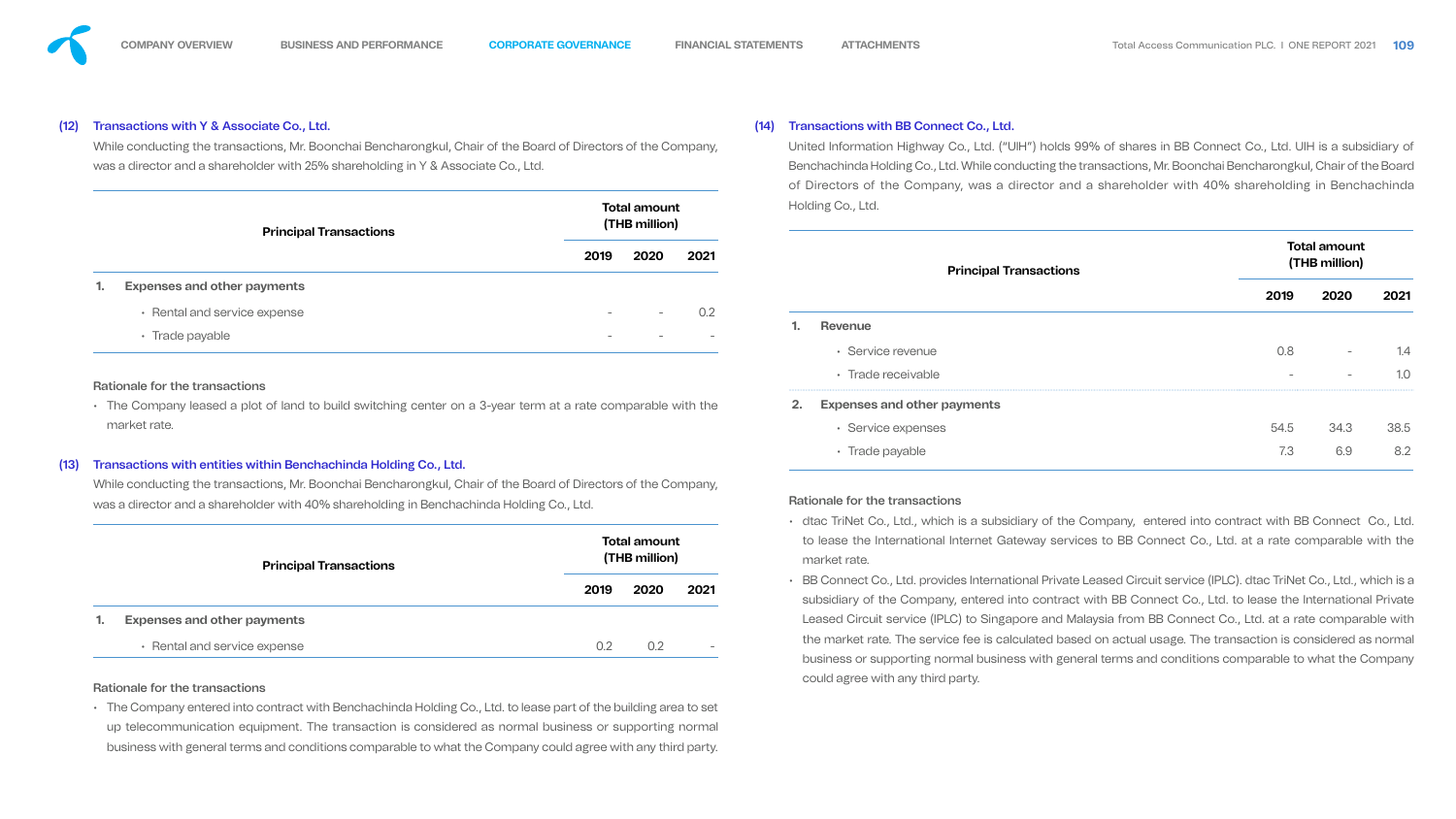### (15) Transactions with YA Sales and Services Co., Ltd.

Benchachinda Holding Co., Ltd. holds 99% of shares in YA Sales and Services Co., Ltd. While conducting the transactions, Mr. Boonchai Bencharongkul, Chair of the Board of Directors of the Company, was a director and a shareholder with 40% shareholding in Benchachinda Holding Co., Ltd.

### (16) Transactions with TMB Bank Public Company Limited.

# While conducting the transactions, Ms. Chananyarak Phetcharat, Independent Director of the Company, was also the Independent Director, Member of Audit Committee, and Member of IT Oversight Committee member of TMB Bank Public Company Limited.

|                                                                                                                                                                                                                                                                   | <b>Principal Transactions</b>                                                                                                                      |                          | <b>Total amount</b><br>(THB million) |      | <b>Principal Transactions</b>                                                                                                                                                                                                                                  |                  | <b>Total amount</b><br>(THB million) |      |  |  |
|-------------------------------------------------------------------------------------------------------------------------------------------------------------------------------------------------------------------------------------------------------------------|----------------------------------------------------------------------------------------------------------------------------------------------------|--------------------------|--------------------------------------|------|----------------------------------------------------------------------------------------------------------------------------------------------------------------------------------------------------------------------------------------------------------------|------------------|--------------------------------------|------|--|--|
|                                                                                                                                                                                                                                                                   |                                                                                                                                                    |                          | 2020                                 | 2021 |                                                                                                                                                                                                                                                                | 2019             | 2020                                 | 2021 |  |  |
|                                                                                                                                                                                                                                                                   | <b>Revenue</b>                                                                                                                                     |                          |                                      |      | <b>Expenses and other payments</b>                                                                                                                                                                                                                             |                  |                                      |      |  |  |
|                                                                                                                                                                                                                                                                   | • Revenue from sales of mobile phone set                                                                                                           | 0.2                      | 0.7                                  | 0.5  | • Service expenses                                                                                                                                                                                                                                             | $\hspace{0.1mm}$ | 7.9                                  | 3.9  |  |  |
|                                                                                                                                                                                                                                                                   | • Trade receivable                                                                                                                                 |                          | O.1                                  | 0.3  |                                                                                                                                                                                                                                                                |                  |                                      |      |  |  |
|                                                                                                                                                                                                                                                                   | <b>Expenses and other payments</b>                                                                                                                 |                          |                                      |      | <b>Rationale for the transactions</b>                                                                                                                                                                                                                          |                  |                                      |      |  |  |
|                                                                                                                                                                                                                                                                   | • Purchase of Goods                                                                                                                                | $\overline{\phantom{a}}$ | 20.8                                 | 38.4 | • The Company used banking service for bill collection from TMB Bank Public Company Limited. These transactions                                                                                                                                                |                  |                                      |      |  |  |
|                                                                                                                                                                                                                                                                   | • Storage and Delivery Service expenses                                                                                                            | 111.0                    | 98.9                                 | 87.9 | are considered to support normal business with general terms and condition comparable to what the Company<br>could agree with any third party.                                                                                                                 |                  |                                      |      |  |  |
|                                                                                                                                                                                                                                                                   | • Trade payable                                                                                                                                    | 21.0                     |                                      |      |                                                                                                                                                                                                                                                                |                  |                                      |      |  |  |
|                                                                                                                                                                                                                                                                   | • Other payable                                                                                                                                    | 13.7                     | 33.0                                 | 54.5 | <b>Transactions with Thanachart Bank Public Company Limited.</b><br>(17)                                                                                                                                                                                       |                  |                                      |      |  |  |
|                                                                                                                                                                                                                                                                   | <b>Rationale for the transactions</b><br>• The Company purchased handsets through YA Sales and Services Co., Ltd. as an authorized distributor for |                          |                                      |      | While conducting the transactions, Ms. Chananyarak Phetcharat, Independent Director of the Company, was also<br>the Independent Director, Member of Audit Committee, and Member of IT Oversight Committee member of<br>Thanachart Bank Public Company Limited. |                  |                                      |      |  |  |
| resale at dtac shops and service centers.<br>• The Company used the storage management and delivery services of YA Sales and Services Co., Ltd. The<br>transaction is considered as normal business or supporting normal business with general term and condition |                                                                                                                                                    |                          |                                      |      | <b>Principal Transactions</b>                                                                                                                                                                                                                                  |                  | <b>Total amount</b><br>(THB million) |      |  |  |
|                                                                                                                                                                                                                                                                   | comparable to what the Company could agree with any third party.                                                                                   |                          |                                      |      |                                                                                                                                                                                                                                                                | 2019             | 2020                                 | 2021 |  |  |
|                                                                                                                                                                                                                                                                   |                                                                                                                                                    |                          |                                      |      | <b>Expenses and other payments</b>                                                                                                                                                                                                                             |                  |                                      |      |  |  |
|                                                                                                                                                                                                                                                                   |                                                                                                                                                    |                          |                                      |      | • Rental and service expense                                                                                                                                                                                                                                   |                  |                                      | 1.7  |  |  |

- 
- 





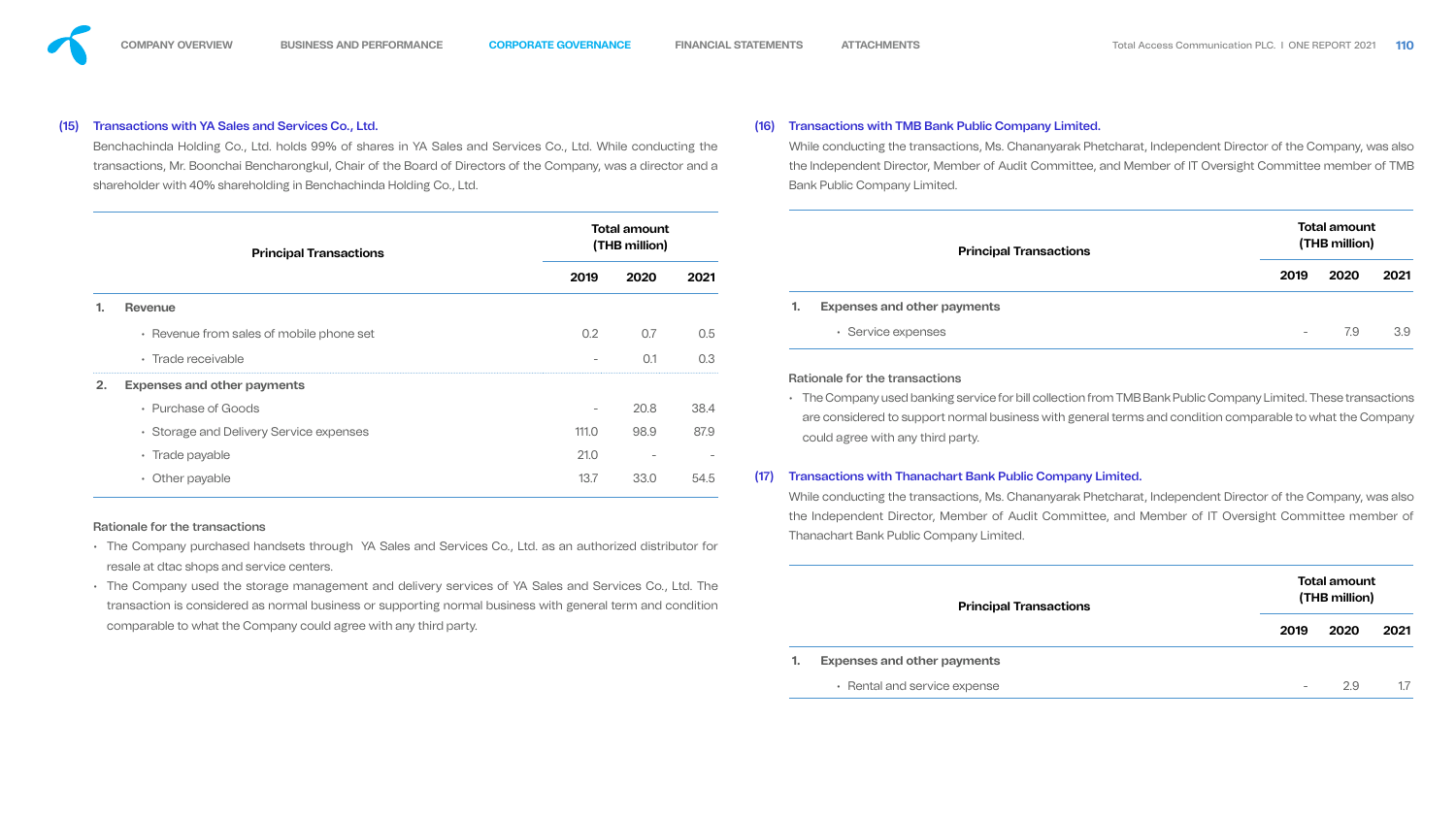# Rationale for the transactions

While conducting the transactions, Ms. Chananyarak Phetcharat, Independent Director of the Company, was also the Independent Director, Member of Audit Committee, and Member of IT Oversight Committee member of TMB Thanachart Bank Public Company Limited.

|    | <b>Principal Transactions</b>      | <b>Total amount</b><br>(THB million) |      |  |  |  |  |
|----|------------------------------------|--------------------------------------|------|--|--|--|--|
|    |                                    | 2019                                 | 2020 |  |  |  |  |
| 1. | <b>Expenses and other payments</b> |                                      |      |  |  |  |  |

• Service expenses 4.7

- The Company used banking service for bill collection from Thanachart Bank Public Company Limited. These transactions are considered to support normal business with general terms and condition comparable to what the Company could agree with any third party.
- The Company entered into contract with Thanachart Bank Public Company Limited to lease part of the building area to set up telecommunication equipment. The transaction is considered as normal business or supporting normal business with general terms and conditions comparable to what the Company could agree with any third party. entering into connected party transactions with transparency and for the best interest of the Company. The Company has internal guideline regarding connected party transactions between the Company or its subsidiaries and connected persons which is in accordance with relevant SEC and SET rules and regulations on connected party transactions.

# **Transactions with TMB Thanachart Bank Public Company Limited.**

## Rationale for the transactions

Other than the connected party transactions set out above, there was no material contract involving the interests of any of the Chief Executive Officer, Directors and controlling shareholders, still subsisting at the end of the nancial year ending 31 December 2021.

# Measure and Procedures for Approving Connected Party **Transactions** The Company has set policy and procedures for

• The Company used banking service for bill collection from TMB Thanachart Bank Public Company Limited. These transactions are considered to support normal business with general terms and condition comparable to what the Company could agree with any third party. the obtaining of maintenance services (including installation services) of base stations and cell site equipment;

- the obtaining of point(s) of interconnection and cost sharing for International Telecommunication Services; and
- the obtaining of Outsource Bill-Collection Service.
- (3) the rental of properties and circuits, including, inter alia,:
	- the rental of high speed leased circuit; and
	- the rental of land, office space or warehouses.
- (4) the payment of commission to Connected Persons for distribution services or other services rendered (e.g. the distribution of e-refill products of the Company);
- (5) the provision and maintenance of telecommunications services including, inter alia, point(s) of interconnection and cost sharing for International Telecommunication Services;
- (6) the procurement of products, services and/or contracts which are necessary and/or expedient to support the business operations of the Company (including, inter alia, insurance protection); and
- (7) the provision or the obtaining of such other products and/or services which are incidental to or in connection with the provision or obtaining of products and/or services in paragraphs (1) to (6) above.





- 
- In addition, the Board of Directors of the Company has approved-in-principle the entry into connected party transactions which are ordinary course of business or related supporting business. The key summary is as follows:
- **2019 2020 2021** (1) the sales and purchases of products, including, inter alia, the sales and purchases of telecommunication products (including phone kits, refill vouchers, SIM cards, SIM card packages and starter kits); and the sales of e-refill products;
	- (2) the obtaining of services, including, inter alia,:
		- the obtaining of services for Content Provider Access;
		- the obtaining of international roaming services;
		- the obtaining of business service cost and management services;